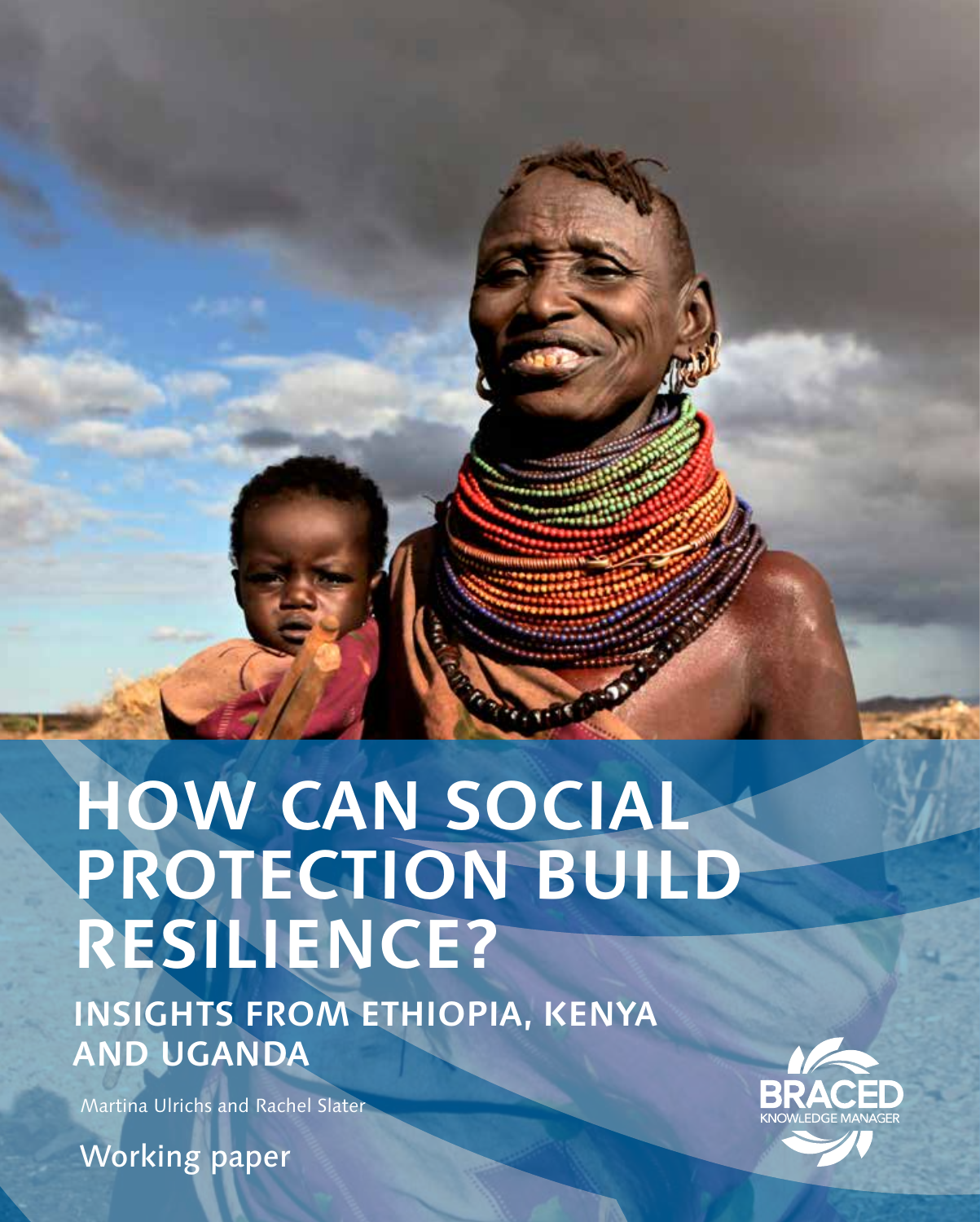### **CONTACT THE AUTHORS**



**Martina Ulrichs** is a Research Officer in the Social Protection Programme at the Overseas Development Institute (ODI). Her research interests lie in analysing synergies between social protection and sectors such as agriculture, disaster risk reduction and climate change adaptation, to reduce vulnerability and poverty in the long-term. @Martina\_Ulrichs



**Rachel Slater** is a research fellow in the Overseas Development Institute and Research Director of the Secure Livelihoods Research Consortium (SLRC). Rachel specialises in social protection, food security and rural and agricultural development, with expertise in sub Saharan Africa and South Asia

### **ACKNOWLEDGEMENTS**

The authors would like to thank all participants in this research, including key informants in Kampala and Nairobi, as well as focus group participants in Turkana in the villages Kaitese, Kaloboi, Lokichar, Napeten and Kereio; and Apac in the villages Alido, Awany and Atek. A particular thank you goes to staff in the NDMA Turkana county office, in the ESP Apac county office and in WFP in Turkana, who provided valuable inputs and were of great assistance in facilitating the research on the ground.

We would also thank Cecilia Costella, Ric Goodman, John-Bosco Mubiru, Rebecca Holmes and Emily Wilkinson for their inputs into earlier drafts of this report, as well as Elvin Nyukuri and Moses Okech for research assistance provided during the fieldwork.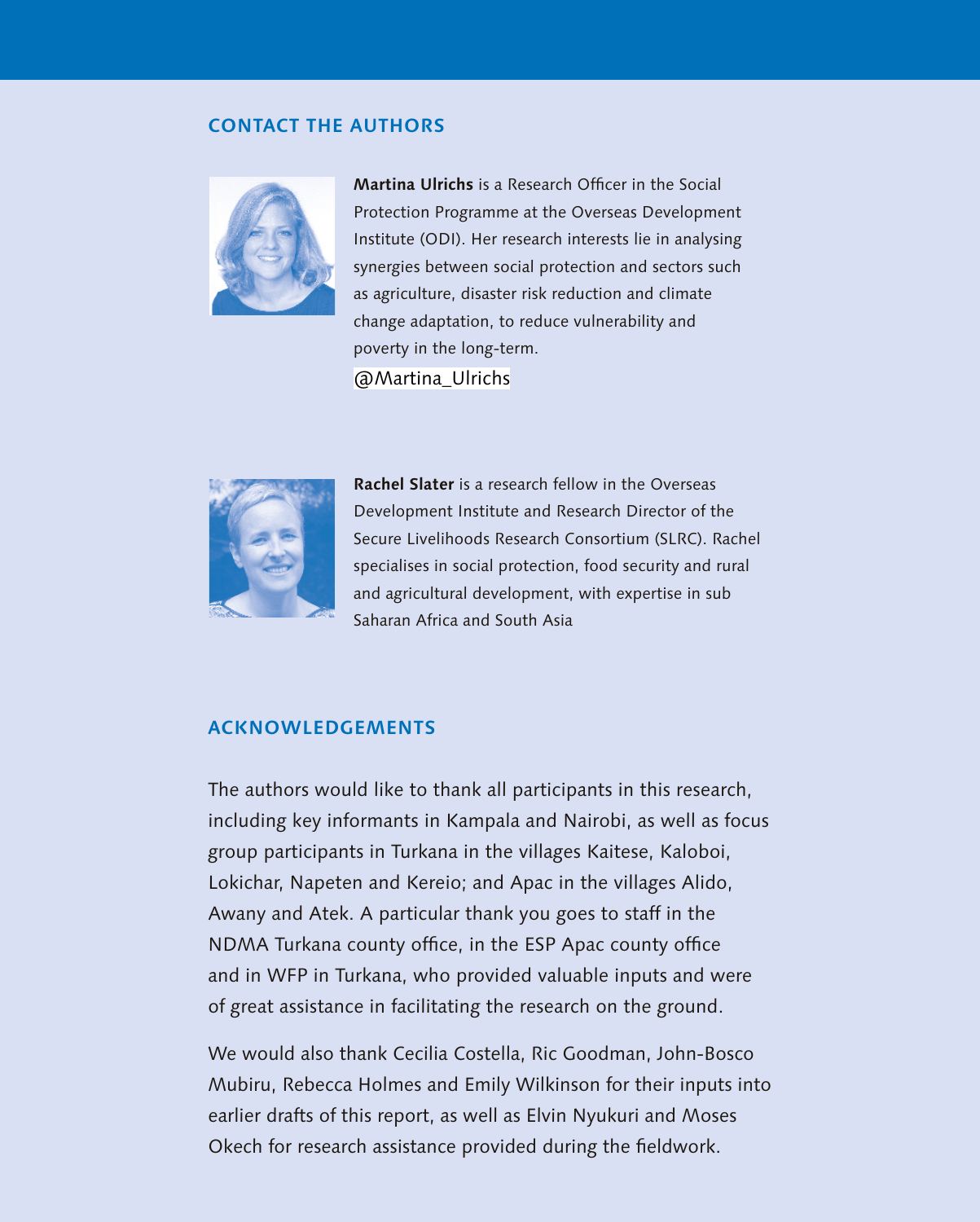# **Contents**

| Executive summary                                   | 4  |
|-----------------------------------------------------|----|
| Introduction                                        | 6  |
| Our approach and methodology                        | 9  |
| 1. Country-specific background on social protection | 22 |
| Kenya                                               | 22 |
| Uganda                                              | 24 |
| Ethiopia                                            | 26 |
| 2. Findings                                         | 30 |
| Contributions to absorptive capacity                | 30 |
| Contributions to anticipatory capacity              | 35 |
| Contributions to adaptive capacity                  | 41 |
| 3. Analysis and implications                        | 48 |
| Inherent versus external social protection outcomes | 49 |
| Isomorphic mimicry                                  | 51 |
| Premature load-bearing and institutional capacity   | 55 |
| Conclusion and policy implications<br>4.            | 59 |
| References                                          | 63 |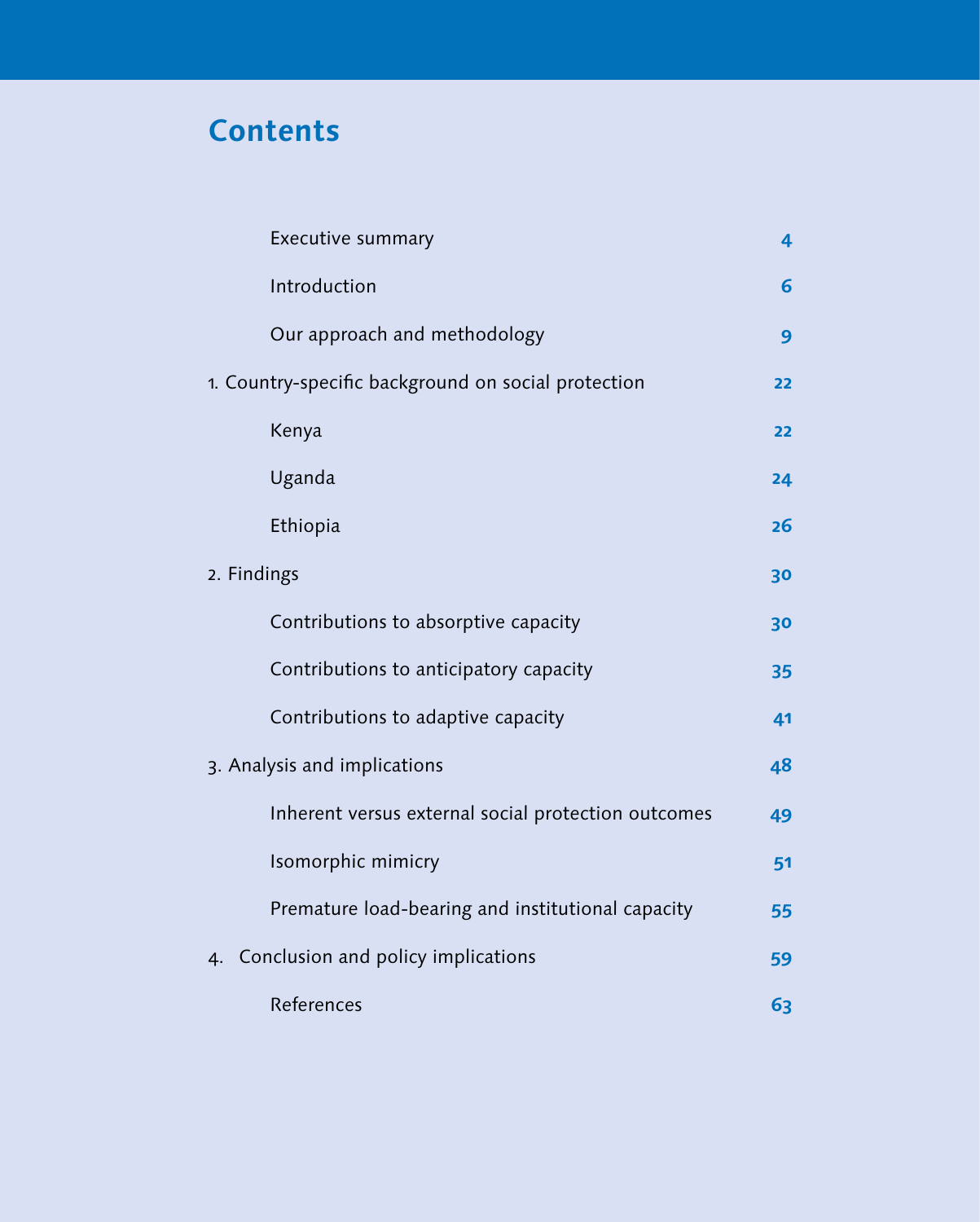# **Acronyms**

| 3As           | Absorptive, Anticipatory and Adaptive Capacities                     |
|---------------|----------------------------------------------------------------------|
| <b>AIDS</b>   | Acquired Immune Deficiency Syndrome                                  |
| <b>ASALs</b>  | Arid and Semi-Arid Lands                                             |
| <b>BRACED</b> | Building Resilience and Adaptation to Climate Extremes and Disasters |
| <b>CDI</b>    | <b>Community Development Initiatives</b>                             |
| CT-OVC        | Cash Transfer for Orphans and Vulnerable Children                    |
| <b>DFID</b>   | Department for International Development                             |
| <b>DRF</b>    | Disaster Risk Financing                                              |
| <b>EDE</b>    | <b>Ending Drought Emergency</b>                                      |
| <b>ESP</b>    | <b>Expanding Social Protection</b>                                   |
| FGD           | <b>Focus Group Discussion</b>                                        |
| <b>FSP</b>    | Food Security Programme                                              |
| <b>GFDRE</b>  | Government of the Federal Democratic Republic of Ethiopia            |
| <b>HABP</b>   | Household Asset Building Programme                                   |
| <b>HISP</b>   | Household Income Support Programme                                   |
| <b>HIV</b>    | Human Immunodeficiency Virus                                         |
| <b>HLPHCT</b> | High Level Panel on Humanitarian Cash Transfers                      |
| <b>HSNP</b>   | Hunger Safety Net Programme                                          |
| <b>ILO</b>    | International Labour Organization                                    |
| <b>IPCC</b>   | Intergovernmental Panel on Climate Change                            |
| KII           | Key Informant Interview                                              |
| MGLSD         | Ministry of Gender, Labour and Social Development                    |
| <b>MLEAA</b>  | Ministry of Labour and East African Affairs                          |
| <b>NCCP</b>   | National Climate Change Policy                                       |
| <b>NDEF</b>   | National Drought Emergency Fund                                      |
| <b>NDMA</b>   | National Drought Management Authority                                |
| <b>NDPM</b>   | National Policy for Disaster Preparedness and Management             |
| <b>NGO</b>    | Non-Governmental Organisation                                        |
| <b>NSNP</b>   | National Safety Net Programme                                        |
| <b>NUSAF</b>  | Northern Uganda Social Action Fund                                   |
| OCPT          | Older Persons Cash Transfer                                          |
| <b>OPM</b>    | Office of the Prime Minister                                         |
| <b>RFM</b>    | Risk Financing Mechanism                                             |
| <b>SAGE</b>   | Social Assistance Grants for Empowerment                             |
| <b>SDG</b>    | Sustainable Development Goal                                         |
|               |                                                                      |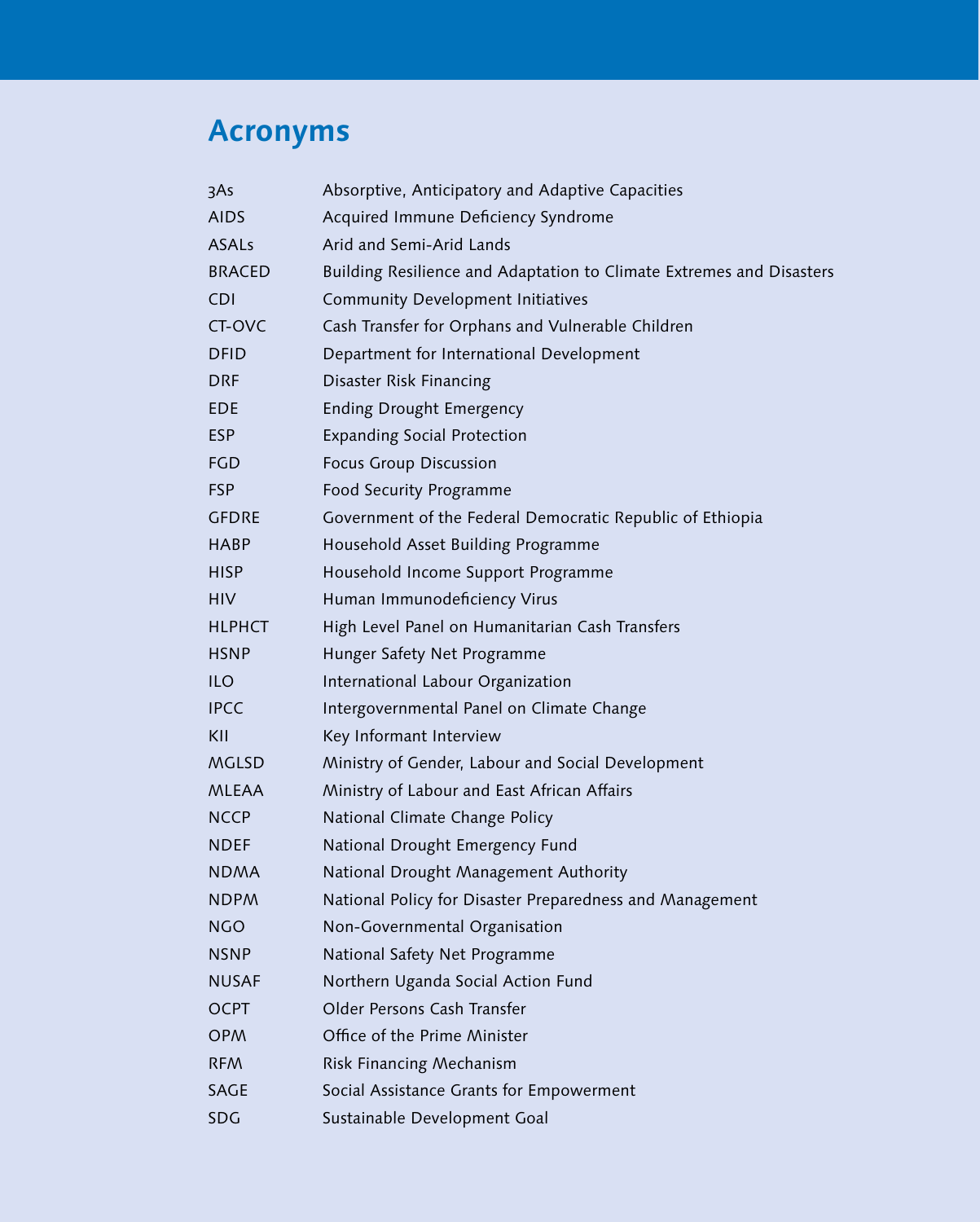| <b>SCG</b>    | Senior Citizen Grant                                     |
|---------------|----------------------------------------------------------|
| Sida          | Swedish Agency for International Development Cooperation |
| <b>PPPT</b>   | Protective, Preventive, Promotive, Transformative        |
| <b>PRDP</b>   | Peace, Recovery and Development Plan                     |
| <b>PSNP</b>   | Productive Safety Net Programme                          |
| PWSD-CT       | Persons with Severe Disabilities Cash Transfer           |
| <b>UN</b>     | United Nations                                           |
| <b>UNDP</b>   | UN Development Programme                                 |
| <b>UNICEF</b> | UN Children's Fund                                       |
| <b>VFSG</b>   | Vulnerable Family Support Grant                          |
| <b>VSLA</b>   | Village Savings and Loan Association                     |
| <b>WFP</b>    | World Food Programme                                     |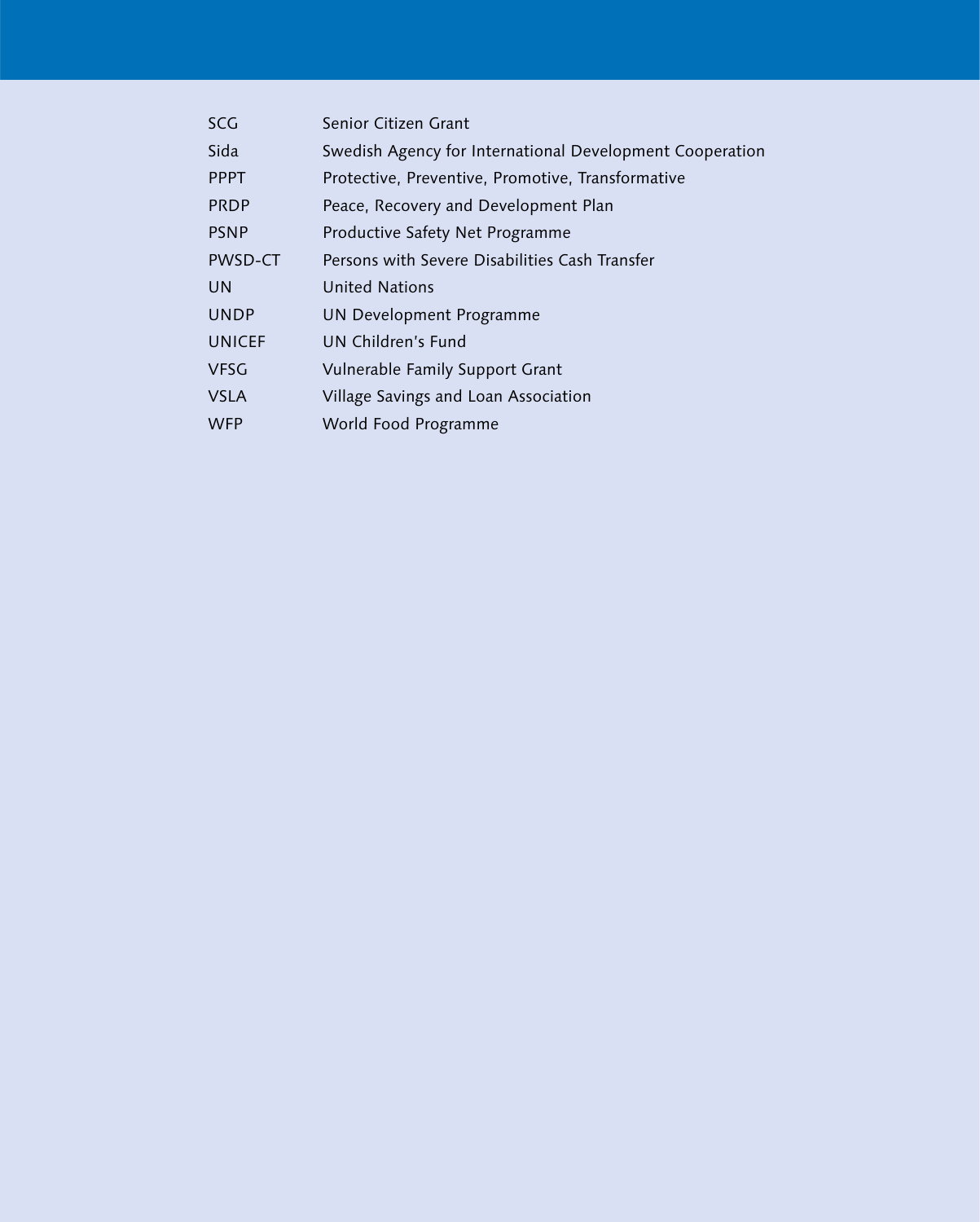## <span id="page-5-0"></span>**Executive summary**

In this paper we present a synthesis of findings from Ethiopia, Kenya and Uganda on the role of social protection programmes in contributing to people's capacity to absorb, anticipate and adapt to climate-related shocks and stresses. Based on a combination of empirical research and desk-based studies the paper reflects on the actual and potential contributions social protection can make to increase the resilience of the poorest and most vulnerable. The analysis is informed by an understanding that resilience to climate extremes and disasters cannot be built by one programme or sector alone, but requires a range of programmes that together increase the capacity of people and governments to reduce the diverse set of risks that underpin poverty and vulnerability and increase the risk of disasters. For this, the comparative advantage of different sectors needs to be identified and strengthened to form part of a wider cross-sectoral sustainable development agenda.

In the case of social protection, findings from the three country case studies highlight that programmes currently make a strong contribution to the capacity of people to absorb the negative impacts of climate-related shocks and stresses on their livelihoods. They do so through the provision of well-implemented, regular cash transfers – regardless of whether these specifically aim to address climate shocks or lifecycle-based risks. This highlights that, to achieve resilience outcomes, there is a need for a stronger focus in programme design and evaluation on the quality of programme delivery. This finding also invites to broaden our understanding of resilience policy and programing that goes beyond efforts that specifically aim to address climate risks and incorporates more holistic understandings of vulnerability.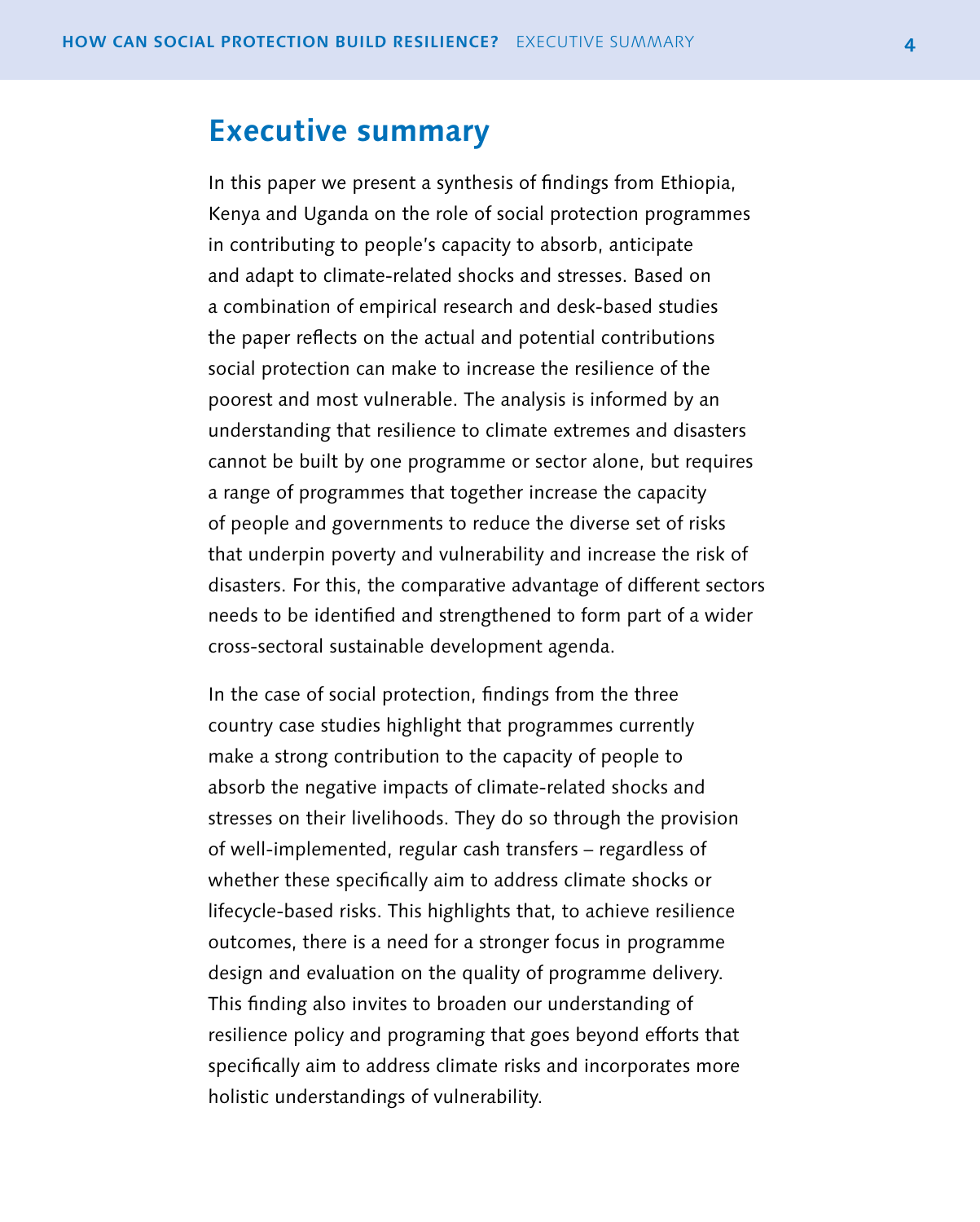Social protection programmes that have been specifically designed to reduce vulnerability to climate-induced food insecurity, such as Kenya's Hunger Safety Net Programme (HSNP) illustrate that integrating resilience objectives into the theory of change of programmes can increase the contributions social protection makes to the anticipatory capacity of national institutions and systems to better respond to climate-related disasters. However, to do so effectively, resilience objectives need to be translated into the design of programmes, and backed up with the necessary investments in the institutional capacity to deliver effectively on the objectives.

The case studies, as well as wider social protection literature, confirm that there is currently an evidence gap when it comes to social protection's contribution to long-term adaptation and sustainable livelihoods. While adaptation does not necessarily have to be an explicit objective of social protection programmes, contributions to adaptive capacity can potentially come from linkages with programmes that aim to build sustainable livelihoods – but this can be a challenge in contexts where solid complementary programmes are not in place. At a minimum social protection needs to consider the implications of climate risks in programme design to avoid unintended impacts in relation to maladaptation and to harness any potential positive impacts on adaptation.

Across programmes this paper finds that social protection's contributions to resilience are strongest where programmes' objectives match the design and implementation capacity to deliver programmes in a predictable and timely way. Expectations of what social protection can or cannot do to help people cope with climate shocks need to incorporate a realistic timescale in terms of building the capacity of programmes on the ground to deliver on objectives.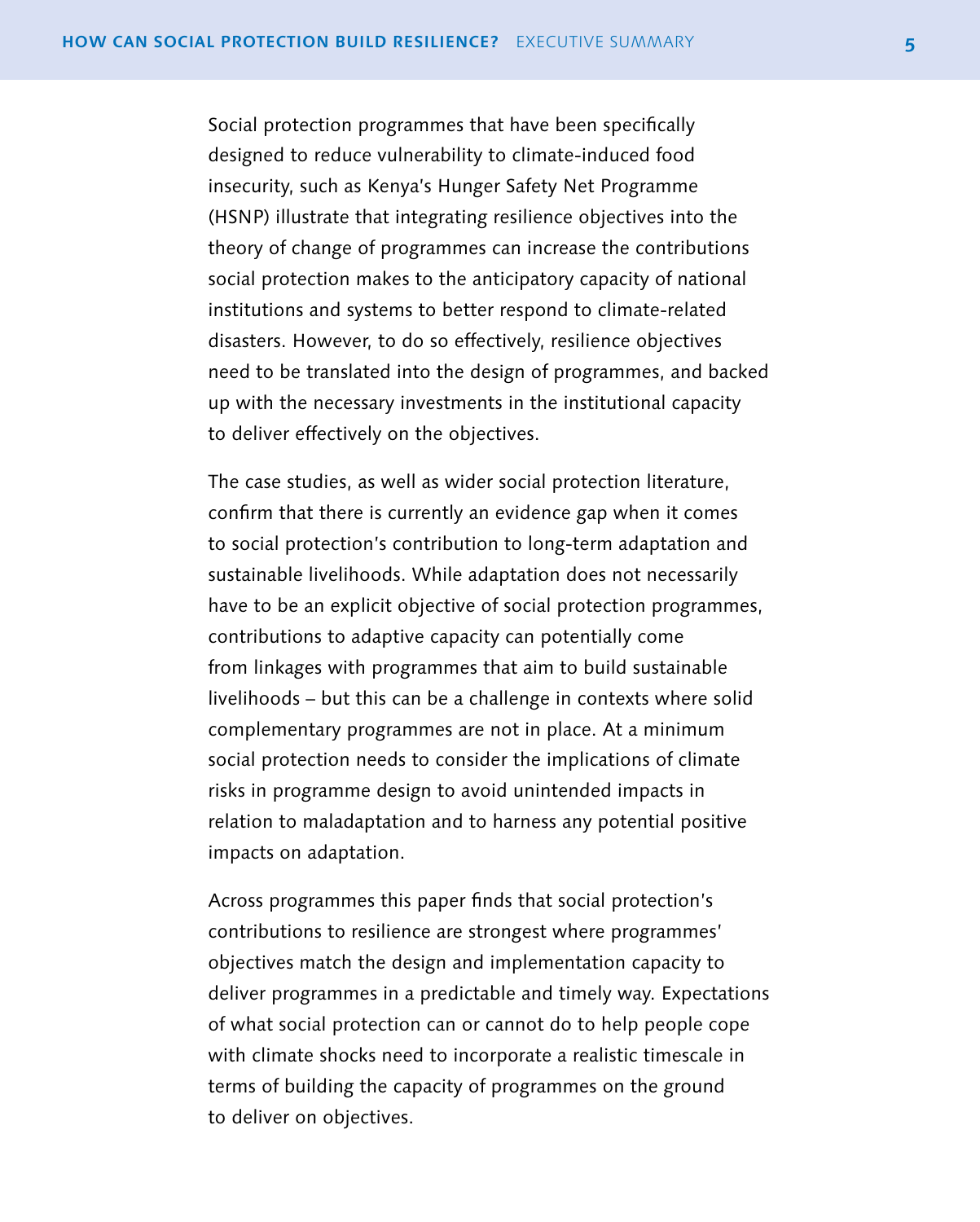## <span id="page-7-0"></span>**Introduction**

Social protection's profile on the development agenda is rising, and it features highly in the Sustainable Development Goals (SDGs). International organisations such as the World Bank and the International Labour Organization (ILO) are now jointly promoting universal social protection floors for all those who need them. Debates in national and international policy circles are increasingly focused on how to put in place national social protection systems rather than temporary safety nets that step in as a substitute for humanitarian assistance.

Simultaneously, resilience has established itself as a dominant paradigm in international development, permeating different sectors and programmes – but is increasingly linked to an agenda to respond to climate change and disasters. Climate change is understood to be one of the biggest threats to humanity, with particularly detrimental impacts on poverty and inequality. The combination of shocks related to the climate, to global financial crises and to political instability threatens any advances made on poverty reduction (Bastagli, 2014; Hallegatte et al., 2016). A more integrated policy response, cognisant of the multiple risks people are exposed to and the responsibility to act, is now enshrined in the SDGs.

Taking these policy processes into account, it is not surprising that the rise of social protection is increasingly linked to the resilience agenda. From the disaster risk reduction side, the possibility of using social protection programmes to deliver humanitarian assistance faster and more efficiently is increasingly being explored (HLPHCT, 2015). Labels such as 'shock-responsive', 'climate-smart' and 'adaptive' social protection are now commonly used (e.g. Davies et al., 2009; Kuriakose et al., 2012; OPM, 2015), and in several countries in sub-Saharan Africa and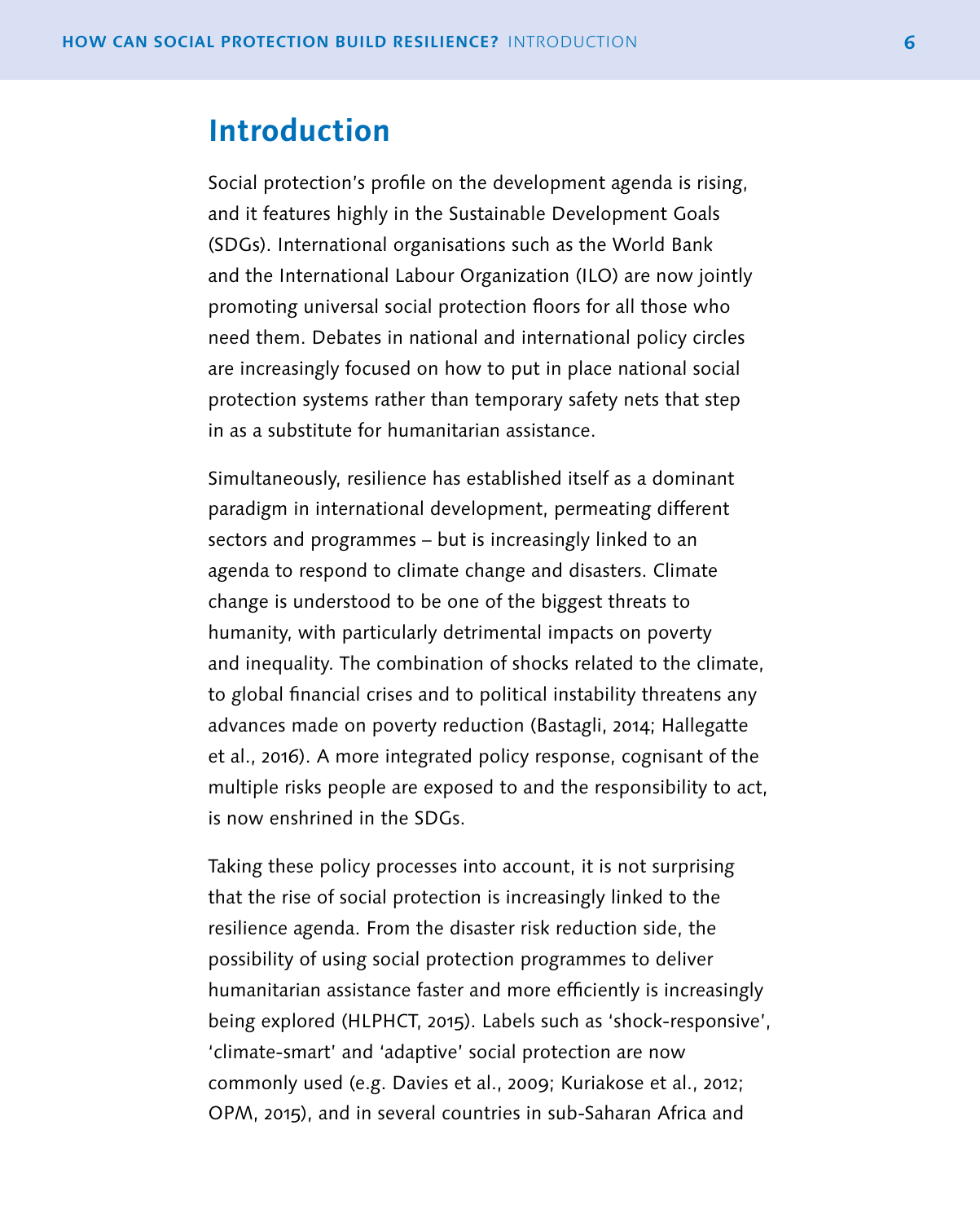Asia, national governments and development partners are aiming to put in place social protection systems that from the start have the capacity to address short-term shocks as well as long-term stresses. The World Bank, for example, is leading on the Adaptive Social Protection Program in the Sahel; this is a multi-donor trust fund that aims to increase access to 'effective adaptive social protection systems' in six countries<sup>1</sup> (World Bank, 2016). A Department for International Development (DFID)-funded programme on shock-responsive social protection is carrying out research in five countries in Asia and Sub-Saharan Africa,<sup>2</sup> as well as a regional study of the Sahel to strengthen the evidence on when and how social protection systems can be used to scale up assistance in response to shocks, particularly in low-income countries and fragile and conflict-affected states (OPM, 2015).

As part of the Knowledge Management component of the Building Resilience and Adaptation to Climate Extremes and Disasters (BRACED) programme, this research aims to take a step back and look at how large-scale national social protection programmes are already contributing to people's and national systems' capacity to absorb, anticipate and adapt to climate-related shocks and stresses. In particular, we want to identify the specific role social protection is playing in a wider, multi-sector resilience agenda to support resilience policy and programming that aims to reduce poverty and vulnerability in the long term and move towards sustainable development.

With this in mind, we conducted primary research on different social protection programmes in Uganda and Kenya, as well

- 1 Burkina Faso, Chad, Mali, Mauritania, Niger and Senegal.
- 2 In-depth studies in Mali, Mozambique and Pakistan, and two lighter case studies, in the Philippines and Lesotho.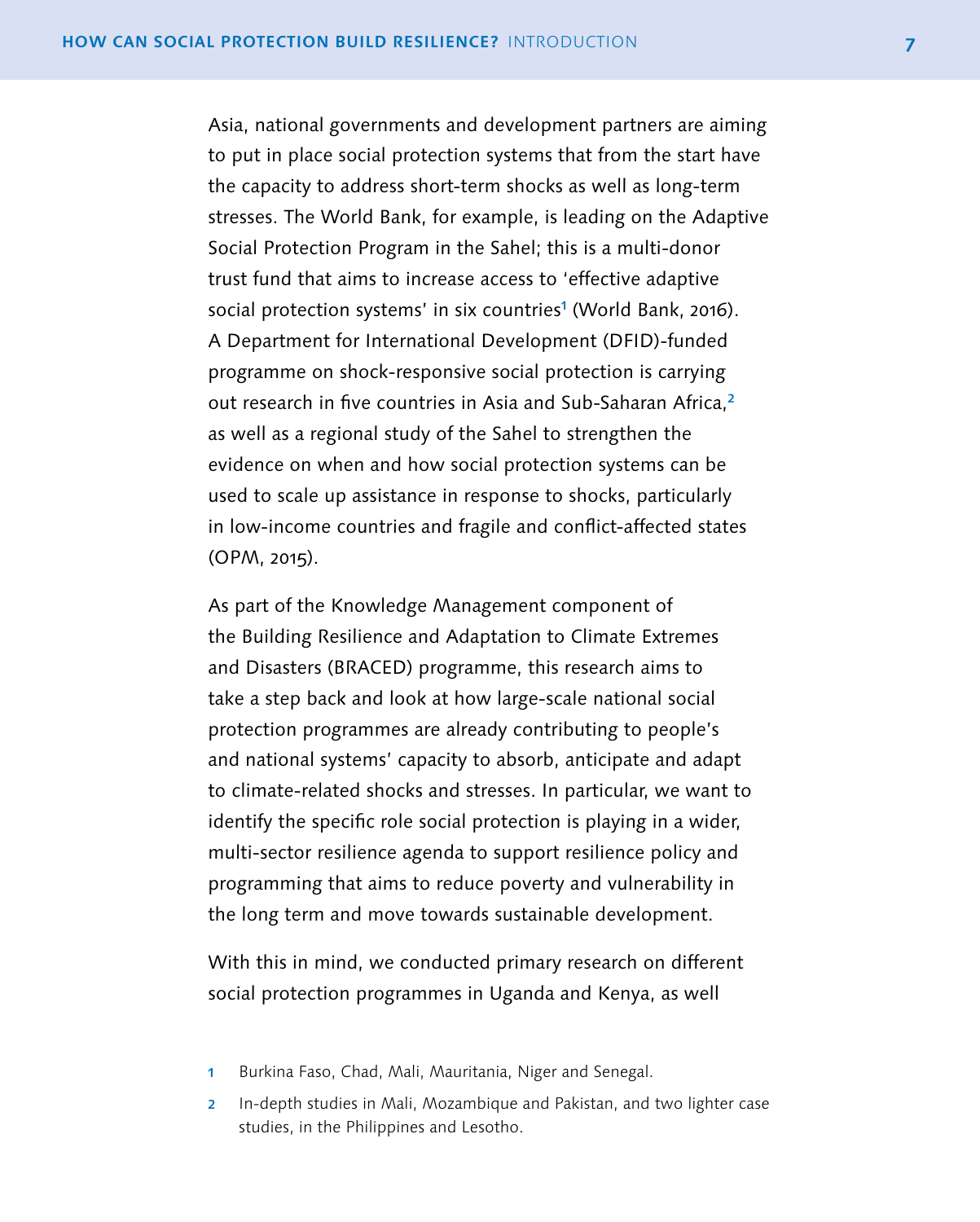as carried out a desk-based study on Ethiopia. This report synthesises the findings from the research, and is complemented by individual country briefs (to be published February 2017). It is structured as follows: the next section sets out the analytical framework and methodology for the research, which is framed around BRACED's 3A resilience capacities: absorptive capacity, anticipatory capacity and adaptive capacity (Bahadur et al. 2015). Sections 2 and 3 summarise and analyse the specific findings from the three country case studies for each of the 3As. The final section draws out some key policy issues that emerged from the research and aims to inform bigger policy questions around social protection and resilience, which are translated into policy implications in the conclusion.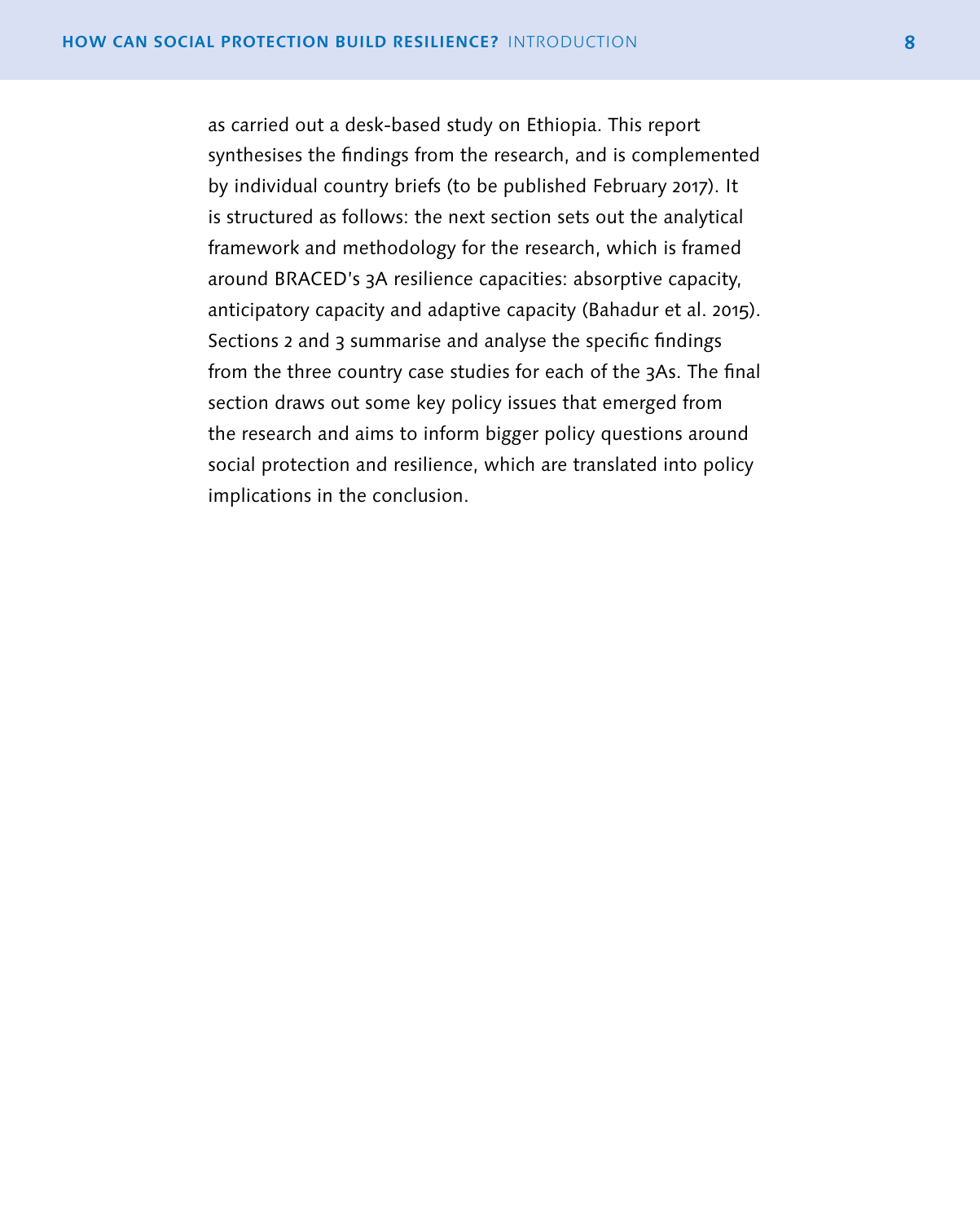## <span id="page-10-0"></span>**Our approach and methodology**

## **Approach**

DFID (2014) defines resilience as the 'ability to anticipate, avoid, plan for, cope with, recover from and adapt to (climate related) shocks and stresses'. Within BRACED, the concept is broken down into three capacities (Bahadur et al., 2015):

- 1. **Absorptive capacity** allows people or systems to absorb and cope with climate-related shocks and stresses during and after they occur. It enables people to reduce the immediate negative impact on livelihoods and basic needs. Types of programmes that can contribute to building absorptive capacity are regular cash transfers, collective loans or savings schemes and weather-indexed insurance that assist households in meeting their consumption needs in the immediate aftermath of a hazard.
- 2. **Anticipatory capacity** enables people and systems to be better prepared for the eventuality of a specific shock through proactive action by avoiding or reducing exposure or by minimising vulnerability to it. In practice, anticipatory capacity can be demonstrated in the ability of communities to manage disaster risks by planning in advance, for example through disaster response plans, training exercises and natural resource management.
- 3. **Adaptive capacity** is understood to be the ability to adapt to multiple and long-term climate risks, as well as to learn and adjust after a disaster to reduce vulnerability to similar shocks in the future. The impact of adaptive capacity at the community or household level can be seen to be income stability and asset accumulation and retention over time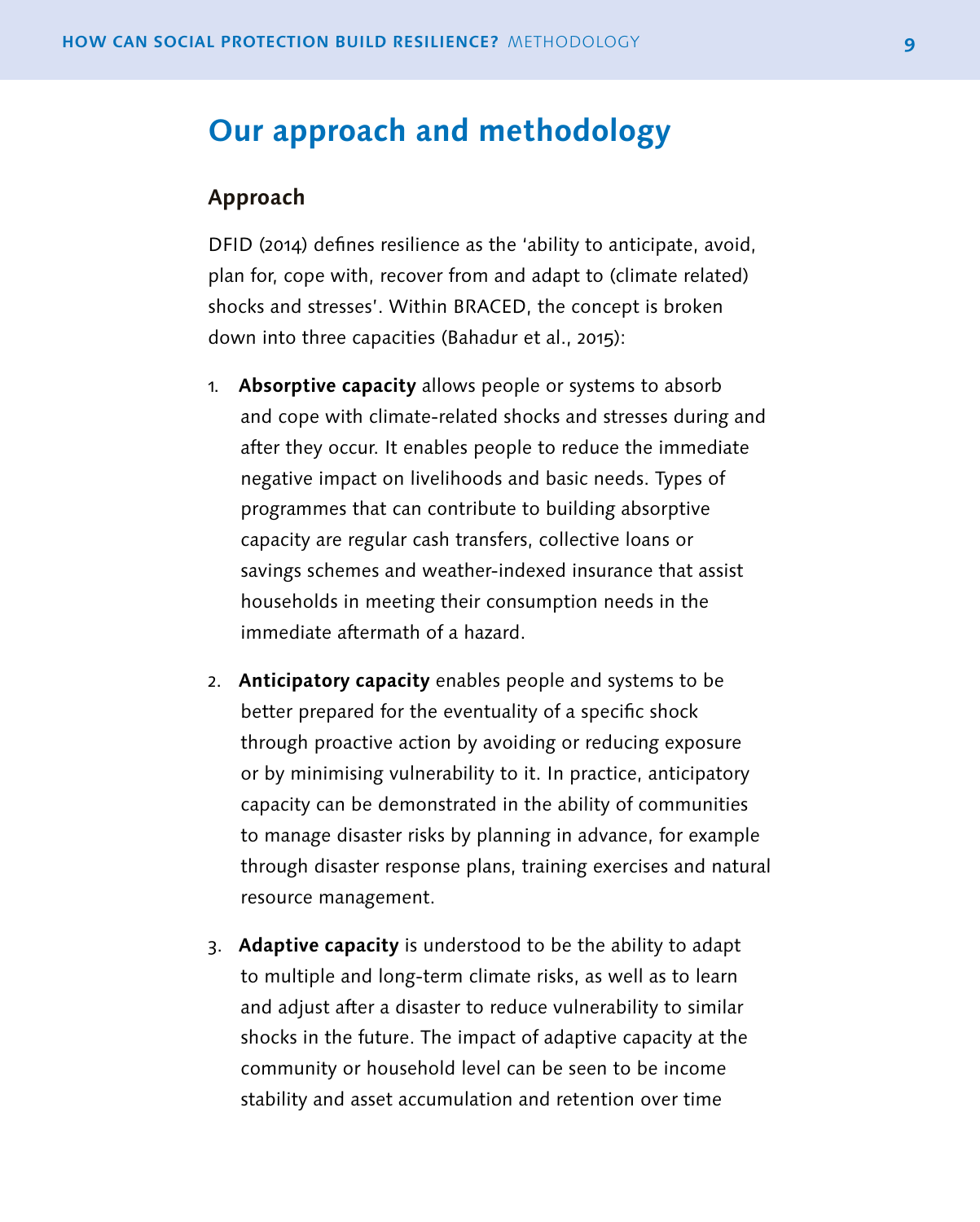despite being exposed to shocks. Adaptive capacity also encompasses the ability of people to adapt and diversify their livelihoods in response to long-term climate changes, and to take deliberate and planned decisions based on available and accessible climate information.

Our understanding of social protection's contribution to resilience building draws from the 3As and links them with the core protective, preventive and promotive functions of social protection (Devereux and Sabates-Wheeler, 2004).<sup>3</sup>

Social protection contributes to the 3As resilience capacities through its primary functions of protecting basic needs during times of hardship, preventing people from falling further into poverty after a shock and promoting livelihoods to improve their living standards in the long term. While the PPP(T) framework might not match directly with the 3As, it captures similar routes by means of which social protection could allow people to build the capacity to absorb, adapt to and anticipate shocks and stresses in their lives and livelihoods (see Figure 1).

3 The fourth function in Devereux and Sabates-Wheeler's framework, the transformative function of social protection, which applies to addressing issues around social equity and social exclusion, is not addressed here, since it would expand the scope of analysis to a range of wider interventions, such as minimum wage legislation and anti-discrimination laws.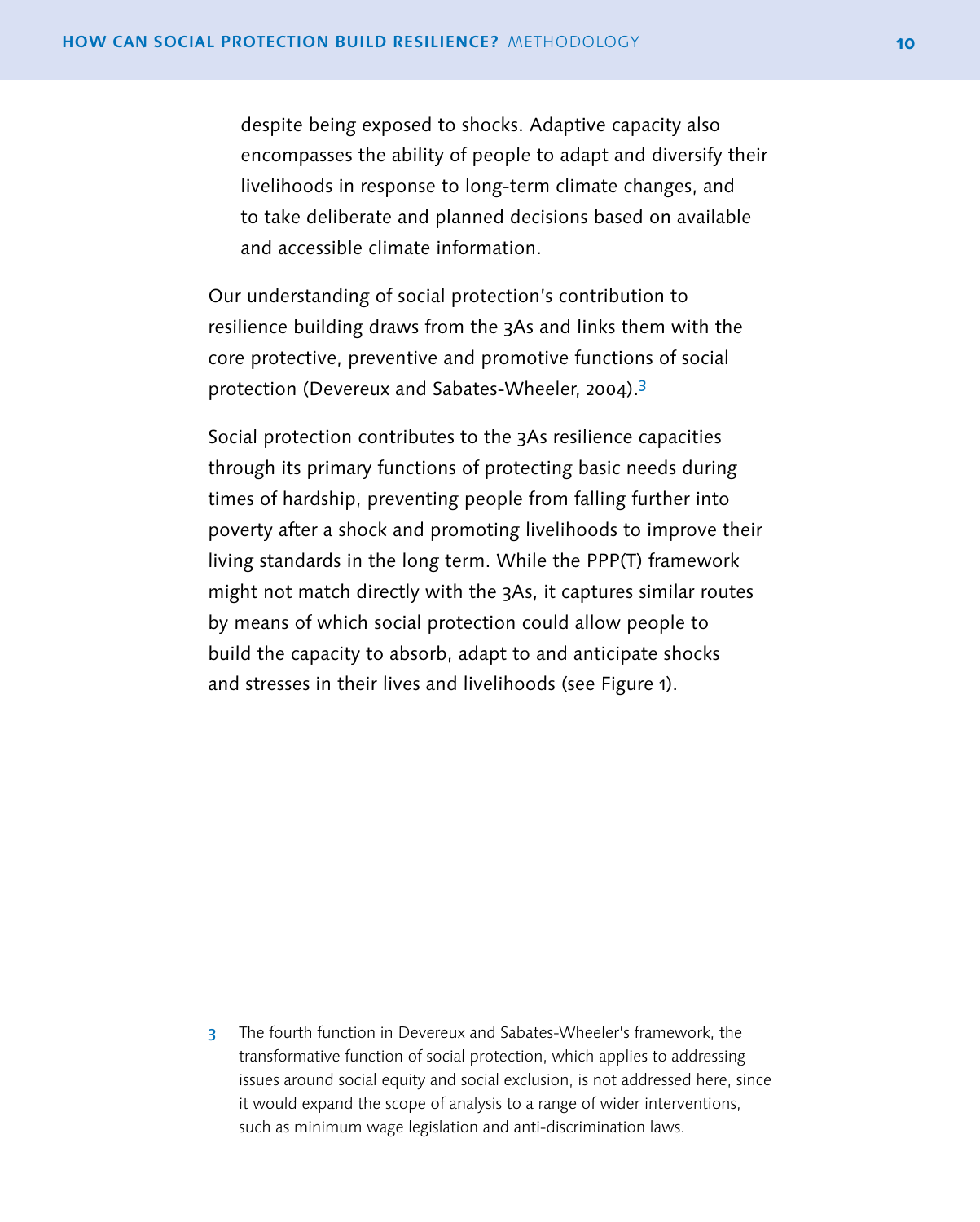### **Figure 1: Social protection's contributions to resilience**

**Social protection functions\*** Prevention Protection Promotion



#### **Contributions to building resilience\*\***

- Increases *absorptive capacity* during a shock by providing people with a safety net to meet their basic needs.
- Builds *anticipatory capacity* to reduce the impact of climate variability and extremes, by helping people prepare and plan for climate extremes and disasters.
- Builds *adaptive capacity* in the long term through sustainable livelihood promotion.

Source: Based on \*Devereux and Sabates-Wheeler (2004) and \*\*Bahadur et al. (2015).

The role of social protection in contributing to absorbing specifically climate-related shocks is widely recognised in theory, with implications for more adaptive and 'climate-smart' programming (Davies et al., 2009; Béné et al., 2012; Kuriakose et al., 2012). Research on social protection and resilience has focused in great part on how to make programmes and systems more flexible and shock-responsive so they can provide a timely response to crises and reduce the negative impacts of shocks and disasters (e.g. Kuriakose et al., 2012; Vincent and Cull, 2012; OPM, 2015).

While these are without doubt crucial contributions to thinking about how to design social protection systems and programmes in a way that more effectively reduces vulnerability to a range of risks, we want to assess what can be learnt from existing social protection programmes in terms of their contributions to the resilience capacities of their beneficiaries. We do so to increase our understanding of the role social protection is currently playing in building people's 3As in relation to climate-induced shocks and stresses, and how it is doing so.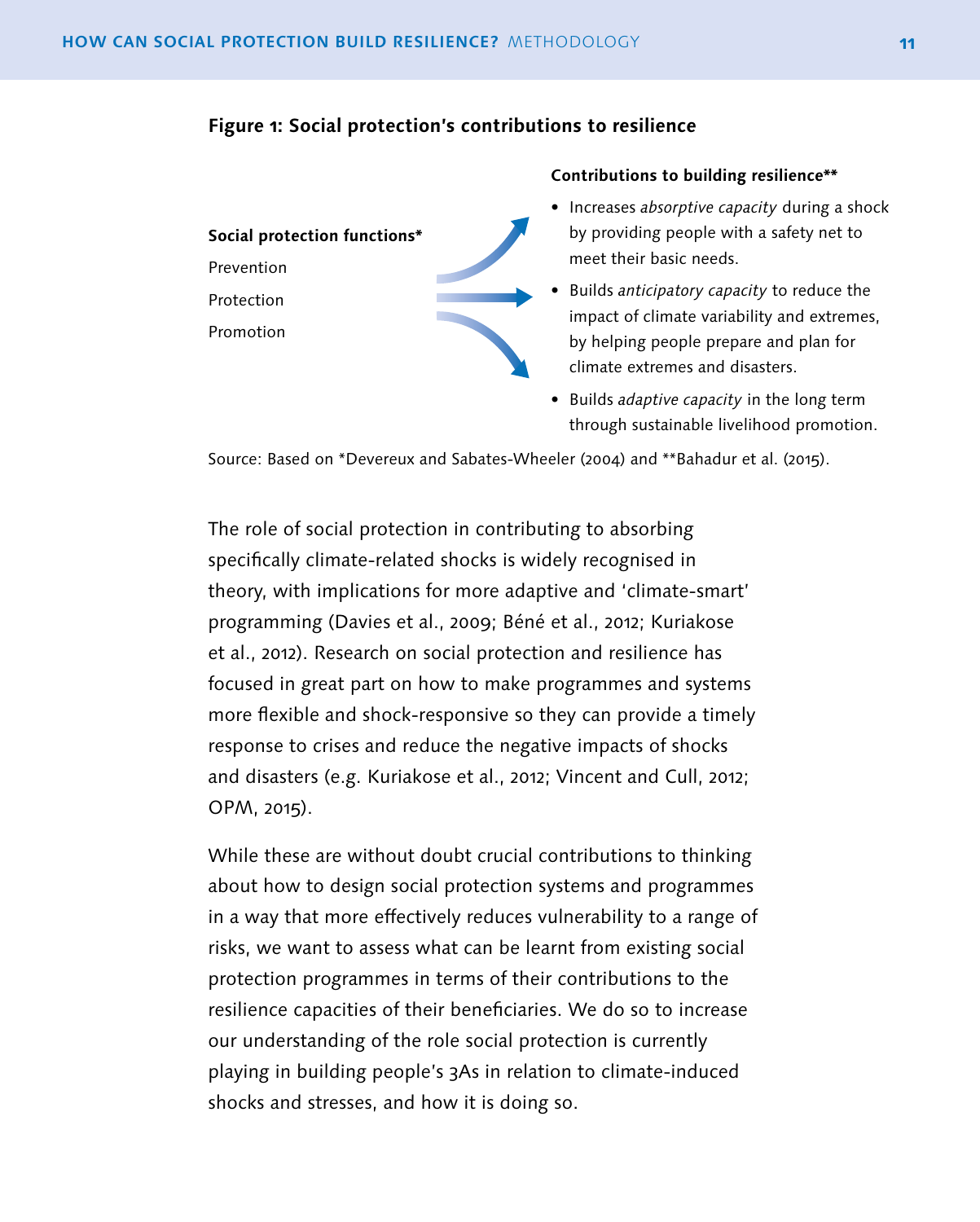Only a few studies have looked at the protective (or absorptive) functions of social protection programmes specifically when faced with climate-related shocks and stresses. Evidence from programmes like Kenya's Hunger Safety Net Programme (HSNP) and Mexico's conditional cash transfer, for example, indicates that participation in cash transfers allows people to meet their basic needs, even in times of drought. Beneficiaries can thus abstain from negative coping strategies, such as taking their children out of school or selling their assets to generate immediate cash flows (de Janvry et al., 2004; Merttens et al., 2013). However, there are also cases where it is suggested that the support provided through long-term cash transfers has remained insufficient to buffer beneficiaries from extreme climate shocks. Some social protection programmes, like old age pensions and child grants, are currently underrepresented in the literature on social protection and vulnerability to climate change. Their contributions to helping recipients cope with climate shocks and stresses are mainly hypothetical (Béné et al., 2013).

In relation to adaptive or anticipatory capacities, there are examples of social protection helping people adapt to and anticipate lifecycle-related risks, such as old age, motherhood and infancy, for example by taking out pensions or using cash transfers for child-related expenditures. Yet there is very little evidence on anticipation and adaptation to climate-related shocks from social protection programmes. In some cases, we even have indications of potential negative impacts of social protection programmes on adaptive capacity.

For social protection to build adaptive capacity, it needs to reduce current vulnerability without exacerbating future vulnerability. While social protection tools such as cash transfers have been effective in preventing disaster-induced poverty spirals, their ability to build livelihoods and resilience in advance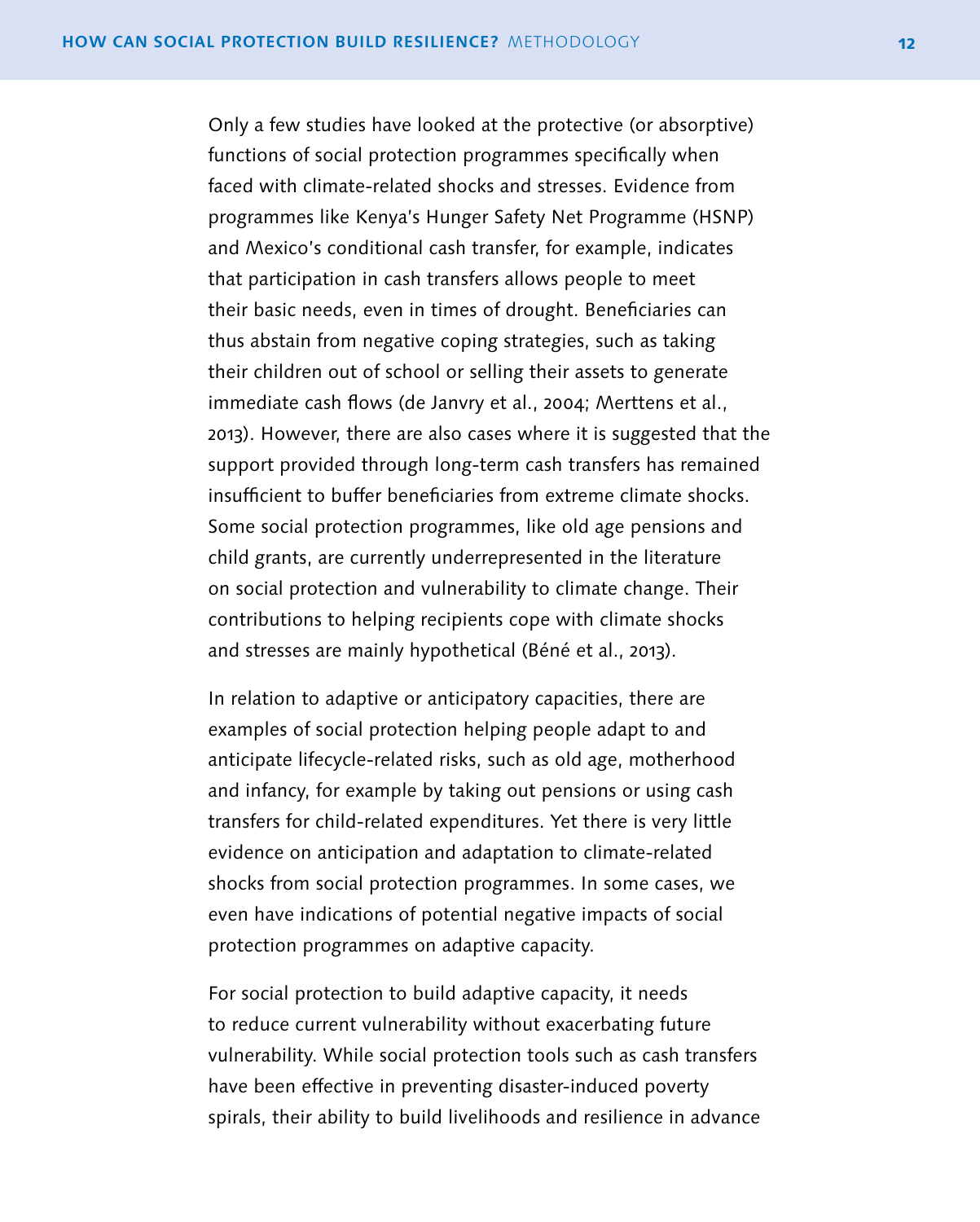of longer-term climate changes is poorly understood (Johnson et al., 2013). Climate risks are rarely incorporated into the design of programmes that aim to reduce social and economic risks, despite the latter targeting populations highly dependent on the environment. Mexico's Oportunidades (renamed to Prospera) conditional cash transfer programme, for example, aims to build the human capital of the next generation, which has led to neglect of the indigenous agricultural practices that have traditionally been coping strategies for the rural population. At the same time, the rural population in marginalised areas face barriers to accessing labour markets, despite having obtained higher levels of education. By not taking account of climaterelated causes of vulnerability in its theory of change and design, the programme risks narrowing down people's livelihood options and reducing their capacity to adapt (Solorzano, 2016). This limited scope for adaptation is linked to wider structural factors underpinning inequality, yet the programme design does not actively tackle it, which could undermine its long-term impact.

In relation to adaptive or anticipatory capacities, there are examples of social protection helping people adapt to and anticipate lifecycle-related risks, such as old age, motherhood and infancy, for example by taking out pensions or using cash transfers for child-related expenditures.

Another example of risks emerging from not incorporating a climate lens in programme design relates to seed transfers. These form part of interventions to increase food security, but can undercut local seed markets and undermine crop diversity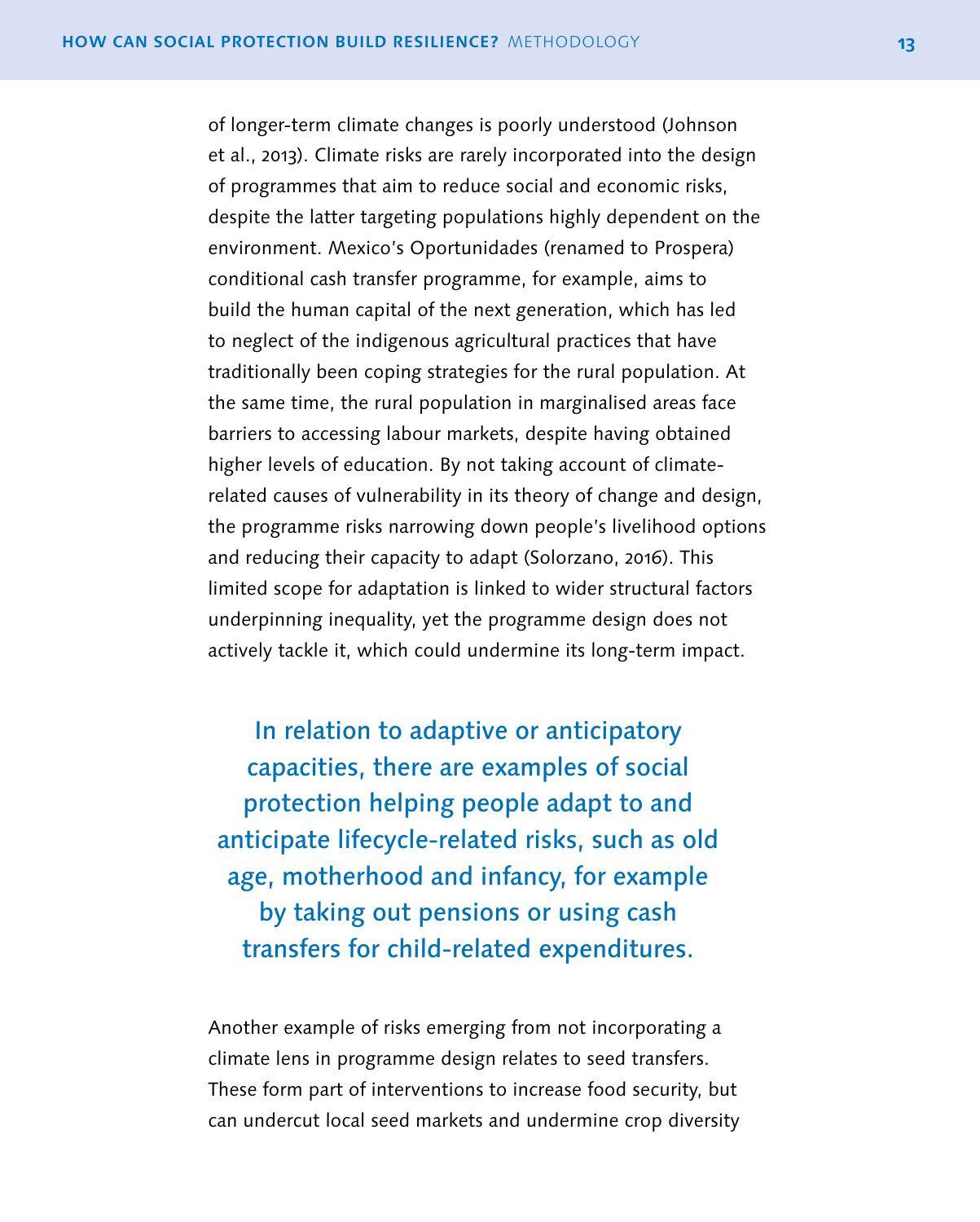if seeds are not selected carefully (Devereux et al., 2006). This can have adverse negative consequences on the resilience of local ecosystems and increase vulnerability to climate change in the long term, which is why it can be considered a form of maladaptation (IPCC, 2014).

For this model to succeed, public works programmes need to ensure a coherent theory of change and identify where community assets address key challenges to livelihoods to have longer-term impacts, rather than being just temporary safety nets.

Other studies are forward looking by assessing the potential of social protection programmes to better align with climate change adaptation and disaster risk reduction. Steinbach et al. (2016) look at how the Mahatma Gandhi National Rural Employment Guarantee Act – a public works programme in India – could integrate climate change adaptation objectives into its design and implementation to 'climate-proof' its safety net function and build climate resilient assets. For this model to succeed, public works programmes need to ensure a coherent theory of change and identify where community assets address key challenges to livelihoods to have longer-term impacts, rather than being just temporary safety nets (McCord et al., 2013).

When it comes to strengthening the anticipatory capacity of social protection programmes, policy-makers and academics are increasingly interested in aligning humanitarian disaster response with existing social protection programmes to deliver assistance through mechanisms put in place in advance of a shock. In two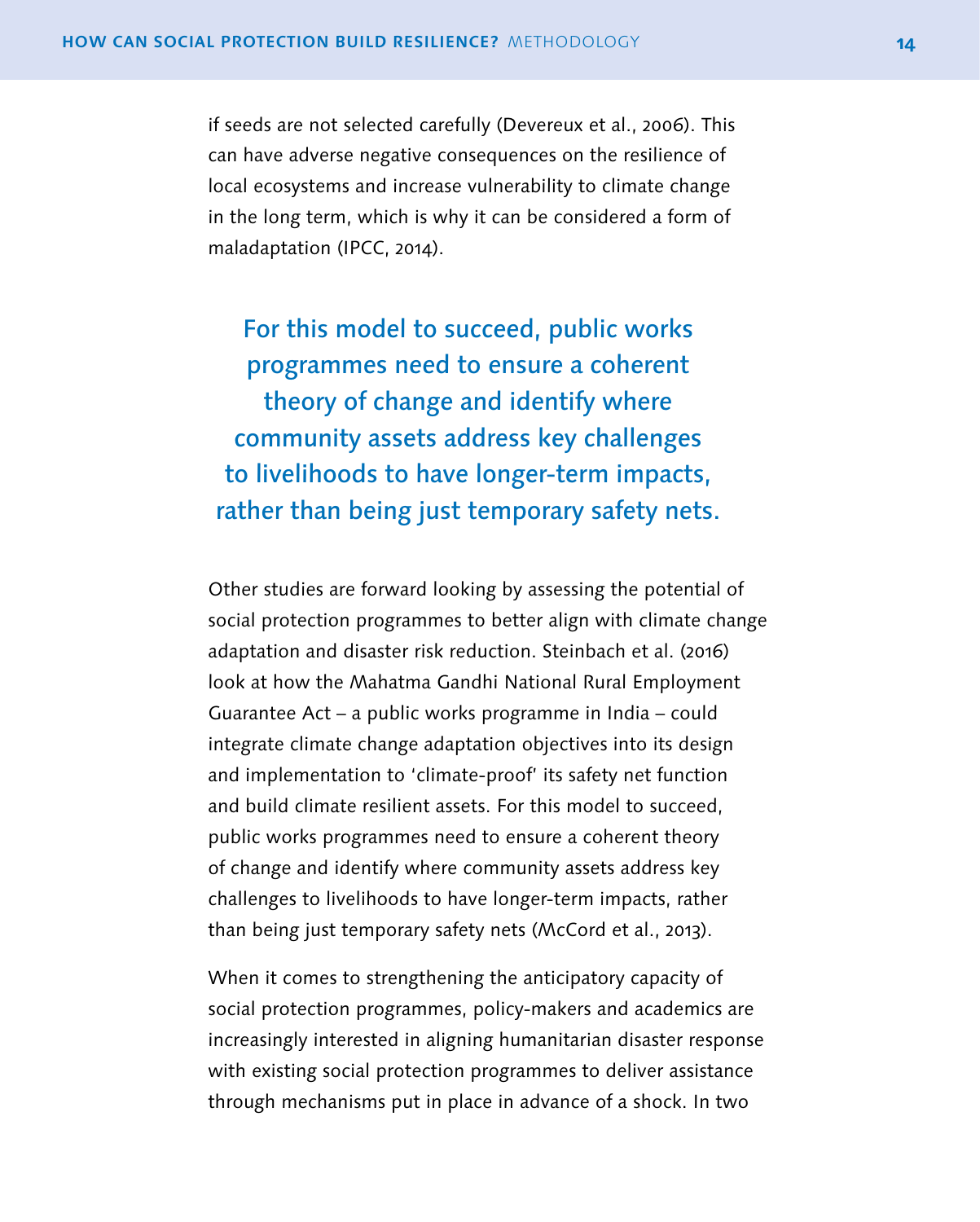of the country case studies presented in this paper, Ethiopia and Kenya, the risk-financing mechanisms of the Productive Safety Net Programme (PSNP) and the HSNP, respectively, are frequently cited as successful examples of flexible and scalable cash transfer programmes that can provide an emergency response in times of need. Yet whether these mechanisms can work in different countries depends on a set of preconditions (including context, caseload and institutional capacity) which are discussed further below. Linking emergency assistance to social protection is also unlikely to follow a blueprint solution in each context. Social protection systems and programmes differ in their levels of maturity, and in certain contexts aligning humanitarian assistance with social protection will not be advisable, particularly in conflict-affected regions, given political tensions and institutional capacity issues (OPM, 2015; Slater et al., 2015).

In this research, something that has become apparent when using the 3As conceptual framework in the context of social protection is that the same programme, or even specific components of programmes, can contribute to different capacities depending on the specific moment in time in the process of designing and implementing them. For example, putting in place funds and targeting systems for emergency situations in advance to allow social protection programmes to scale up is inherently anticipatory since it 'enables people and systems to be better prepared for the eventuality of a specific shock through proactive action by avoiding or reducing exposure or by minimising vulnerability to it' (see definition above). This anticipatory capacity can then enable the programme to meet its absorptive (or protective and preventive) function more adequately in times of crisis. Delivering assistance through emergency scale-ups provides recipients with the ability to absorb shocks. This is not to say that absorptive capacity necessarily has to be preceded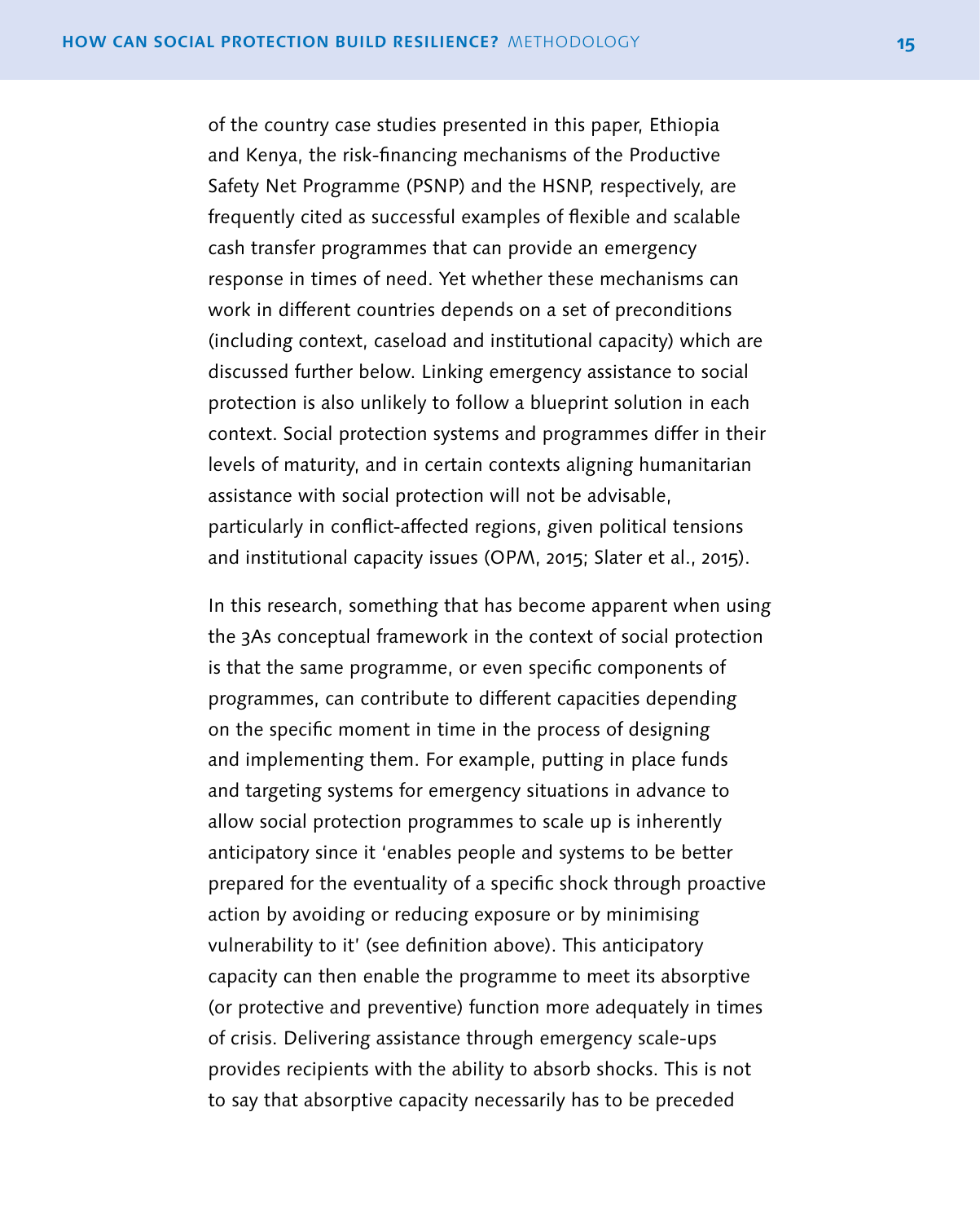by anticipatory capacity. Regular cash transfers, for example, are delivered without necessarily anticipating a specific shock over a longer period of time. Despite not being anticipatory explicitly, they still provide people with the capacity to absorb shocks when they happen.

The example of scalable and shock-responsive social protection programmes also highlights how the 3As can play out at different levels: the anticipatory capacity of the programme in this case increases the absorptive capacity of households during a shock. It does not, however, increase the anticipatory capacity of households, since they are not necessarily aware that they will receive assistance. Hence, one-off emergency assistance does not provide them with the capacity to be better prepared for shocks; it simply allows them to absorb shocks better if an adequate amount (relative to their needs) is received on time.

The same applies to behaviour or actions at the individual/ household level, which can lead to different 3A outcomes in different moments in time. For example when households save part of the transfer money, the action of saving can be understood as anticipatory since they save specifically for an emergency. During an idiosyncratic or covariate shock, households draw on their savings to absorb the shock. If they manage to save a large amount of money, they may invest in income-generating activities that can increase their capacity to adapt in the long term.

The same action (=saving) or interventions (=cash) can thus strengthen the 3As in different ways, at different levels (see more in Section 3 on inherent and auxiliary outcomes). For the purpose of this analysis, the next section separates out findings according to the 3As, but the line between them is often blurry. Specific design and implementation characteristics determine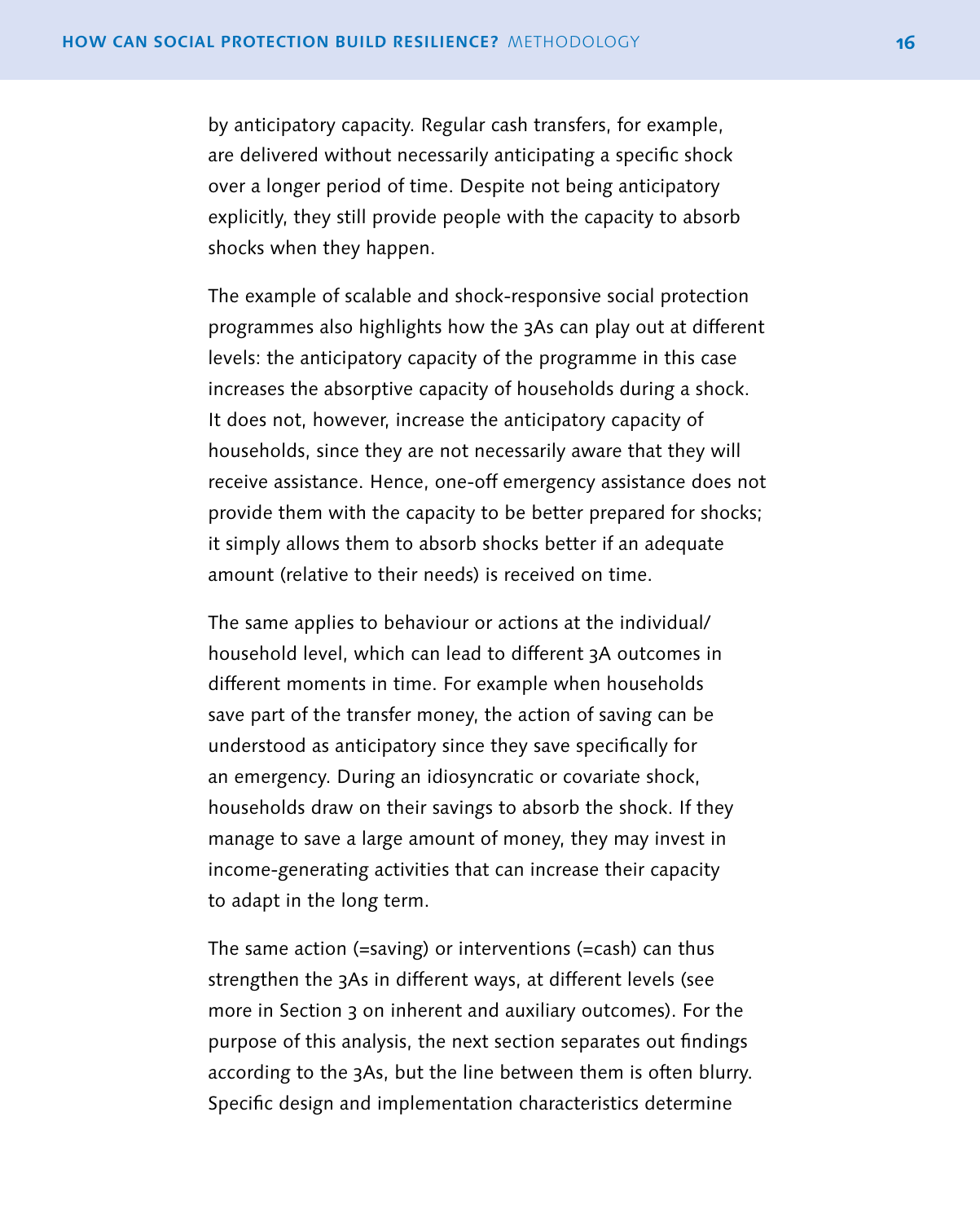whether the same intervention contributes to only one or several resilience capacities.

## **Methodology**

Based on the existing evidence, we think social protection's contribution to the 3As needs further unpacking so we can understand when and how social protection can contribute to people's resilience and when it might undermine it.

- Does participation in a programme increase people's capacity to *absorb* the negative impacts of climate shocks without suffering setbacks in their well-being?
- Does participation in the programme allow beneficiaries to take any measures to prepare for and *anticipate* the eventuality of a shock?
- Does current or past participation in a programme increase people's capacity to *adapt* their livelihoods to reduce their vulnerability to future climate risks?

In this research, we aim to answer these questions by looking at government-run social protection programmes in Ethiopia, Kenya and Uganda that have been in place for several years. The programmes fall broadly into two categories: those that aim specifically to address climate-related shocks and those that address lifecycle-based risks. While the overarching objectives of the programmes differ, they share strong similarities in the type of support they provide, which are either cash or asset transfers.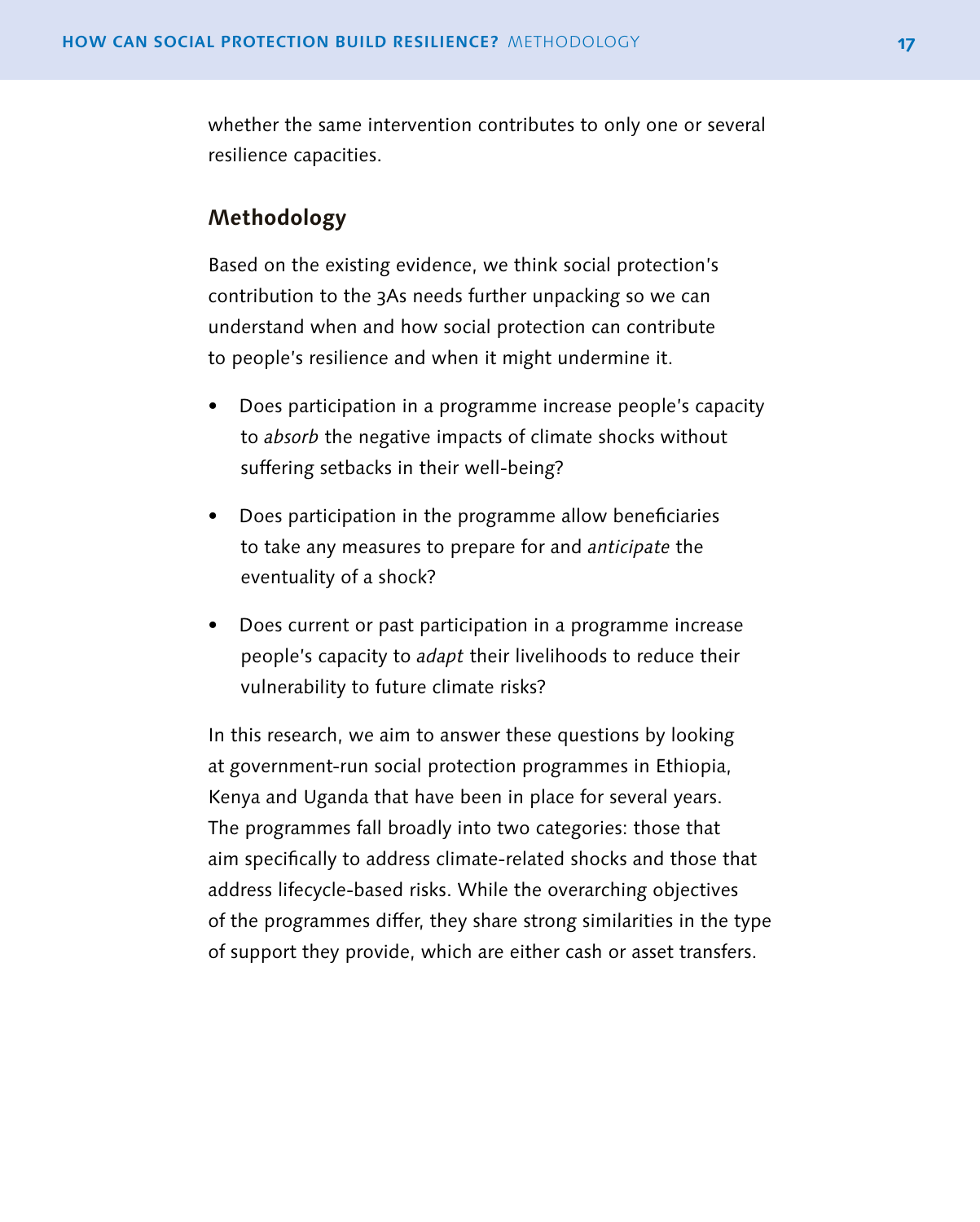| PROGRAMME                                                           | <b>DESCRIPTION</b>                                                                                                                                                                                                                                                                                                                                                                                                                                                                    |
|---------------------------------------------------------------------|---------------------------------------------------------------------------------------------------------------------------------------------------------------------------------------------------------------------------------------------------------------------------------------------------------------------------------------------------------------------------------------------------------------------------------------------------------------------------------------|
| Kenya                                                               |                                                                                                                                                                                                                                                                                                                                                                                                                                                                                       |
| Cash Transfer<br>for Orphans and<br>Vulnerable Children<br>(CT-OVC) | The CT-OVC was launched in 2004 as one of the first government-run and financed cash<br>transfers in Kenya, with support from development partners including UNICEF, Sida, DFID<br>and the World Bank. It was a direct response to the growing AIDS pandemic that was<br>eroding informal family and communal coping mechanisms.                                                                                                                                                      |
|                                                                     | The CT-OVC is an unconditional cash transfer to poor households caring for orphans and<br>vulnerable children with the aim of improving welfare and reducing poverty. It operates in<br>all 47 counties and benefits 255,643 households, of which the government finances 215,470<br>(MLEAA, 2016).                                                                                                                                                                                   |
| Hunger Safety Net<br>Programme (HSNP)                               | The HSNP was launched in 2007 and is an unconditional cash transfer that aims to reduce<br>poverty in counties in northern Kenya. The National Drought Management Authority<br>(NDMA) implements the programme under the Ministry of Devolution and Planning.<br>In its second phase (2013-17), the HSNP is to a large extent still funded by development<br>partners, with the aim of increasing the share of government funding to cover over 50%<br>of the transfer costs by 2017. |
|                                                                     | The HSNP currently is reaching out to 84,340 households in four counties (Turkana,<br>Marsabit, Mandera and Wajir) with the objective of expanding coverage to an additional<br>100,000 households (MLEAA, 2016).                                                                                                                                                                                                                                                                     |
| Uganda                                                              |                                                                                                                                                                                                                                                                                                                                                                                                                                                                                       |
| Social Assistance<br>Grants for                                     | SAGE forms part of the government's Expanding Social Protection (ESP) programme,<br>and has piloted two cash transfer programmes:                                                                                                                                                                                                                                                                                                                                                     |
| Empowerment<br>(SAGE)                                               | • Vulnerable Family Support Grant (VFSG)<br>• Senior Citizen Grant (SCG)                                                                                                                                                                                                                                                                                                                                                                                                              |
|                                                                     | The pilots are implemented through the Ministry of Gender, Labour and Social<br>Development (MGLSD) with funds and technical support from DFID, Irish Aid and UNICEF.                                                                                                                                                                                                                                                                                                                 |
|                                                                     | Both SAGE pilots together aimed to reach 560,000 people in 124,547 households over the<br>period of four years (2011-15), covering approximately 15% of households in 14 districts.                                                                                                                                                                                                                                                                                                   |
| Northern Uganda<br>Social Action Fund<br>(NUSAF)                    | NUSAF is the largest public works programme in Uganda, with approximately 77,000<br>beneficiaries in 2013 (McCord et al., 2013). It consists of a combination of public works,<br>household asset transfer programmes and community infrastructure. NUSAF 3 aims<br>to increase the provision of seasonal productive safety nets and link it to disaster risk<br>financing to allow scalability following a shock.                                                                    |
|                                                                     | The programme operates through two different implementation modalities in Karamoja<br>(WFP) and the remaining northern counties (OPM) with support from development partners.                                                                                                                                                                                                                                                                                                         |

## **Table 1: Overview of programmes**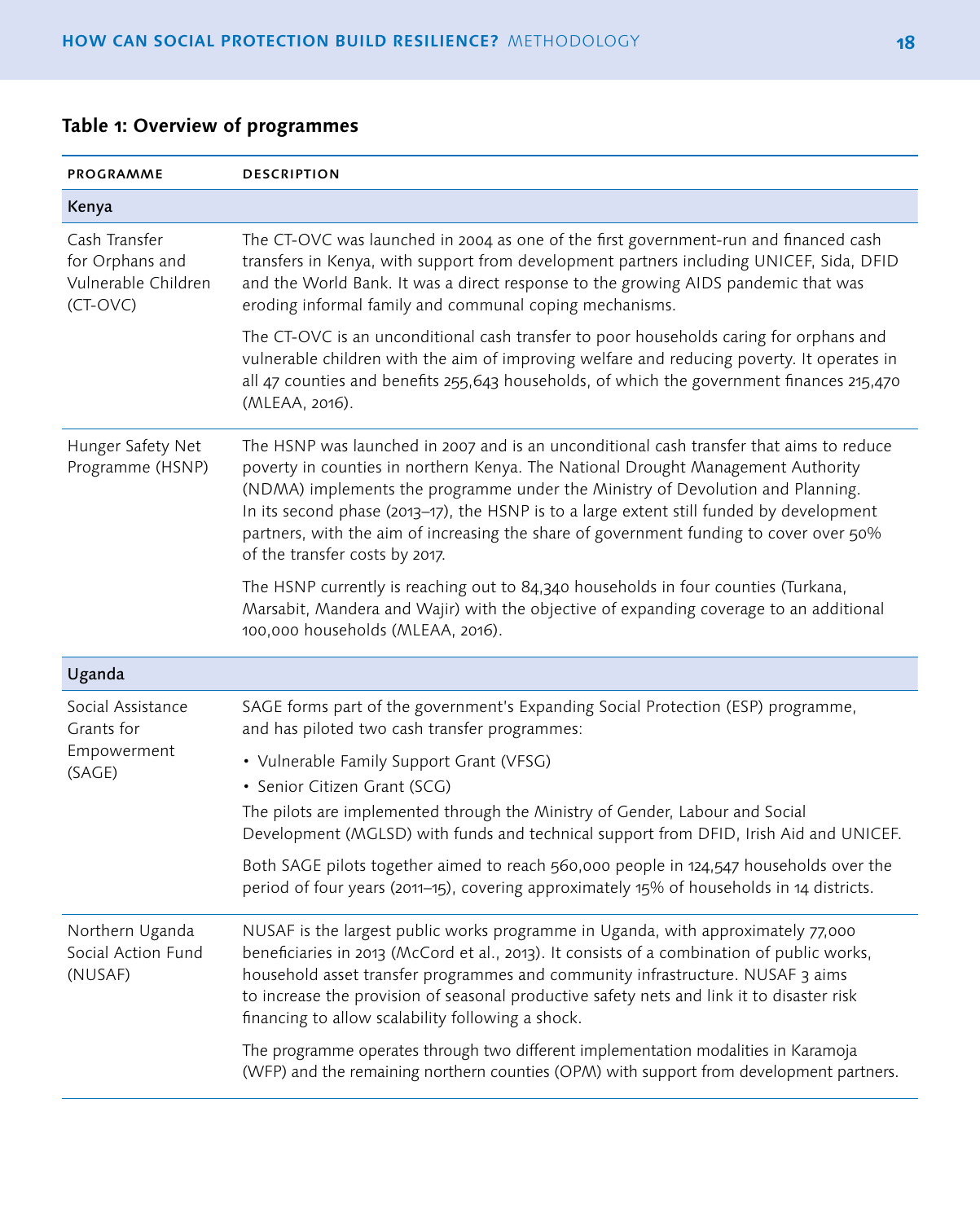| Ethiopia                                     |                                                                                                                                                                                                                                                                                                                                                                                                                                                                                     |
|----------------------------------------------|-------------------------------------------------------------------------------------------------------------------------------------------------------------------------------------------------------------------------------------------------------------------------------------------------------------------------------------------------------------------------------------------------------------------------------------------------------------------------------------|
| Productive Safety<br>Net Programme<br>(PSNP) | The PSNP is part of the government of Ethiopia's Food Security Programme (FSP) and<br>provides seasonal public works programmes for poor, chronically food-insecure able-<br>bodied households. The PSNP has been in place since 2005. As part of the integrated<br>Risk Financing Mechanism (RFM) the PSNP delivers additional assistance to food-insecure<br>people affected by unpredicted shocks. In its fourth phase the PSNP currently supports<br>close to 8 million people. |

The research consisted of a desk-based review of the three country case studies, as well as fieldwork at national, district and village level in Uganda and Kenya. The subnational research was undertaken in Turkana (Kenya) and Apac (Uganda).

The desk-based review covered social protection policies and programme documents in each country, as well as evaluations for the selected social protection programmes. This allowed us to identify the underlying theory of change of the individual programmes and how/whether the programmes form part of the national strategies to respond to climate shocks and disasters. Existing evaluation data were then reviewed to assess the programme impact on the 3As.

In Kenya and Uganda, we conducted key informant interviews (KIIs) at the national and subnational level with key actors in policy design and implementation of social protection programmes (including government ministries, development partners and civil society organisations), to understand their perspectives on the role social protection is currently playing in the national resilience agenda and how it contributes (in theory and practice) to building people's resilience capacities.

Additionally, we conducted research at the village level in selected districts and counties, to complement the evaluation data with qualitative data to enable us to understand how beneficiaries and non-beneficiaries in the selected field sites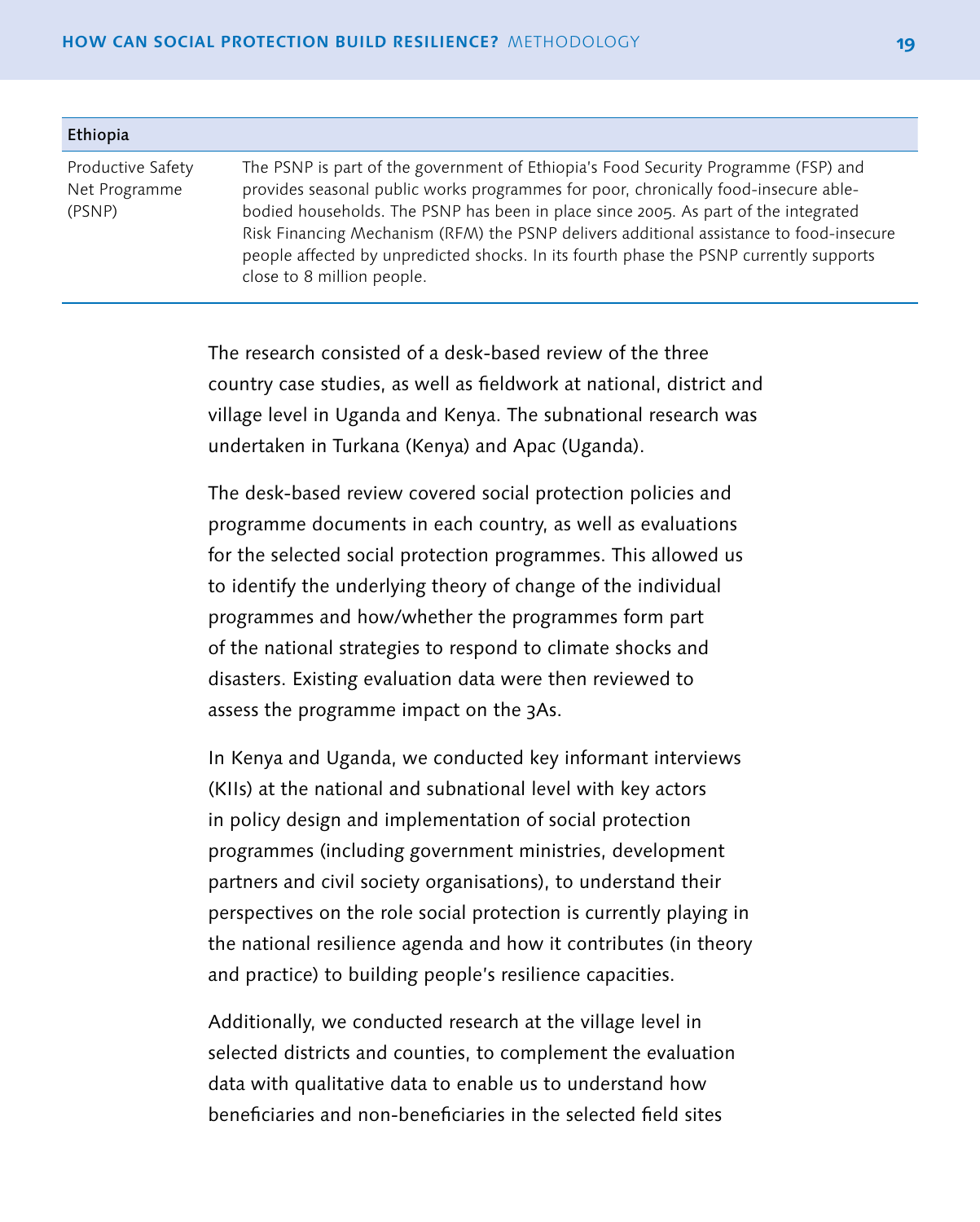have dealt with climate-related shocks in the past, and whether participation in social protection programmes has allowed them to better absorb the shocks, anticipate future shocks or/and adapt their livelihoods in the long term to reduce vulnerability to climate risks.

In all sites, we held focus group discussions (FGDs) with a random sample of people in villages covered by social protection programmes. In each FGD we used participatory methods to first brainstorm events that had negatively affected participants in the past five years, which were then ranked in terms of importance based on participatory voting. The top three to five negative events were then the basis of a discussion around coping mechanisms, which included questions on whether participation in social protection programmes made a difference in responding to the negative events.

To account for gender differences and dynamics, we conducted separate FGDs with men and women, as well as mixed-group FGDs. In-depth interviews were also conducted with female and male beneficiaries to allow for a better understanding of the household-level impact of shocks and programme participation.

#### **Table 2: Overview of fieldwork**

|                                                                         | <b>KENYA</b> | UGANDA | <b>TOTAL</b> |
|-------------------------------------------------------------------------|--------------|--------|--------------|
| KIIs national level (government, NGO/research,<br>development partners) | 11           | 12     | 23           |
| KIIs county/district level                                              |              | 6      | 13           |
| In-depth interviews beneficiaries (half male/half female)               | 10           | 11     | 21           |
| FGDs (half male/half female)                                            | 6            | 8      | 14           |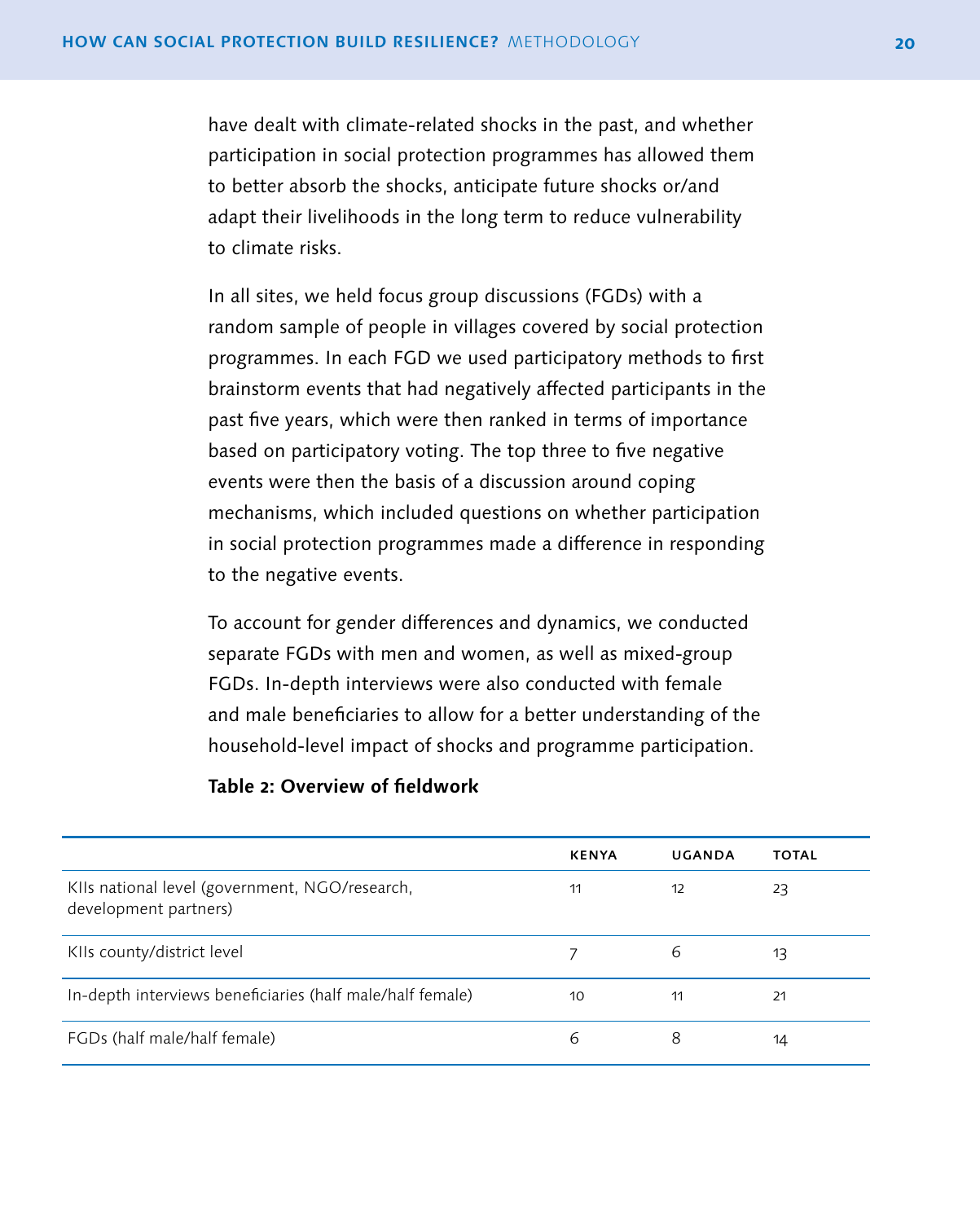## **Limitations to the methodology**

The amount of time dedicated to empirical data collection was limited to 9 days per country (four days in the national capital, one day in the district/county capital and four days in villages in Turkana/Apac). Given the very short amount of time per site, findings from this research cannot be considered representative, and they are not indicative of programme impact. The fieldwork rather assisted in asking context-specific questions to better understand the relevance of climate shocks for people in different localities as well as the perspectives of beneficiaries and non-beneficiaries as to whether social protection programmes allowed them to respond. This was particularly useful to complement existing evaluation data for programmes not explicitly evaluating the impact of programme participation in terms of reducing vulnerability to climate shocks and stresses.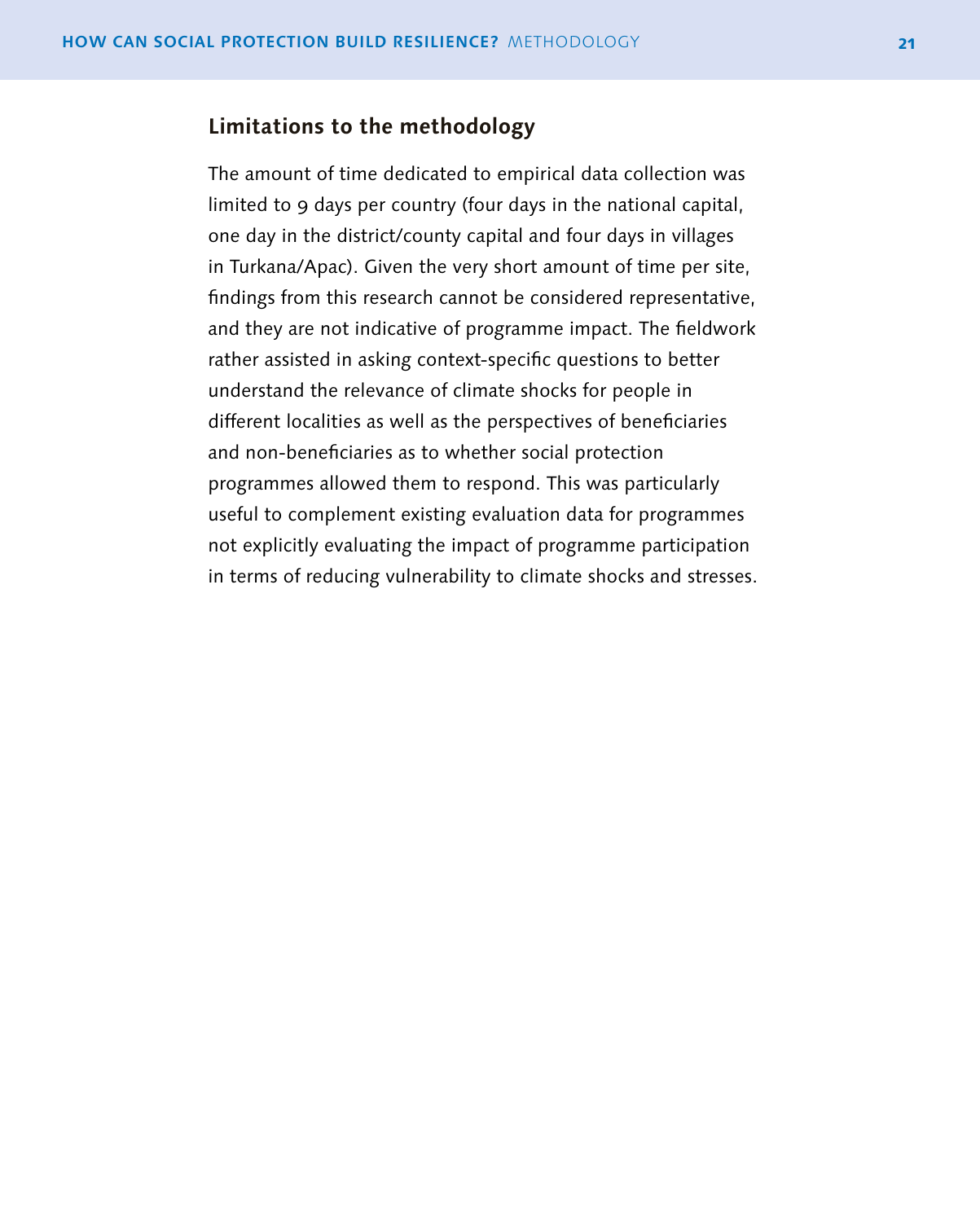# <span id="page-23-0"></span>**1. COUNTRY-SPECIFIC BACKGROUND ON SOCIAL PROTECTION**

image: martina ulrichs

# **Kenya**

In Kenya, social protection encompasses programmes that have emerged out of different policy agendas and are implemented by different agencies, which are now in a process of sector harmonisation and are coming together under the National Safety Net Programme (NSNP). The overall objective of social protection in Kenya's Vision 2030 medium-term economic development strategy is to invest in vulnerable groups to reduce poverty, which has remained persistently high at 45% since the 2000s.

The four flagship cash transfer programmes under the NSNP are:

- Cash Transfer for Orphans and Vulnerable Children (CT-OVC)
- Older Persons Cash Transfer (OPCT)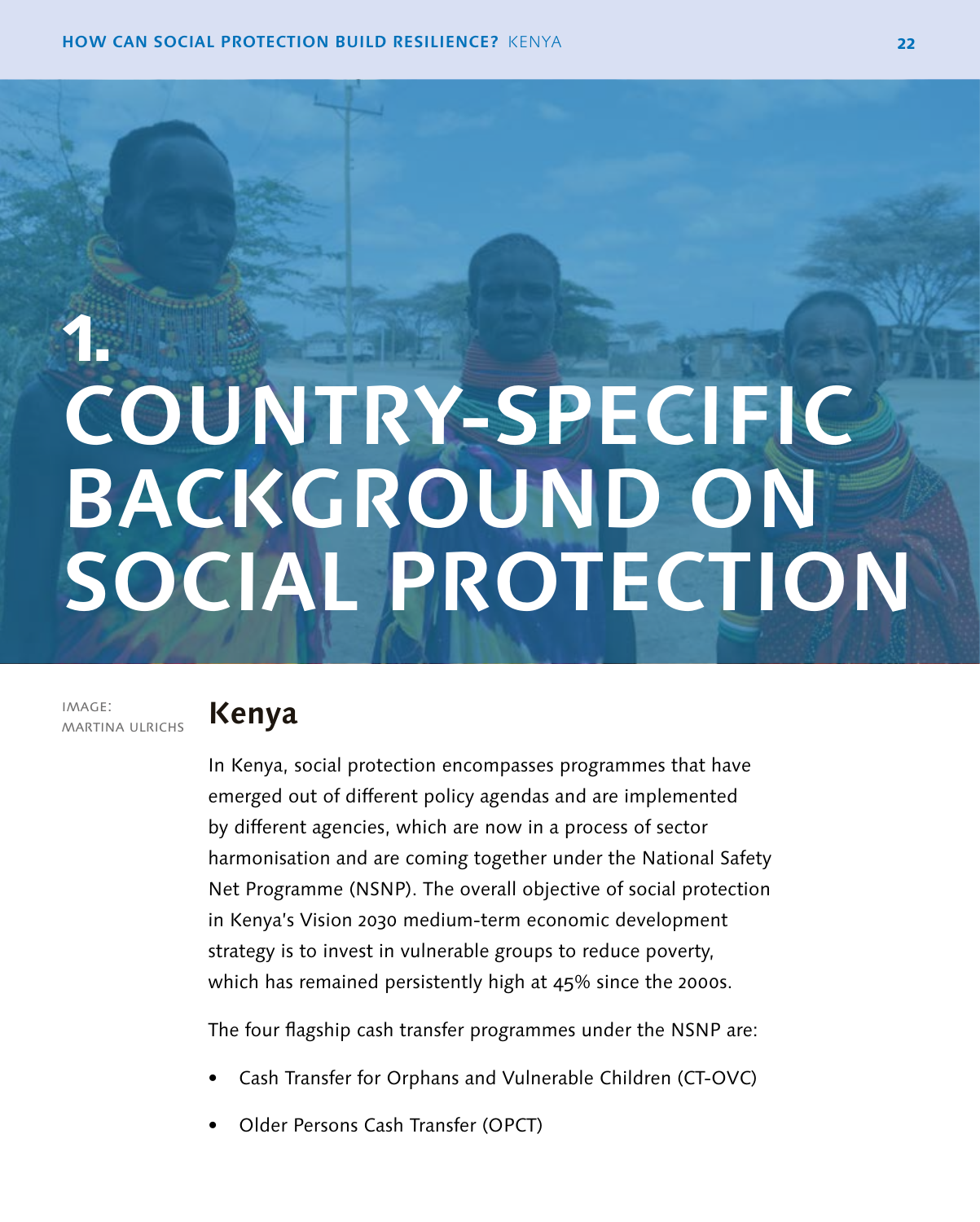- Persons with Severe Disabilities Cash Transfer (PWSD-CT)
- Hunger Safety Net Programme (HSNP)

Together, these cover approximately 500,000 households. Poverty is a cross-cutting selection criterion for beneficiaries of all cash transfers, but in the case of the first three an additional focus is on categorically vulnerable poor, whereas the HSNP targets vulnerable households in the four most drought-affected counties in the country's arid and semi-arid lands (ASALs). Despite these slight differences in target population and geographical focus, all programmes deliver cash transfers ranging from KSh 2,000 to KSh 2,700 (approximately \$20 to \$27 USD) (MLEAA, 2016).

In this research, we focused on the HSNP and the CT-OVC, as two large programmes that are nearly identical in that they both offer cash-only support yet differ in terms of the policy discourse they emerged from. In comparison with the CT-OVC, the HSNP forms an integral part of the national Ending Drought Emergency (EDE) framework, which is Kenya's response in a regional effort to reduce the risk of humanitarian crisis following the 2011 drought that affected the Horn of Africa. In comparison with the other cash transfer programmes in the NSNP, the HSNP is the only one with the capacity to deliver 'shock-responsive' emergency payments to an additional 172,000 households in response to pre-agreed drought thresholds. The HSNP's implementing agency, the National Drought Management Authority (NDMA), is also the key actor in coordinating resilience work at the national and county level across government and non-governmental actors under the EDE (Carabine et al., 2015). This gives it a prominent role in the resilience agenda compared with other cash transfers.

The CT-OVC, on the other hand, does not form part of the resilience narrative in Kenya; its origin as a programme that responded to the HIV/AIDS crisis explains this (Pearson and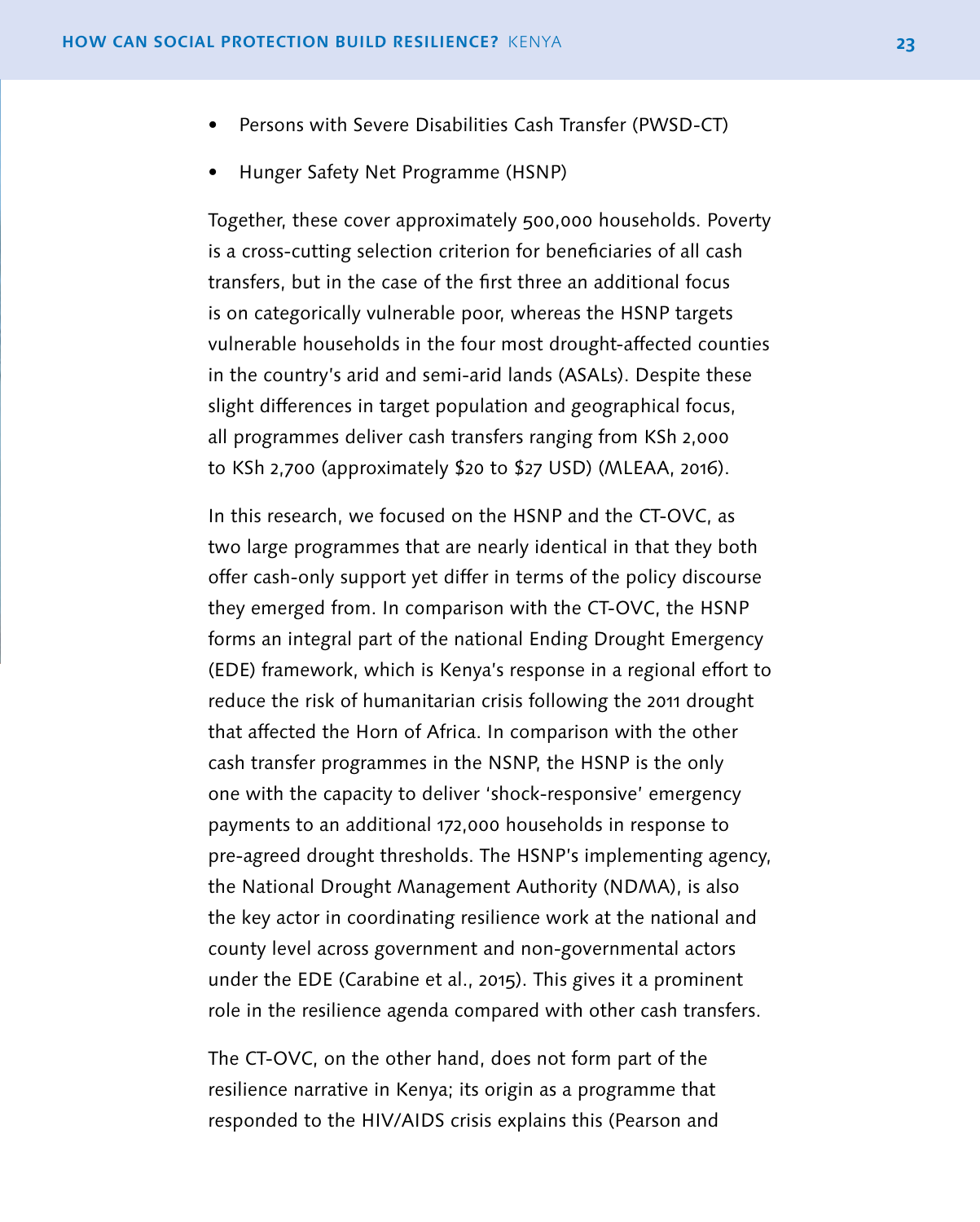<span id="page-25-0"></span>Alviar, 2009), as does its institutional home in the Ministry of Labour, East African Affairs and Social Protection (MLEAA), now Ministry of East African Community (EAC) and Social Protection. This might also explain a clear distinction made by stakeholders interviewed between cash transfers that are contributing to resilience to climate shocks and those that are mainly addressing lifecycle-based vulnerabilities. The cash transfers managed by MLEAA are perceived as addressing economic risks, whereas the HSNP is perceived as a direct measure to reduce the risks posed by drought as part of the EDE's Pillar 5 'Drought Risk Management'. Yet 'routine' HSNP beneficiaries are chronically food-insecure households that receive regular transfers for several years. The HSNP currently acts only as a direct emergency response, with direct funding from DFID. However, a National Drought Emergency Fund (NDEF) is being created that will be used in part to finance flexible expansion and coverage.

# **Uganda**

Similar to Kenya, social protection in Uganda is divided into different sectors and institutions. The Northern Uganda Social Action Fund (NUSAF) originated in the government's Peace, Recovery and Development Plan (PRDP) and is the largest public works programme in Uganda, with 77,000 beneficiaries in 2013 (McCord et al., 2013). It has undergone changes to its design in its different phases, with NUSAF 1 (2003–9) aiming to promote livelihoods through Community Development Initiatives (CDI) and NUSAF 2 then broadening the scope by adding a public works component with a focus on improving infrastructure and access to basic services, as well as more transparent and accountable programme management structures (ibid.).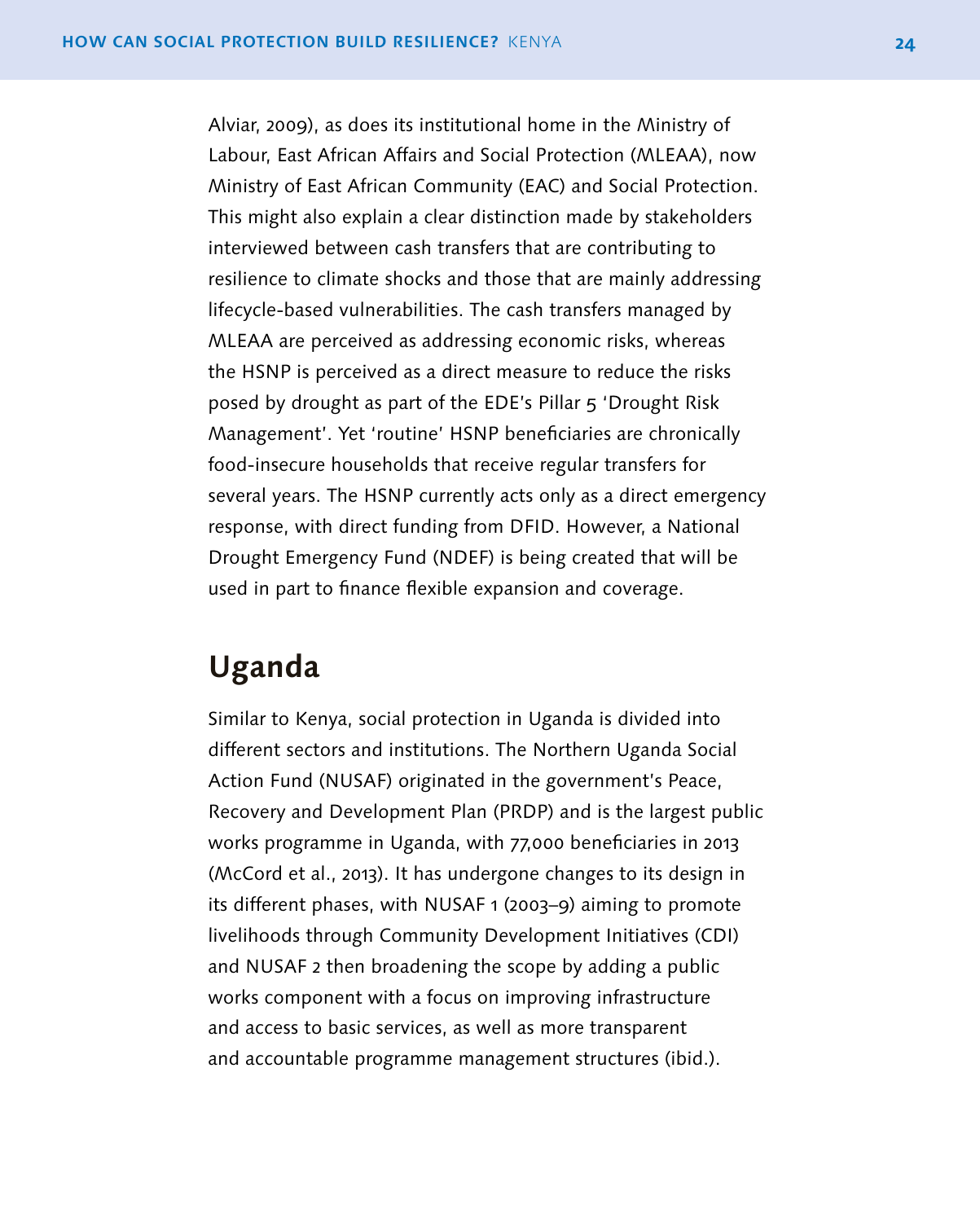NUSAF 2 and now 3 combine both public works and livelihoods support (these are options of support, rather than complementary activities for the same group of beneficiaries). In NUSAF 2, the public works focused on improving the provision of basic services; NUSAF 3 aims to link public works activities with disaster risk financing and scale up the provision of temporary employment in response to disasters. The livelihood support is provided through the Household Income Support Programme (HISP), which distributes productive assets to poor and vulnerable households (on a one-off basis). NUSAF currently operates through two different implementation modalities. In Karamoja it is implemented by the World Food Programme (WFP) and funded by DFID; in the remaining northern counties (the 'Greater North') it is implemented by the Office of the Prime Minister (OPM) and funded through a World Bank loan with additional DFID grant funding. Unless specifically mentioned, NUSAF 2 here refers to that implemented by the government in the Greater North.

Social Assistance Grants for Empowerment (SAGE), on the other hand, forms part of the government's Expanding Social Protection (ESP) programme, which was launched in 2010 with the objective of embedding a national social protection system as a core element of Uganda's planning and budgetary processes. The two SAGE cash transfer pilots, the Vulnerable Family Support Grant (VFSG) and the Senior Citizen Grant (SCG), aimed to support this process by providing evidence on the impact and feasibility of delivering regular direct income support to vulnerable households. Both SAGE pilots together aimed to reach 560,000 people in 124,547 households over a period of four years (2011–15), covering approximately 15% of households in 14 districts. The VFSG was phased out in 2015 since the SCG proved politically more popular and socially acceptable, owing to its targeting methodology. The SCG has since been scaled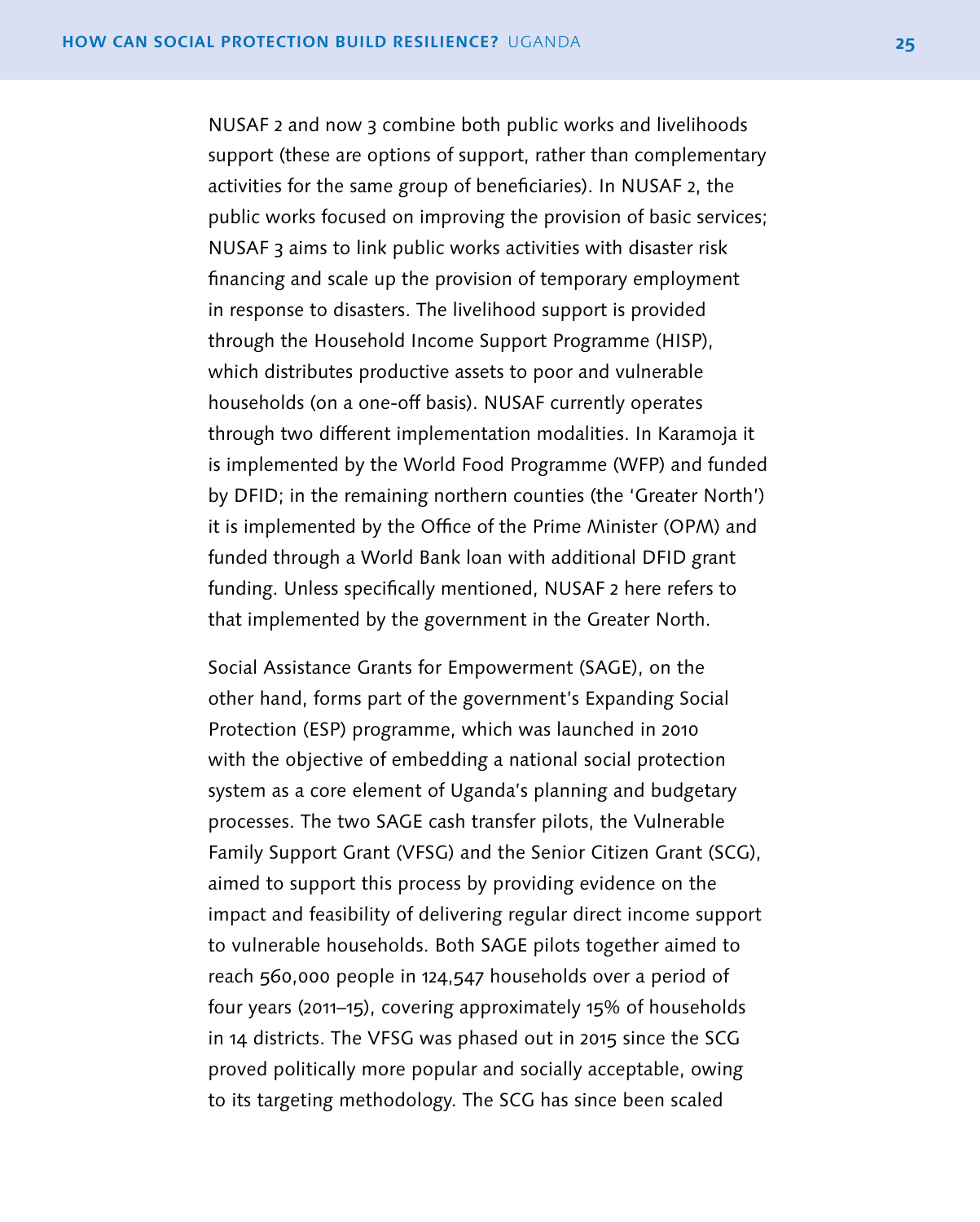<span id="page-27-0"></span>up to at least 100 beneficiaries in 20 districts, and the objective is to expand coverage in a total of 55 districts until 2020.

In Uganda, resilience to climate shocks does not form a major part of the Social Protection Policy, although disasters are listed as one of the risks people face. The main focus of the policy is on reducing vulnerability to lifecycle risks. And unlike in Kenya, key resilience policy papers, including the National Policy for Disaster Preparedness and Management (NDPM) and the National Climate Change Policy (NCCP) 2015, mention neither of the social protection programmes. The Public Works Guidelines developed by multiple stakeholders (including ESP and OPM) were a first explicit effort to integrate climate risks in social protection programming. NUSAF 3's public works component will be the first attempt to specifically incorporate social protection interventions with climate change, with the specific objective of preventing a drop in household consumption following a disaster. Further, the public works component aims to support long-term adaptation through productive community assets for soil and water conservation, as well as increasing the anticipatory capacity of programmes through the Disaster Risk Financing (DRF) mechanism.

## **Ethiopia**

Ethiopia provides a useful case study to explore how social protection does and can contribute to resilience to climate-based shocks and stresses, for three reasons. First, despite impressive growth in the past decade or so, Ethiopia is experiencing high levels of poverty and vulnerability alongside substantial incidence of climate-related shocks and stresses. The lives and livelihoods of the vast majority of the poor are inextricably tied to the weather. Second, there is growing commitment by the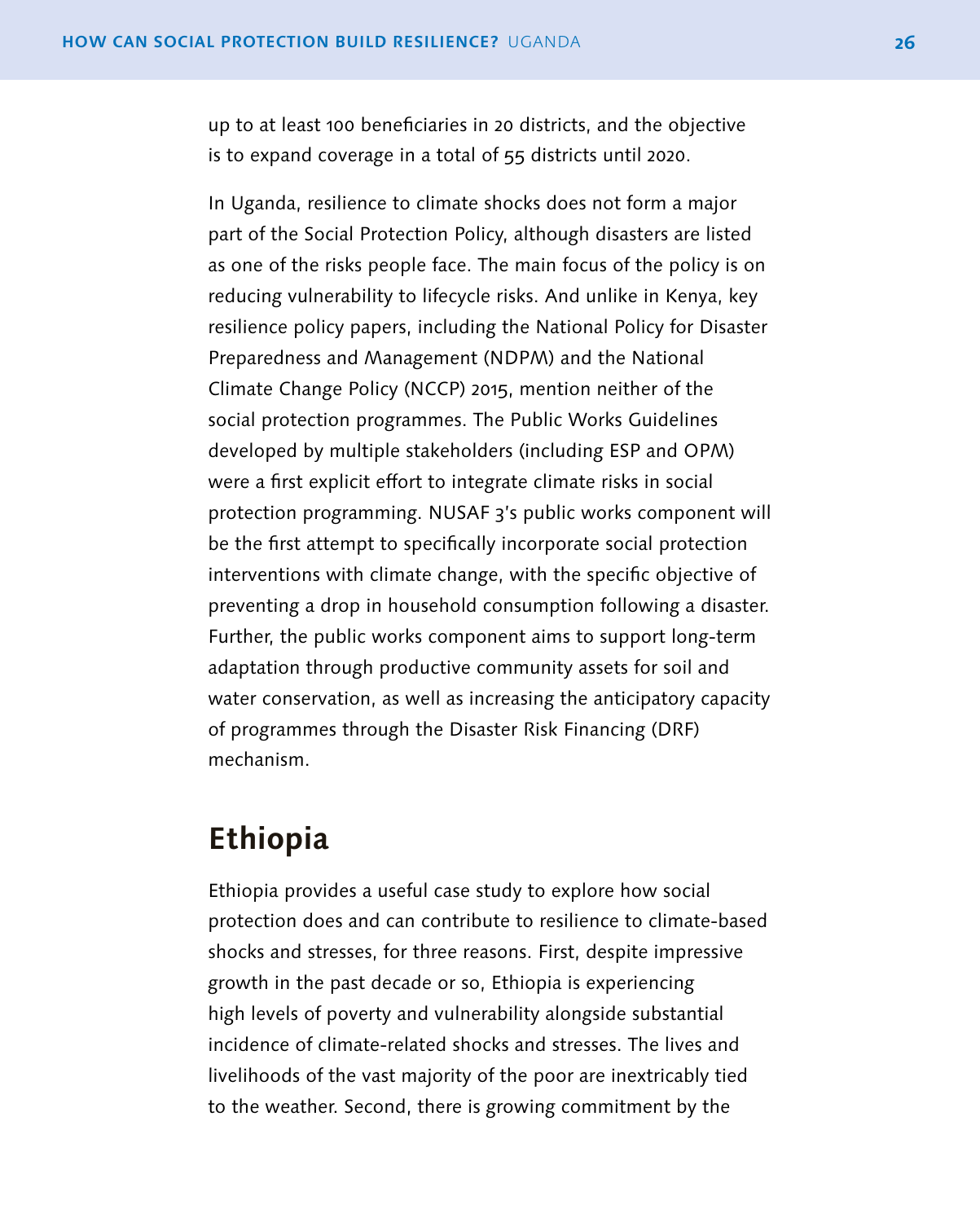government to making strategic linkages between economic growth and climate change adaptation in policies and planning (e.g. GFDRE, 2011) and social protection has been identified as a key pillar in the climate change and disaster risk management strategies of both the government and its development partners. Third, unlike in many countries in sub-Saharan Africa, Ethiopia's main social protection programme has been running, at scale, for more than a decade. When compared with the situation in other countries in the region, where social protection is fledgling, covers only a small share of poor and vulnerable households or still remains in pilot phase, Ethiopia's social protection and resilience experience provides lessons about what is possible, under what conditions and over what timelines.

When compared with the situation in other countries in the region, where social protection is fledgling, (…) Ethiopia's social protection and resilience experience provides lessons about what is possible, under what conditions and over what timelines.

The Productive Safety Net Programme (PSNP) dominates social protection in Ethiopia. Established in 2005 with an initial caseload of 5.5 million beneficiaries, at its outset the PSNP reflected a serious attempt by the Ethiopian government and development partners to get off the emergency appeals 'merrygo-round' (Raisin, 2001, 2002; World Bank, 2012). The programme has a strong public works component, with around 80% of beneficiary households providing labour to support the creation or rehabilitation of community assets. Some of these assets are directly related to climate change mitigation and adaptation, for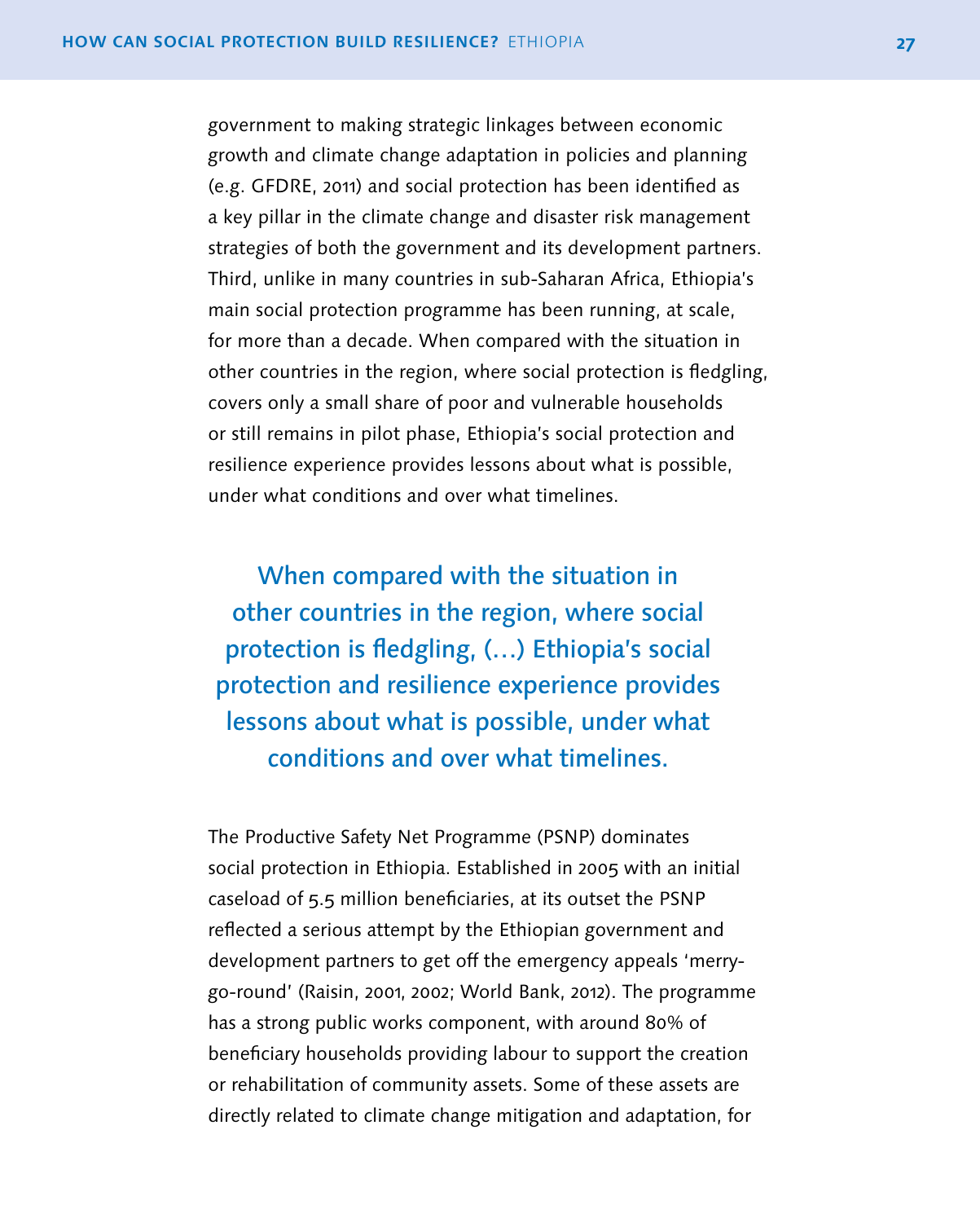example soil and water conservation activities to protect against runoff and soil loss and to allow reforestation of degraded areas. The remainder of beneficiaries receive cash or food transfers without providing labour in return. In addition to assets created through public works, it is recognised that wider, complementary programmes and activities are required for the PSNP to provide more than a safety net that protects during lean times. The Household Asset Building Programme (HABP) provides agricultural credit to PSNP households with the goal of allowing them to build their productive household asset portfolios and translate these assets into improved and more productive livelihoods.

Given its focus on providing a more predictable response to predictable hunger, the PSNP delivers transfers primarily during the seasons when households are most at risk of shortfalls in food consumption – notably those months immediately preceding harvests – and usually for a period of around six months. It has two main mechanisms through which it deals with contingencies, particularly those related to weather-based risk events. First, contingency funds, initially held at local, state and national level, comprise around 20% of the total budget. In practice, these have frequently been used to cover a permanent caseload of people facing chronic food shortages, rather than an emergency caseload to tackle transitory hunger. Second, a Risk Financing Mechanism (RFM) was established in 2011 to pre-position financial resources and create mechanisms to trigger a scale up of the PSNP in the case of a shock.

The next section presents evidence from programme evaluations and broader research regarding the extent to which the PSNP has demonstrated impacts on absorptive, anticipatory and adaptive capacities alongside evidence from Uganda and Kenya. But PSNP programme documentation (e.g. the Ethiopian government's Programme Implementation Manuals, World Bank Program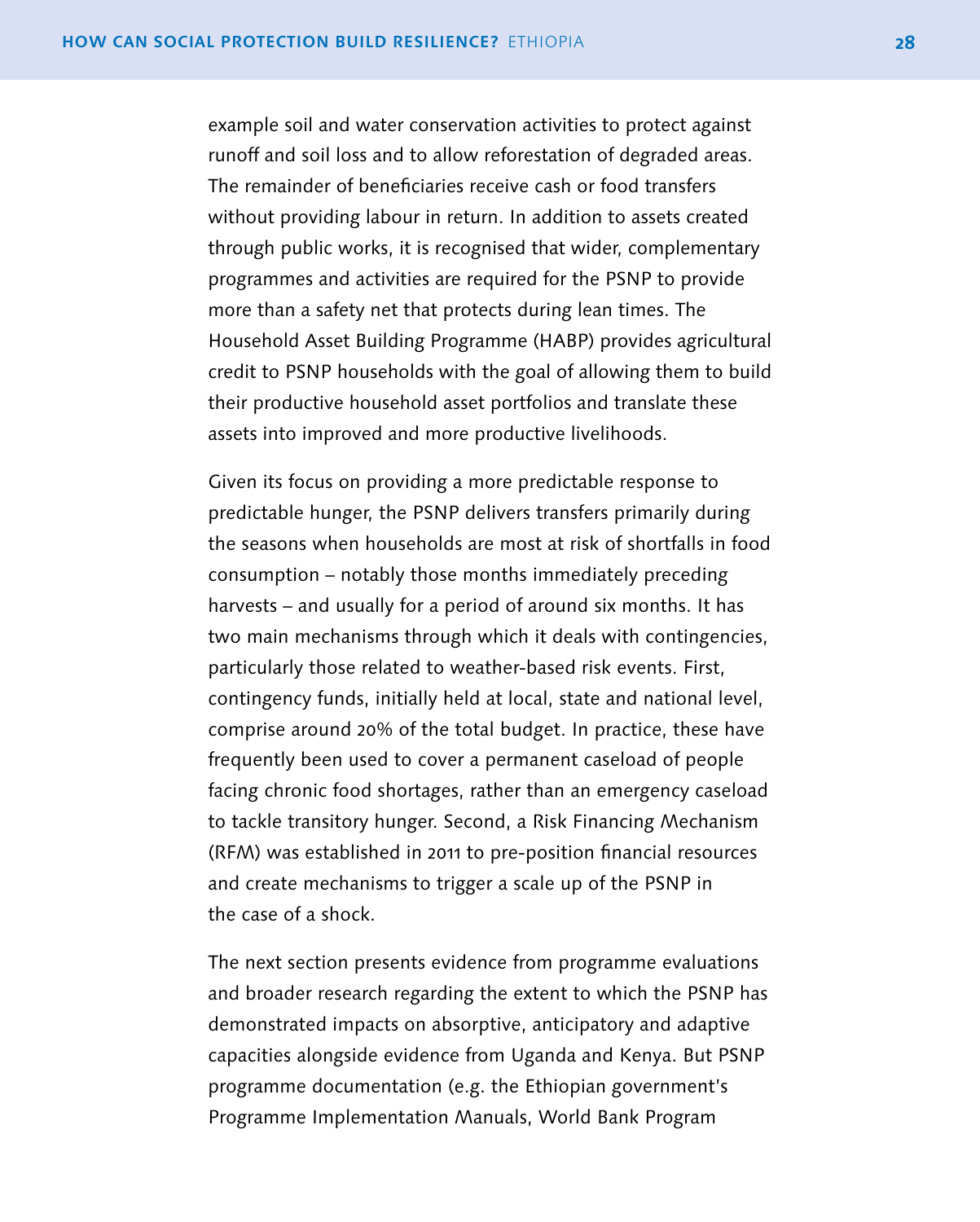Appraisal Documents and DFID Business Plans and logframes) is also insightful. The three phases of the PSNP (2005–10, 2010–15 and 2015–20) demonstrate a steady increase in the perceived role of the PSNP in contributing to resilience-building. In the first phase the focus was on providing transfers in a timely way and enabling households to graduate out of food insecurity. Reflections on that first phase now point to the challenges of attempting to do too much too soon, and the importance of getting the transfer system working well. While Ethiopia had a very strong and longstanding track record on delivering food aid, the switch to cash brought new challenges that took some time to overcome. In the second phase, lessons from the early experiences saw the launch of both the HABP and the RFM – broadening the scope of the PSNP to contribute not only to absorptive capacity but also to anticipatory and adaptive capacity. In the third phase, the commitment to resiliencebuilding and climate change adaptation is stronger still. Lessons from the Climate-Smart Initiative have been incorporated into the redesign. The PSNP is cited as a key pillar in disaster risk management, donors increasing articulate the rationale for and objective of the PSNP in the language of climate action and adaption and climate funding is increasingly used to resource the PSNP.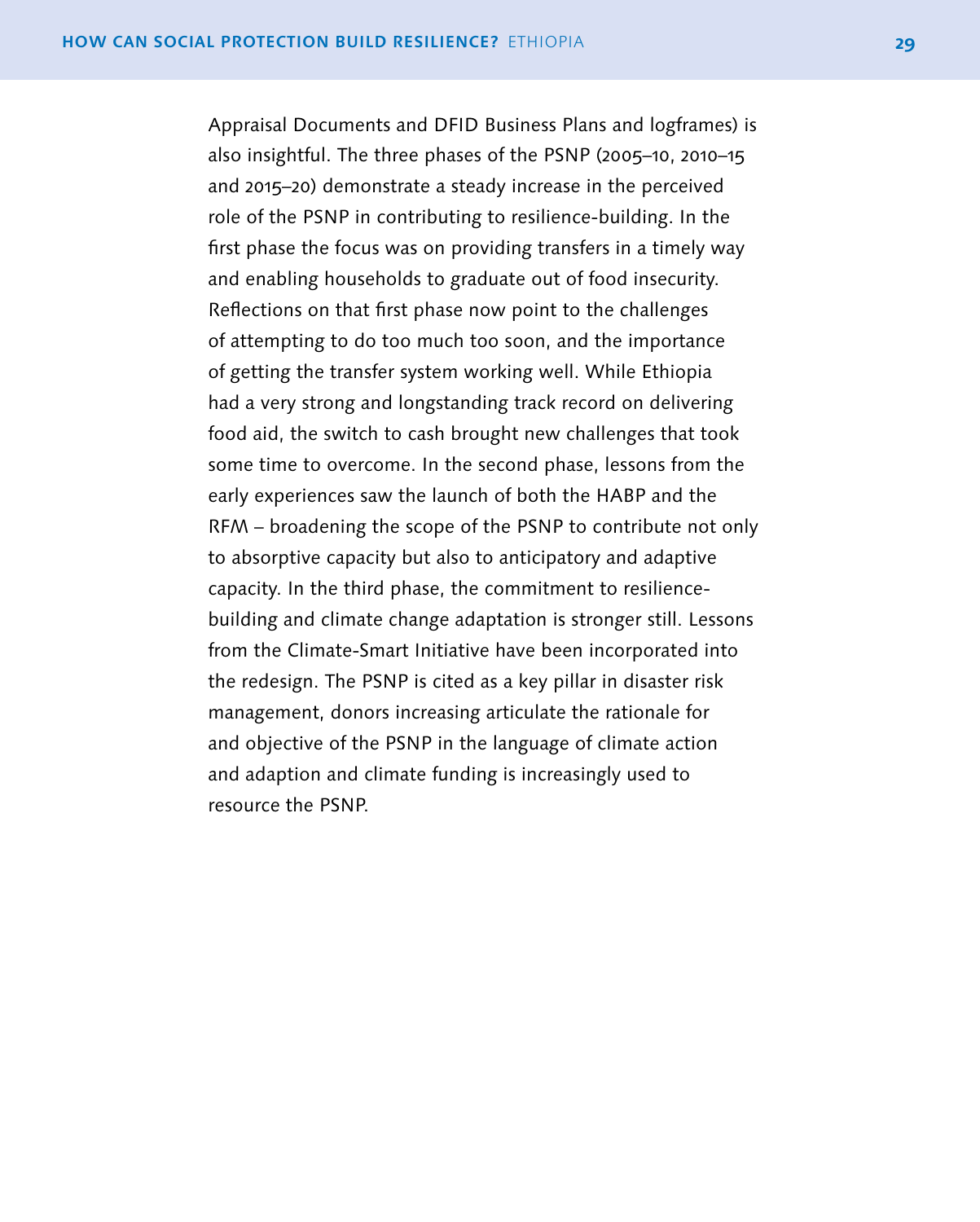# <span id="page-31-0"></span>**2. FINDINGS**

image: edwinastevens / small world stories / **ETHIOPIA** delivering as one

# **Contributions to absorptive capacity**

When it comes to the 3As, social protection fares the strongest on absorptive capacity. This is not entirely surprising since the social protection programmes reviewed in this research were specifically put in place to assist people in buffering shocks. The PSNP and HSNP, for instance, are programmes that aim to put an end to recurring food crisis, particularly in drought-prone regions of Kenya and Uganda that have depended on emergency appeals and food aid for decades. Both programmes have demonstrated positive effects in smoothing the consumption levels of vulnerable households over the years and in some cases have managed to maintain these in the aftermath of an extreme drought.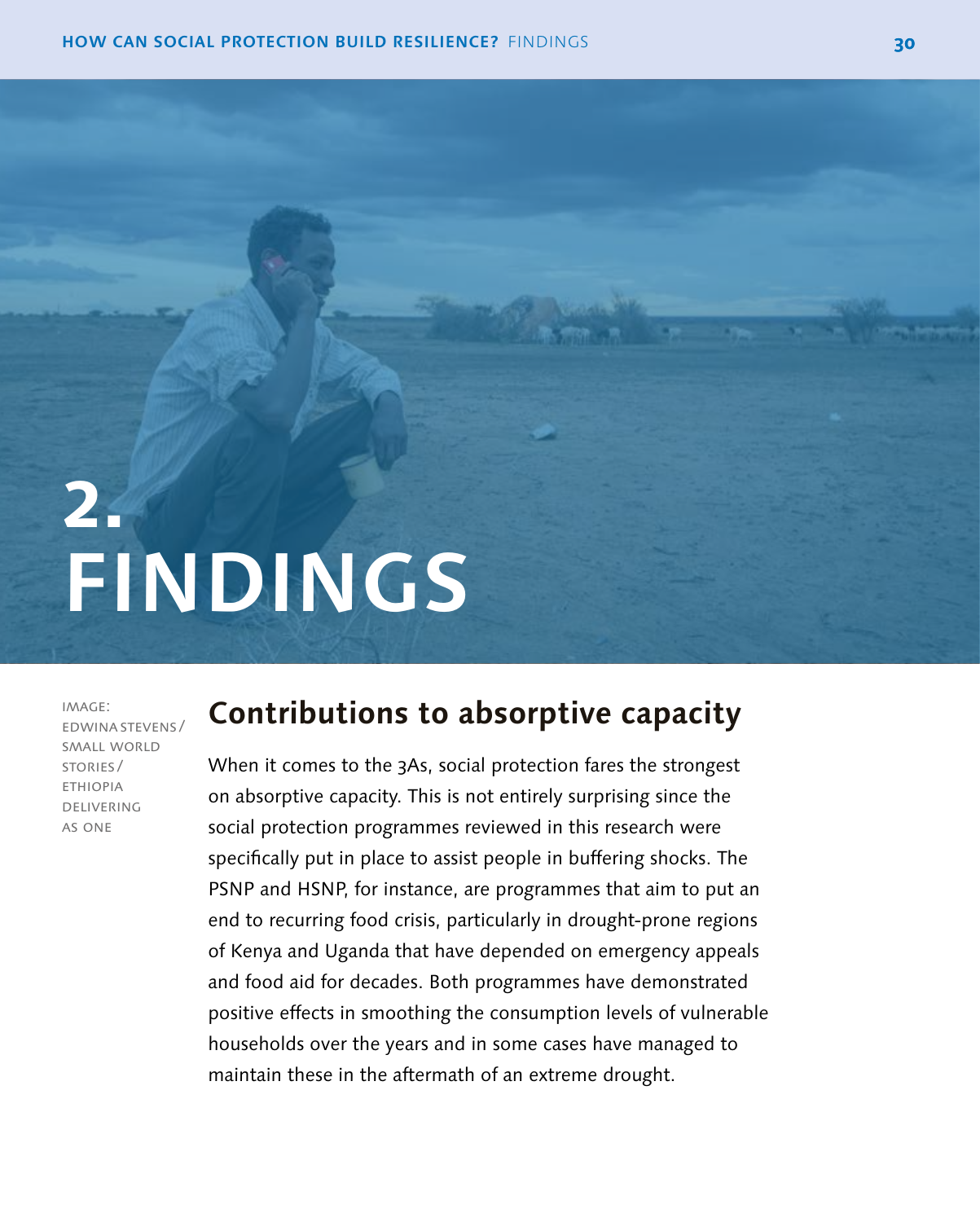The HSNP in its first phase (2009–12) achieved significant impacts on food security by increasing the number and size of meals of 87% of beneficiary households. Beneficiaries also spend more on food compared with control households, although this is driven by a fall in food consumption among control households rather than an improvement among transfer recipients. This highlights how the HSNP functions successfully as a safety net to protect households from the negative impacts on poverty of the 2011 drought that affected the Horn of Africa (Merttens et al., 2013).

Findings from the PSNP also indicate the protective or absorptive function of the seasonal employment scheme. Food security indicators improved modestly between 2011 and 2013 whereas levels of assets did not decline, even during the hungry season (Maxwell et al., 2013). The PSNP reduces vulnerability to a drought but also increases the ability of households to bounce back and recover faster. This was demonstrated by Knippenberg (2016), who looks at not only *ex-ante* but also *ex-post* elements of resilience by drawing on panel data of beneficiary and non-beneficiary households and estimating their recovery trajectories after a drought. The results 'suggest that the PSNP reduces vulnerability [to a drought] by 60% and doubles the level of resilience, significantly improving the post-treatment recovery trajectory... When a household experiencing drought receives the mean level of PSNP payments (498 birr, approximately \$23 USD), their welfare drops less following a shock and recovers more rapidly' (ibid.).

Both the HSNP and PSNP aim specifically to reduce food insecurity caused by drought, but what about child grants or old age pensions that address lifecycle-related risks? Whereas the evaluations of the SAGE cash transfers and the CT-OVC highlight positive impacts in terms of food security and dietary diversity, little reference is made to whether these are maintained following a significant covariate shock – such as a drought.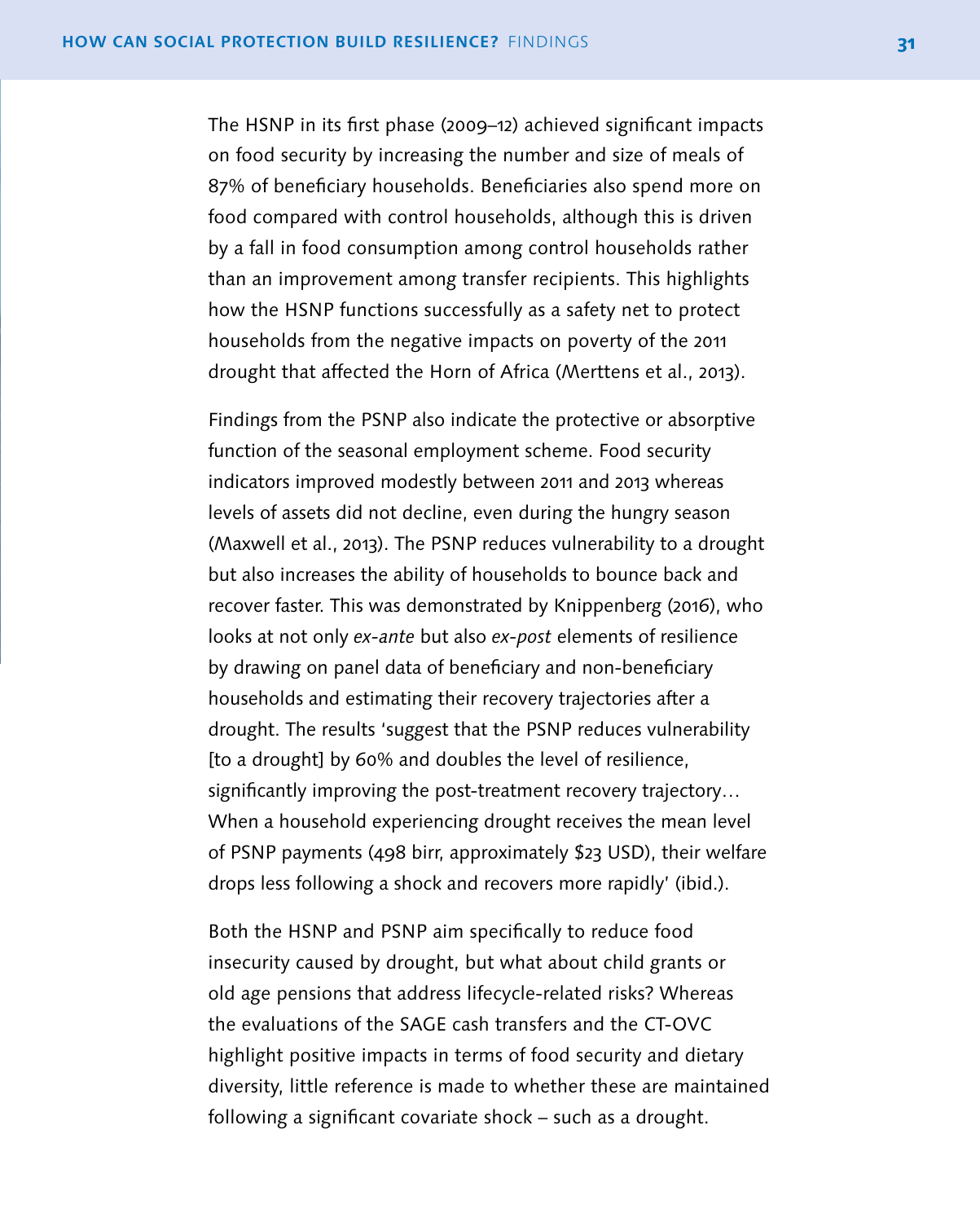In the case of Uganda, the fieldwork was conducted in Apac – a region that is not of particular priority to the government or development partners in terms of climate change initiatives but that has been identified as highly vulnerable, with the main hazards being internal conflicts, flooding, prolonged dry spells and animal vector diseases (UNDP, 2016). In Apac, beneficiaries and ex-beneficiaries of both SAGE pilots mentioned that the cash was mainly used to buy food, school and health expenditures, as well as to purchase small livestock. During the lean season, however, cash alone can help bridge the food gap and the transfer is spent predominantly on food. According to the mid-term evaluation, SAGE beneficiaries use the transfer for emergencies, particularly in health shocks or to purchase food when crops are destroyed as a result of climatic conditions (Merttens et al., 2015).

Similarly, in Kenya, the responses from the HSNP routine beneficiaries and those receiving the CT-OVC did not differ significantly when it came to how they use the cash and how it helps them cope with drought. In Turkana, where the majority of the population depends on purchasing key food staples, since only 14% of the county population engages in agro-pastoralism,<sup>4</sup> most of the food supplies are imported from outside the county. According to participants in this research, the cash from the HSNP and the CT-OVC is used to purchase food throughout the year, yet the proportion of the transfer spent on food increases particularly in the dry months. The impacts of both programmes are similar when it comes to real household consumption levels. In the CT-OVC these increase by Ksh 274 (\$3.40) per adult equivalent per month on average, whereas in the HSNP

4 Turkana county data from the Ministry of Pastoral Economies and Fisheries, 2016.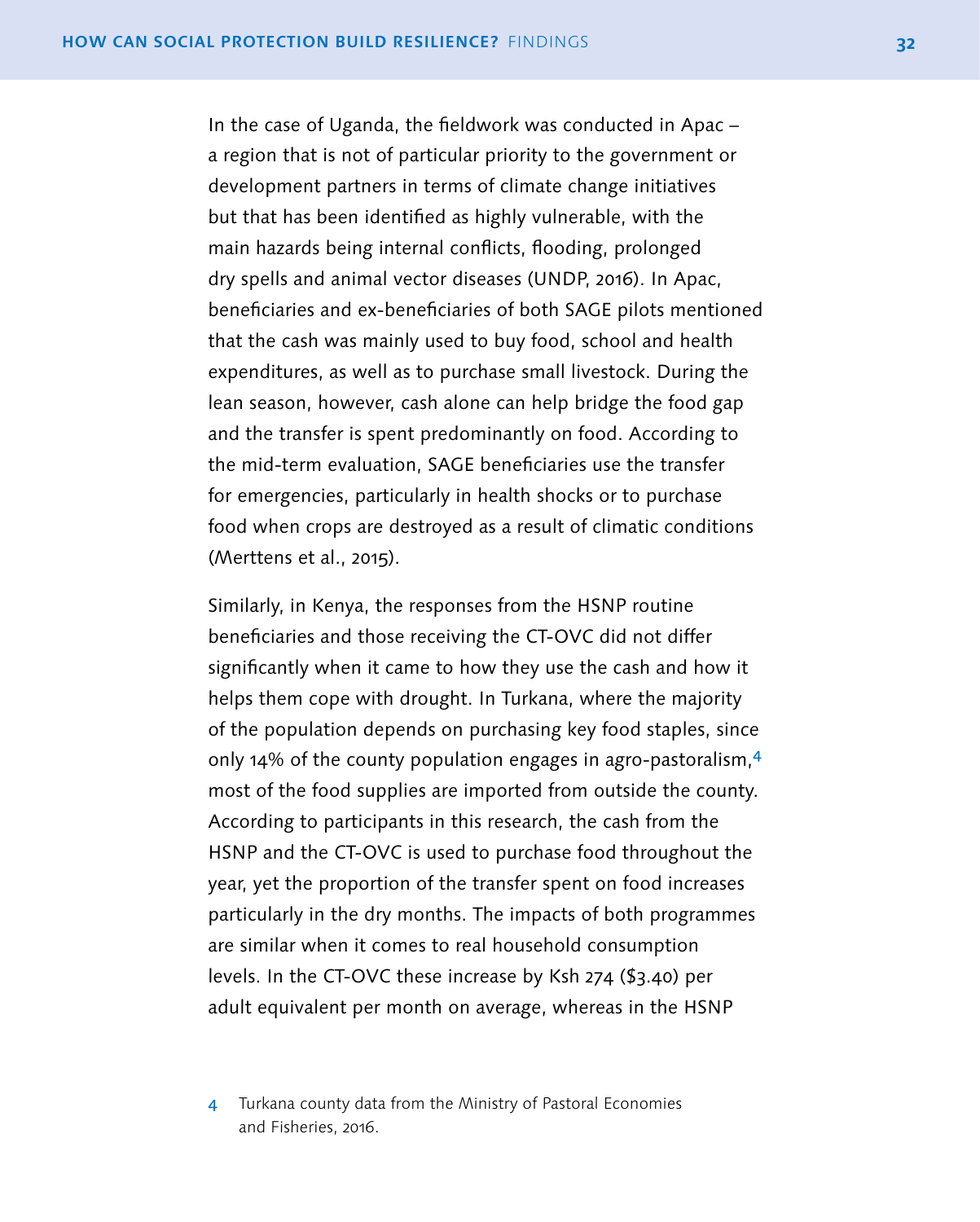the increase is KSh 247 (\$2.40) – but, unlike with the HSNP, it is not possible to say from the existing evaluation data whether consumption levels are maintained in the CT-OVC during times of extreme drought (Ward et al., 2010; Merttens et al., 2013). However, the timeliness of payments continues to be a challenge in the CT-OVC: the vulnerability of recipients can increase if transfers are not received when predicted and thus fail to fulfil have their absorptive function.

# A key programme feature to allow social protection to contribute to absorptive capacity is the regularity of the transfer.

Other than using cash transfers received to buy food, participation in the different cash-based social protection programmes also allows beneficiaries to engage in new types of behaviours that increase their capacity to absorb shocks – or opt out of negative coping strategies, such as selling assets. For example, participation in the SAGE cash transfers increases beneficiaries' ability to borrow larger amounts of money in the case of an emergency (Merttens et al. 2015).

A key programme feature to allow social protection to contribute to absorptive capacity is the regularity of the transfer. Unlike other programmes, NUSAF 2 public works does not provide cash over several months or years but rather over a limited period of 22 days, to bridge the food gap. The short-term nature of the assistance, as well as unreliable payments and the timing of the public works activities, has meant limited impact in terms of addressing chronic food insecurity; it is more akin to ad hoc emergency relief than a long-term development project (McCord et al., 2013). If delivered on time, ad hoc, one-off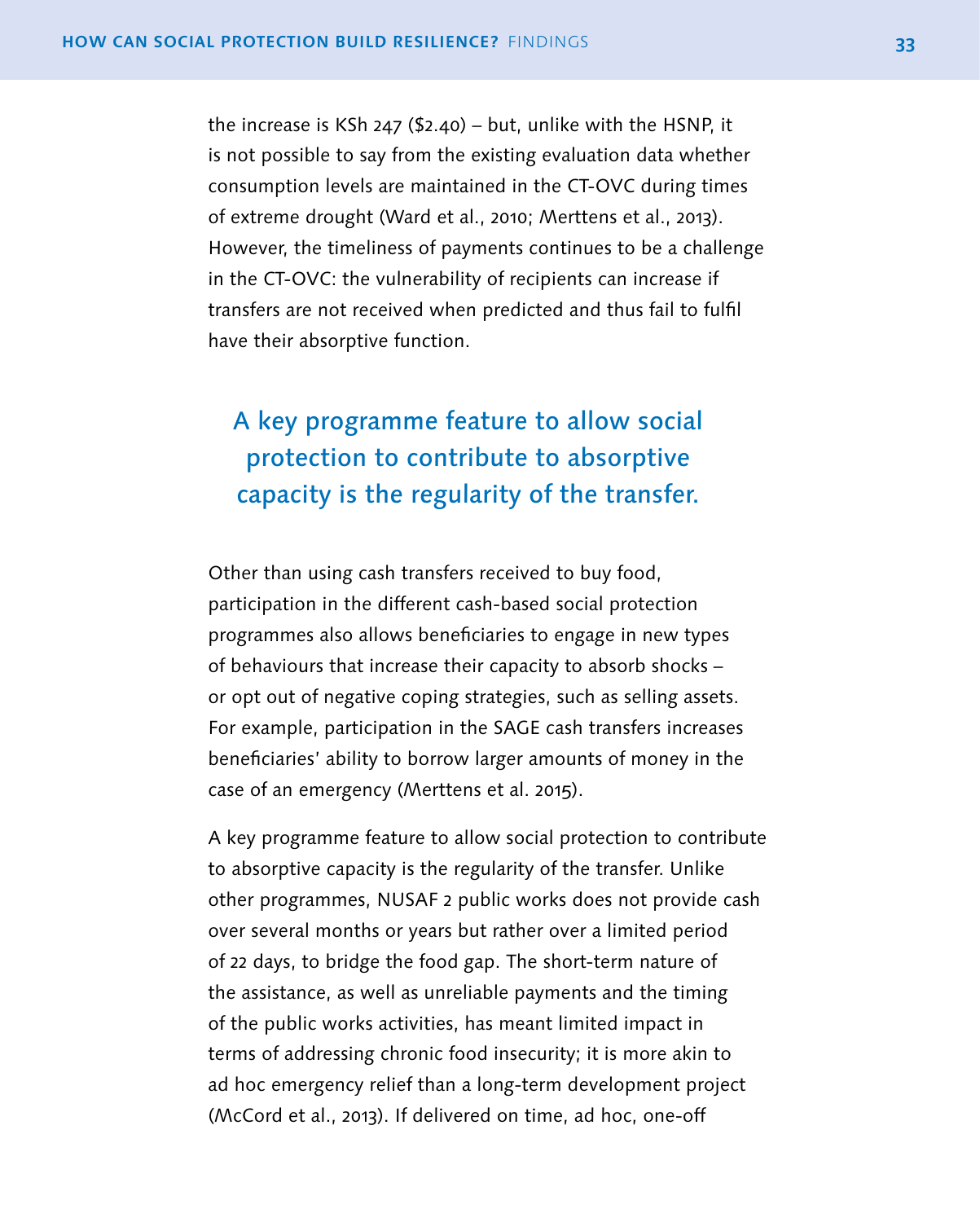assistance can help people absorb a specific shock at a given moment, but it does not contribute to absorptive capacity beyond that specific event and does not address the underlying vulnerability that reduces people's capacity to absorb shocks by themselves. Stakeholders working on NUSAF in Karamoja raised similar concerns. According to one key informant, NUSAF 2 has not been addressing chronic vulnerability outside of the lean season, and during the lean season absorptive capacity is limited because of the amount of food transferred, which is only 50% of the recommended daily allowance. This raises questions around the minimum length of time necessary for seasonal safety nets to have a positive impact on seasonal food insecurity, let alone chronic food insecurity.

*'Predictable cash transfers in communities is the safety net that is needed to build resilience. Currently the work in Karamoja is still very much about responding to cyclical food crises' (development partner, Uganda).*

In the case of NUSAF's HISP, the extent to which the absorptive capacity of the household is built depends on the type of the asset transferred. In Apac, those who received goats were more likely to sell them following a shock, since the livestock functions as a savings bank that generates cash in the case of an emergency. However, when it comes to more valuable livestock used for agricultural production, such as oxen, the contribution to absorptive capacity is low, since they are considered too valuable to be sold for quick cash generation. They can increase the agricultural productivity of households during good years but when the weather fails they have no income-generating potential. This finding highlights the importance of differentiating assets in terms of the contributions they make to livelihoods – and in this case the 3As – by taking into account their specific characteristics (Kim and Sumberg, 2015).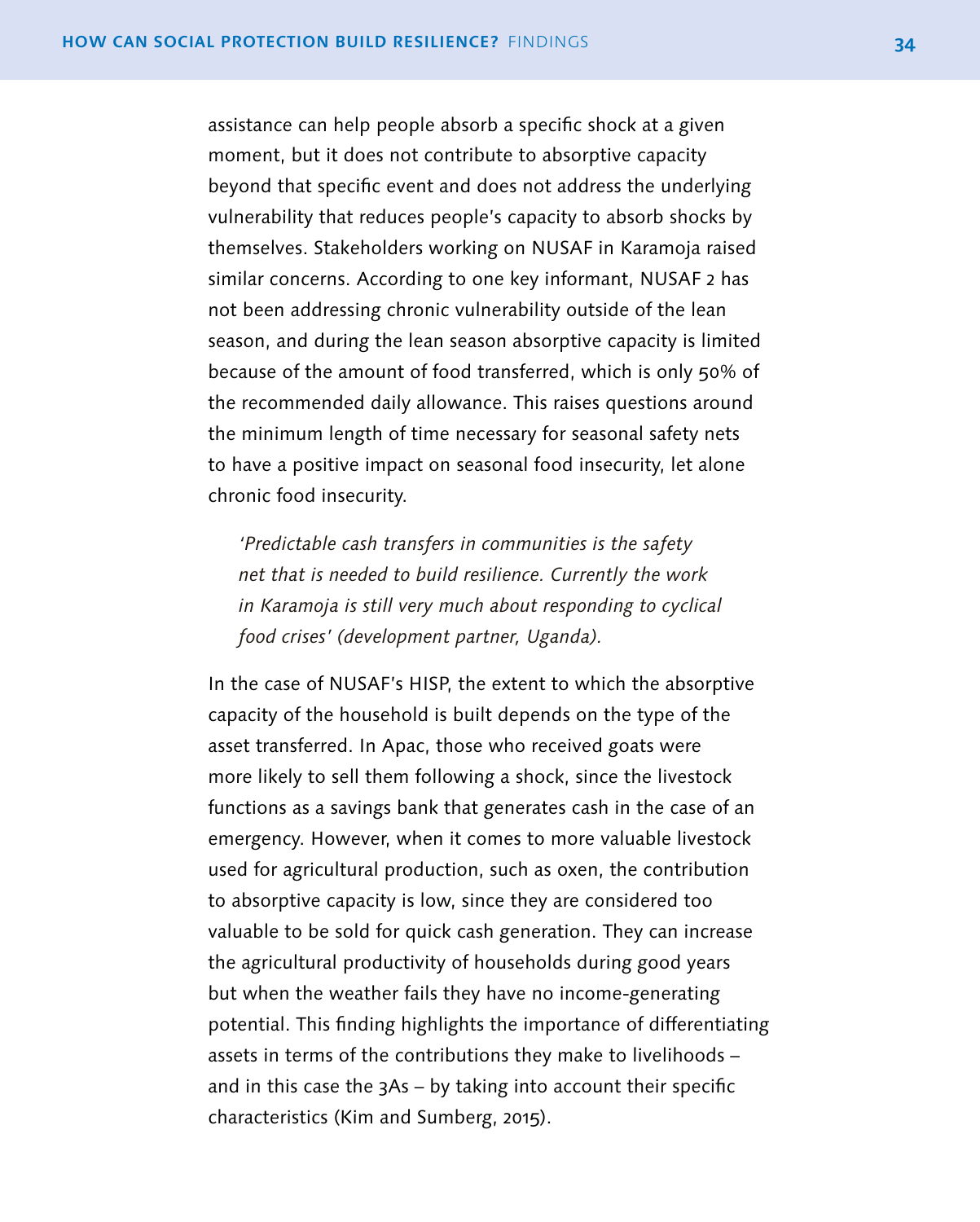<span id="page-36-0"></span>In sum, participation in social protection programmes can contribute to people's capacity to absorb shocks depending on the type of the intervention (cash/assets), its longevity and the quality of implementation. Theories of change differ, however, in terms of how they aim to contribute to absorptive capacity. The HSNP, SAGE and CT-OVC deliver cash for several years to households and are the means by which people can absorb shocks. They do not intend to become, or are not capable of becoming, the means by which participants' livelihoods will be promoted (or 'graduated') to a state of resilience that can be maintained without programme support. Expectations of programmes like the HSNP and SAGE are modest in this regard and stakeholders perceive them primarily as safety nets.

Other types of programmes are considered temporary support to lift people above a poverty threshold. These are either explicitly framed around the resilience agenda or speak to the 'graduation' approach in social protection. Cash-for-work programmes, for example, provide cash as short-term consumption support, but the long-lasting impacts on livelihoods and food security are expected to emerge from household and community assets. The evidence to sustain this theory of change is shaky, however (e.g. McCord, 2013), as the following sections discuss.

## **Contributions to anticipatory capacity**

When it comes to the capacity to anticipate specific shocks and reduce their impact through preparedness and planning, social protection can make contributions at two different levels: the individual/household level and the institutional/systems-level.<sup>5</sup>

5 The BRACED 3A resilience framework locates anticipatory capacity at the level of social systems but, since social protection targets individuals and households, we considered it important to include it in the analysis.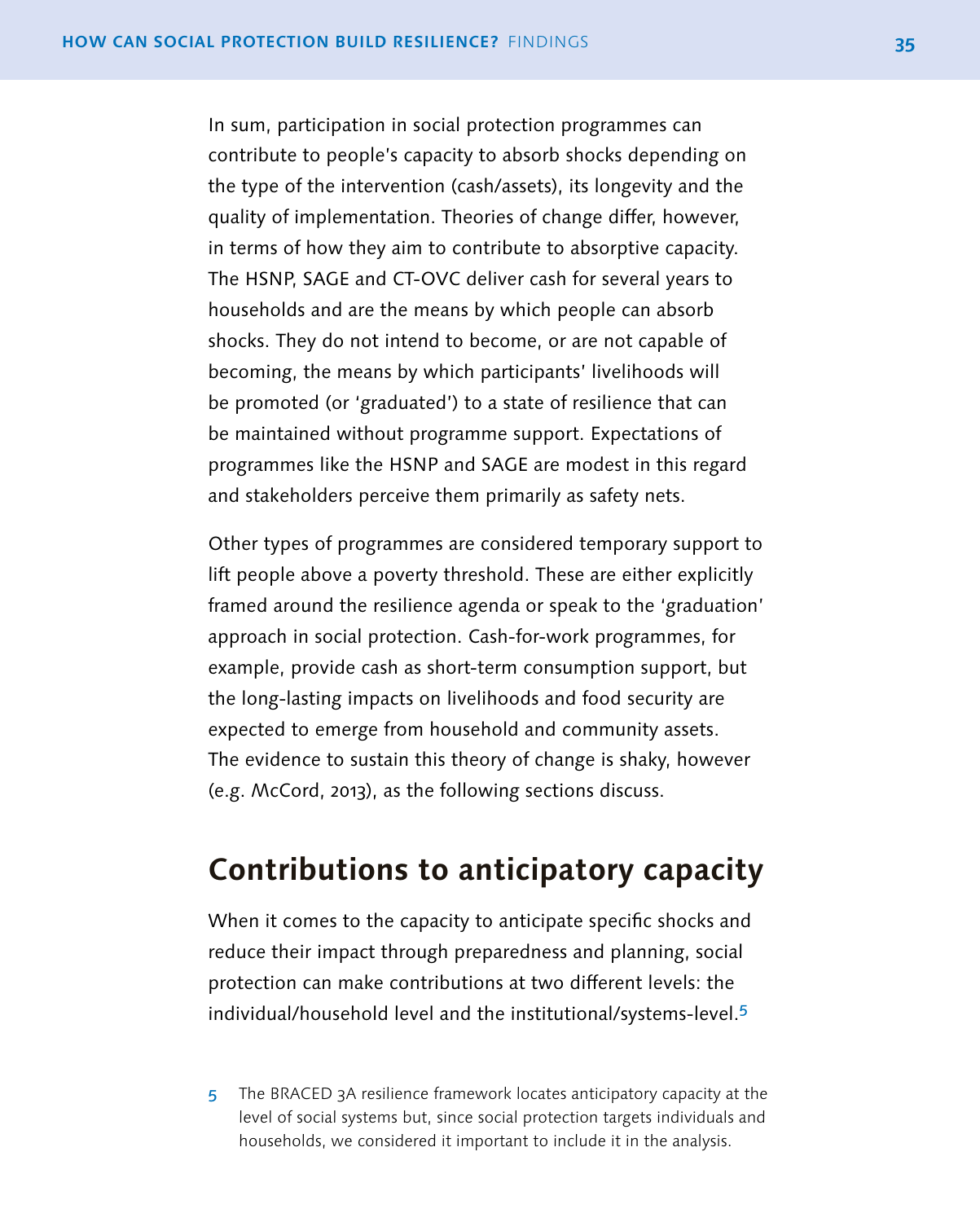At the individual/household level, one of the few options people have to mitigate future risks is to save some money whenever possible. Savings and access to loans can be seen as increasing the anticipatory capacity of people, by taking action in advance of a shock so as to be better prepared. Conceptually, savings make a contribution to the absorptive and anticipative capacity of people to cope with shocks. Whereas the use of savings in the time of shock is absorptive, the act of setting money aside for the eventuality of a shock is anticipatory. Cash transfers can have a positive impact on people's ability to save, and, though they are not 'earmarked' for specific shocks, they provide an overall buffer for a range of risks or expenditures.

Neither of the programmes in Uganda or Kenya specifically encourages beneficiaries to accumulate savings or join village savings and loan associations (VSLAs) – although nongovernmental organisations (NGOs) such as CARE work with beneficiaries to these. This was not the case in the research sites, however, but most participants nevertheless said they would save money whenever possible, whether individually or through village savings groups, which resonates with evaluation findings. In SAGE, a statistically significant increase was observed in the proportion of beneficiary households having savings. In the case of VFSG (not SCG) households, SAGE had had positive impacts in this regard. Savings from these groups were spent on household needs and to respond to shocks, such as illness. Savings also take the form of assets, particularly livestock, which beneficiaries explicitly perceive as a strategy to mitigate risks and generate cash in times of need (Merttens et al., 2015). The HSNP evaluation also highlights the programme's significant impact on households' ability to save and access credit (Merttens et al., 2013).

In Ethiopia, on the other hand, the PSNP aims specifically to link beneficiaries to microfinance institutions and rural savings and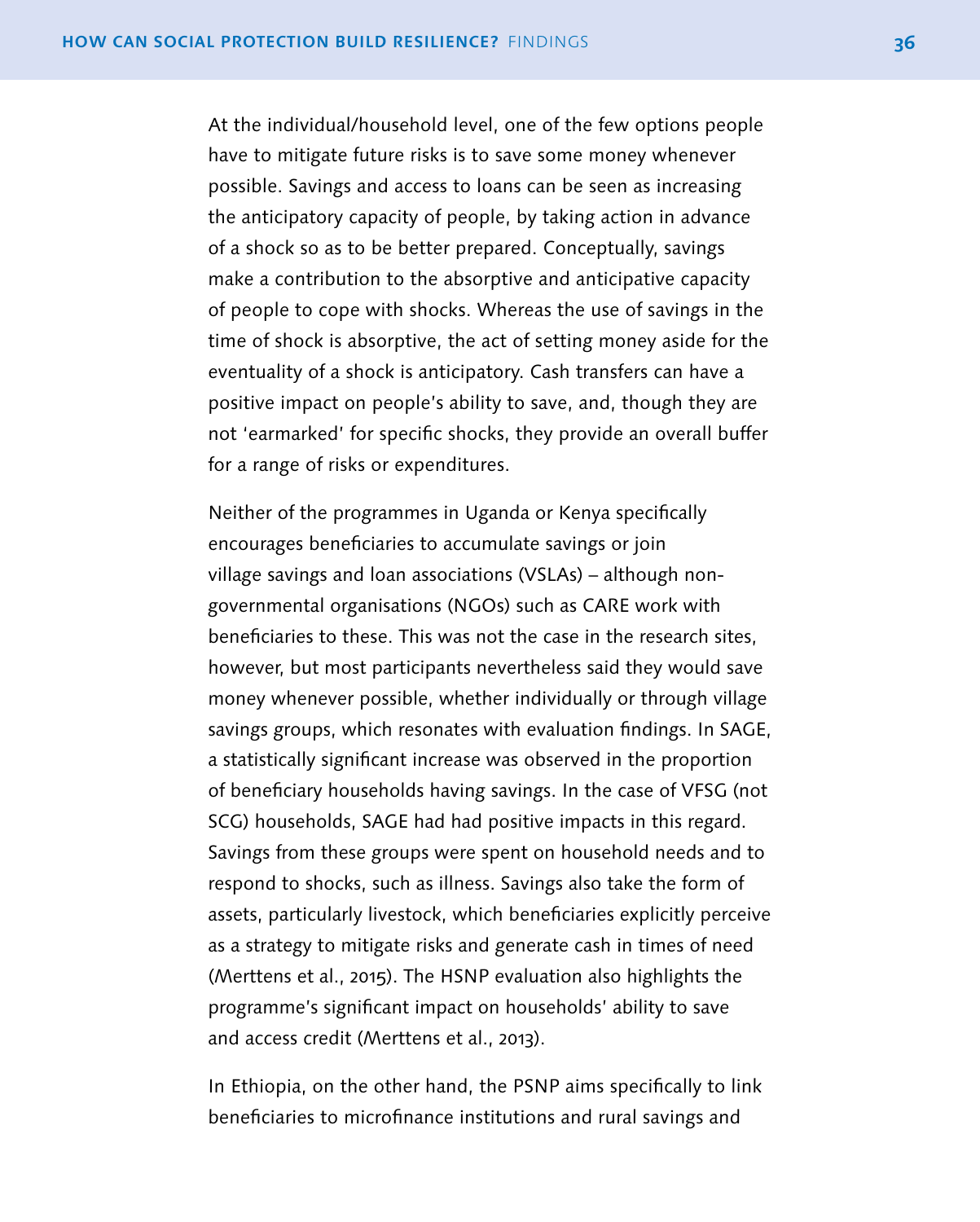credit cooperatives through the HABP and has increased access to loans for beneficiaries (Berhane et al., 2013).

Semi-nomadic pastoralist livelihoods have evolved out of a need to anticipate drought and reduce the risk of losing livestock by moving seasonally with herds in search of water and pasture.

Savings are not the only action people take to reduce the risk of climate hazards. Traditional livelihoods and coping mechanisms, particularly in pastoralists areas, have been intrinsically shaped by the need to anticipate and respond to drought (Ali and Hobson, 2009). Semi-nomadic pastoralist livelihoods have evolved out of a need to anticipate drought and reduce the risk of losing livestock by moving seasonally with herds in search of water and pasture. Apart from protecting livestock, another endemic resilience strategy is to invest in informal networks, which become vital safety nets during times of drought. As one key informant in Turkana said eloquently:

*'People here are professors in resilience. They invest in two things: in their livestock and in their friends. These are their sources of resilience' (local staff at international organisation, Turkana).*

Investing in social networks is similar to accumulating savings or livestock. It is an action taken in advance of a crisis, in anticipation of having to resort to these resources during times of hardship. The importance of investing in these social networks also explains the high levels of dilution of the transfers, since beneficiaries are expected to share the cash with their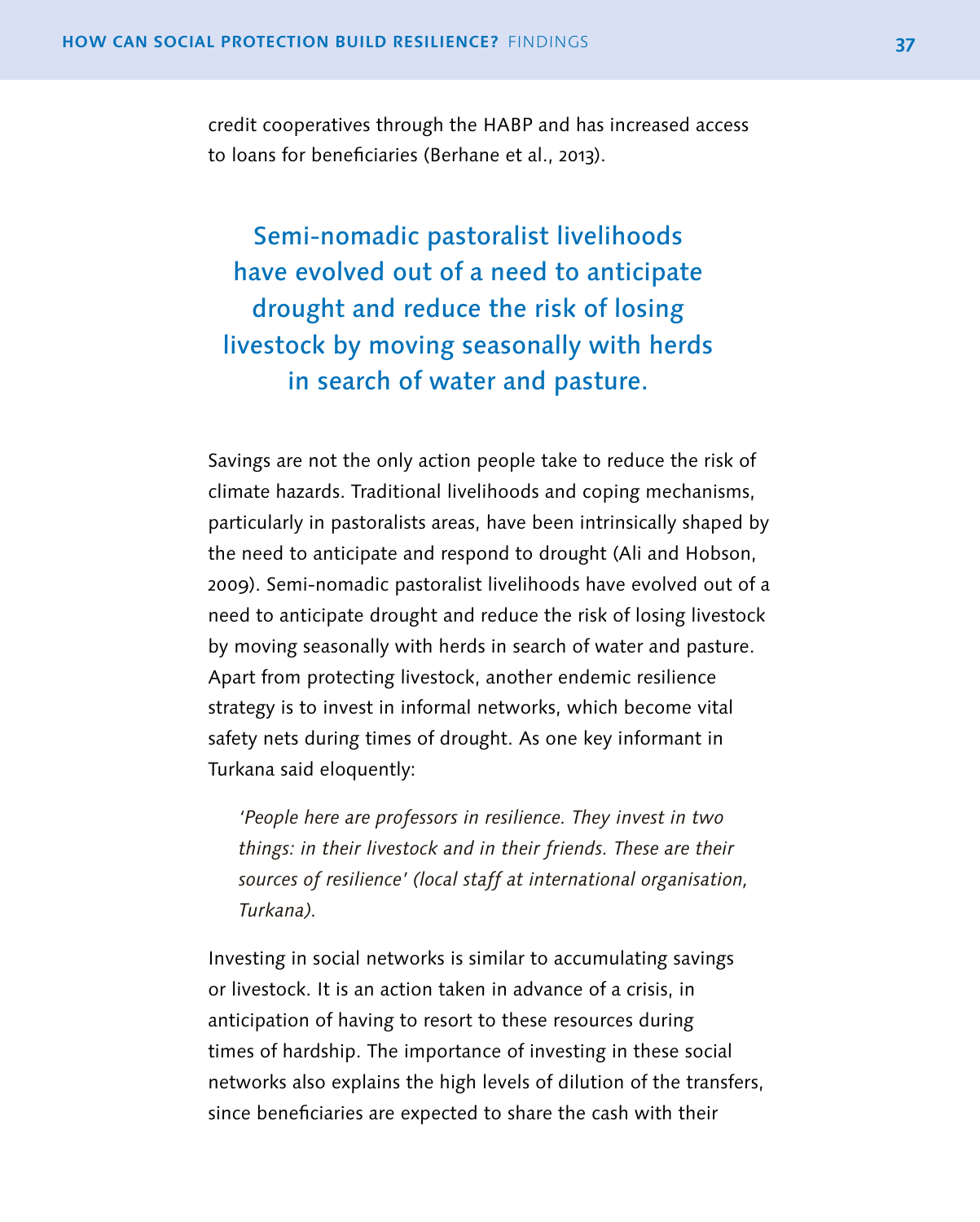friends and family. According to the HSNP 1 evaluation, 25% of beneficiaries reported sharing at least some of their transfers with others (Merttens et al., 2013). Similar patterns were observed among pastoral groups in Ethiopia receiving PSNP support (Sabates-Wheeler et al., 2013). One issue to further explore here is how formal safety nets can better interact with informal ones without necessarily eroding – and rather complementing – existing indigenous resilience strategies (Watson, 2016).

Despite these coping strategies, the anticipatory capacity of individuals and households is compromised if appropriate systems are not in place to mitigate risk and respond to shocks. In Apac, for example, anticipatory capacity at individual level was limited because of a lack of accessible and accurate weather information, as well as inefficient or absent systems at the local and district level to increase preparedness for a potential food crisis following harvest failure. When asked how they prepared for the eventuality of a drought, farmers said that each year they prepared for the rainfall by ploughing their fields in advance. The planting can only start after the first rain, however, and farmers have no means of knowing for when the rainfall is predicted. Key informants interviewed for this research agreed that the systemic anticipatory capacity was yet to be built at the district level and disaster response plans were under-developed and under-funded.

## *'You need to have a fire van and firefighters in place to respond to the fire in time' (development partner, Turkana).*

However, examples from Kenya and Ethiopia highlight how the anticipatory capacity of national disaster response systems can be strengthened by using existing cash transfer delivery and targeting mechanisms. The HSNP was designed as a permanent safety net for chronically vulnerable households, but from the start put in place procedures and contingency funds that would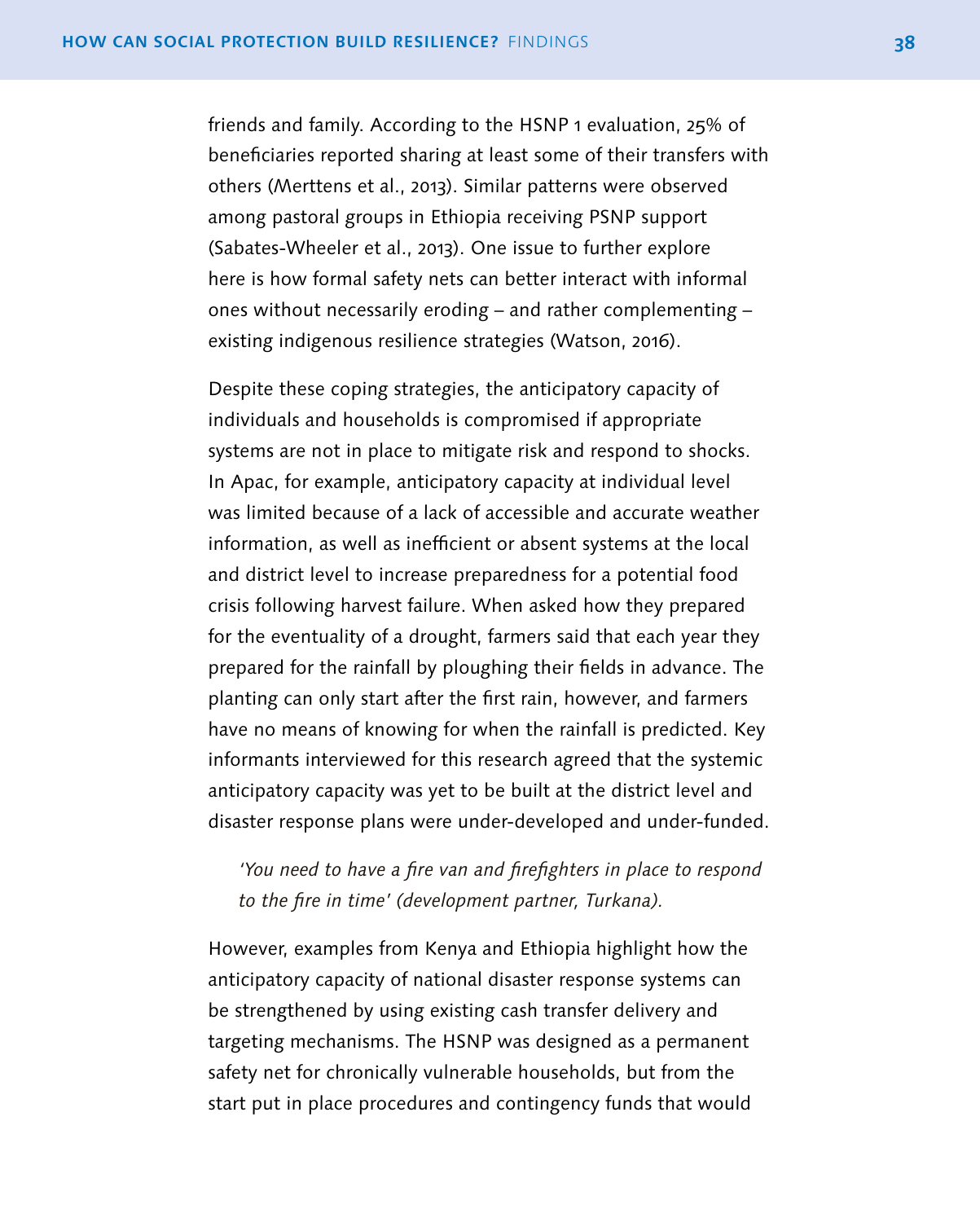allow it to become an effective response mechanism in case of emergency and built anticipatory capacity at the systems level. The registration process groups households into different categories, based on their levels of vulnerability determined by a combination of proxy means testing and community-based targeting. The most vulnerable groups are part of the routine households who receive regular cash transfer, whereas the second and third group receive monthly emergency payments for as long as severe or extreme drought prevail locally. Drought severity is determined through the Vegetation Condition Index, which triggers response once predefined thresholds for the three different levels of drought (moderate, severe and extreme) are passed.<sup>6</sup> This has allowed the HSNP to become an innovative disaster risk reduction tool that increases the preparedness and capacity of institutions at national level to respond, by putting in place an action plan (including objectively determined indexbased triggers), targeting and delivery mechanisms in advance of an emergency. It reduces the risk of delayed relief operations, which tended to start after the crisis had already unfolded because of the chain of lengthy bureaucratic processes in declaring emergencies and deciding on response actions.

The PSNP also, in its second phase (2010–15), put in place a RFM, which enables horizontal expansion during times of crisis. The RFM allows for financial pre-positioning and the subsequent disbursement procedures that enable a more rapid response. Hobson and Campbell (2012) examine the RFM experience in 2011 and find that it allowed the PSNP to cover an additional 3.1million beneficiaries. They compare existing emergency response mechanisms (taking 13 months from initial assessments, and nine months from the launch of an appeal, to deliver emergency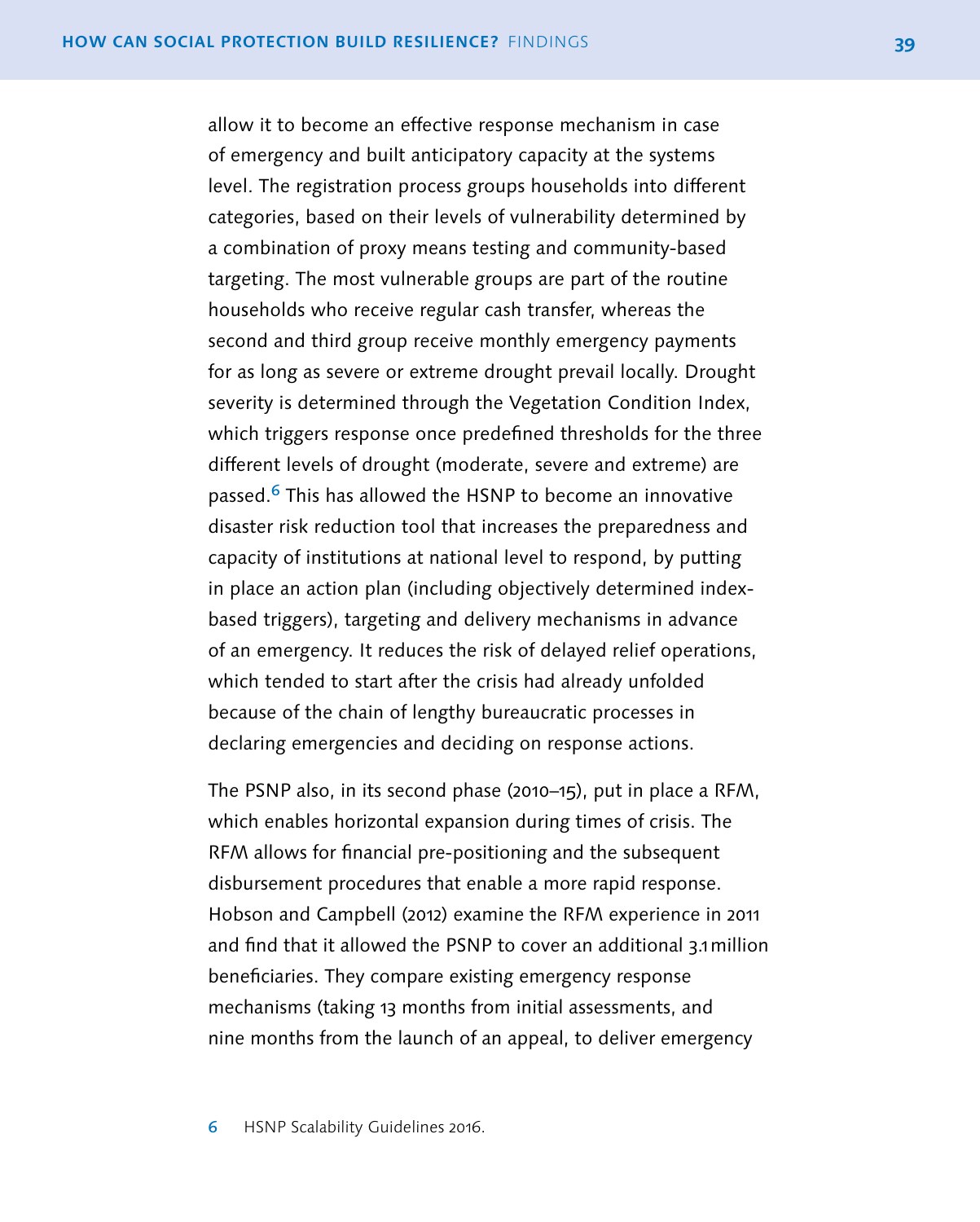transfers) with the PSNP RFM, which used a Rapid Verification of Needs process to then launch a request for RFM funds and deliver transfers within six weeks. However, the RFM was triggered only once between 2010 and 2015, and concerns were raised in the design for 2015–20 that the current regional contingency system was preventing its triggering at critical times. In 2015–20, the RFM will be annually budgeted and the regional contingency abolished, and the PSNP will take over the response to transitory needs normally required of the humanitarian system (ibid.).

The examples of Kenya and Ethiopia are frequently cited as models for shock-responsive social protection, and several national governments and development partners are exploring the opportunity to put in place systems for humanitarian assistance to piggyback on new or existing social protection programmes. Uganda is one of those countries: the government, with support from the World Bank, is planning a satellite-based early warning system that would trigger the contingency fund for NUSAF's DRF component to finance the scale-up of public works activities during a crisis. This will be piloted in Karamoja, for potential scale-up to other districts in the Greater North.

Whereas the examples from the PSNP and HSNP make a convincing argument for using social protection to deliver more timely and cost-efficient disaster response, it is important to take into account the preconditions that had to be in place for the systems to scale up assistance temporarily during crisis situations.

Hobson and Campbell (2012) identify four key elements that had to be in place for the Ethiopian RFM to work during the 2011 drought:

1. Effective **early warning systems** need to be in place to indicate the need for a response as early as possible.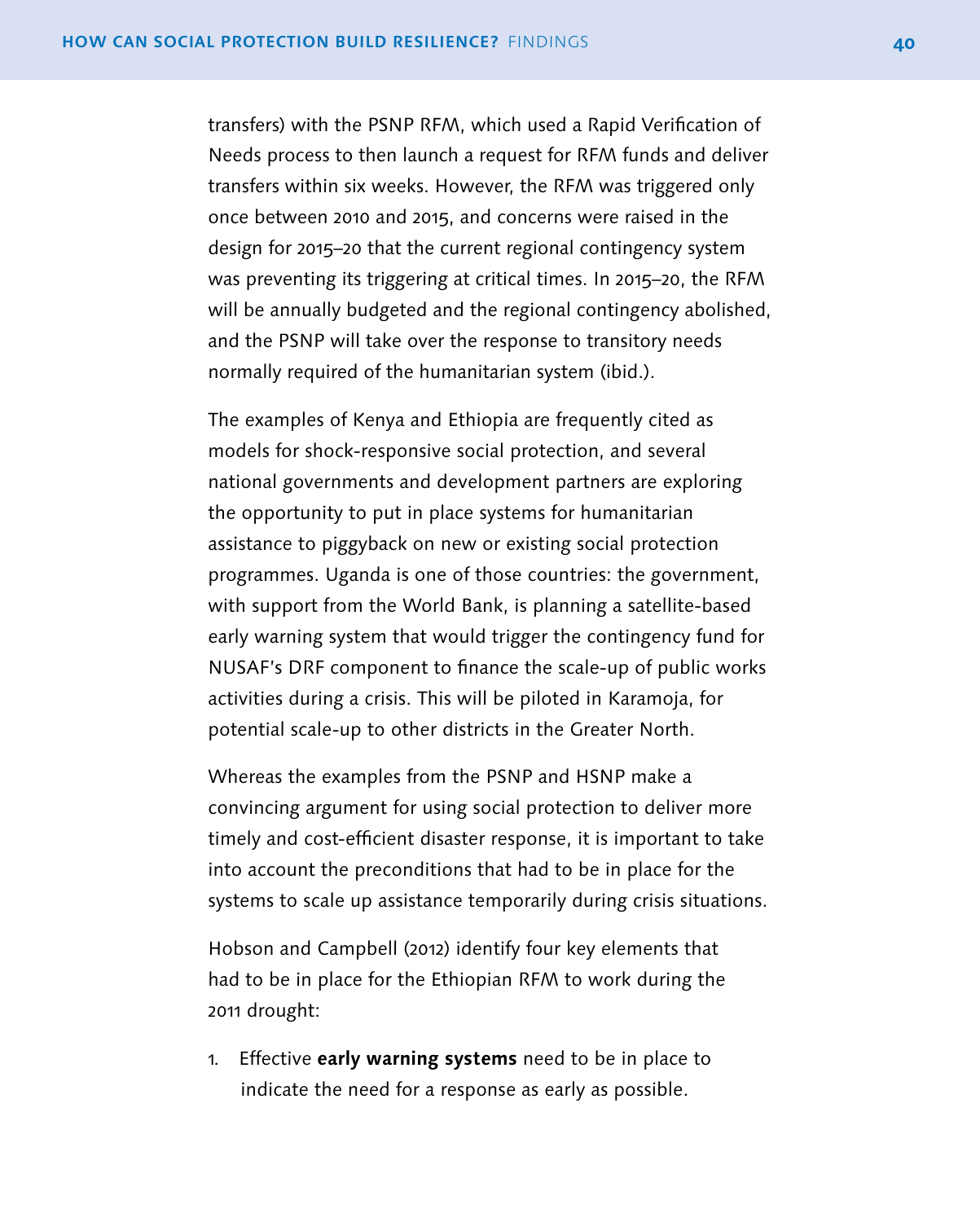- <span id="page-42-0"></span>**2. Contingency plans** need to be put in place, so that triggers, funds and roles and responsibilities are agreed among key actors before a crisis hits.
- **3. Contingency financing** needs to be ready and available to avoid the major time delays associated with the appeal process.
- 4. Adequate **institutional arrangements and capacity** need to be in place to allow the pre-prepared plans to be implemented.

'When the preconditions are met, the RFM easily outperforms the humanitarian system in terms of verifying needs and disbursing resources for response to be delivered through government systems' (Hobson and Campbell, 2012: 10). Ensuring these key elements are in place increases the anticipatory capacity of systems, which includes their preparedness for specific shocks. In the case of Ethiopia, as well as Kenya, the system and the anticipatory action taken facilitated faster response that aimed at helping people absorb the negative impact of drought. This is one example where it becomes evident that the same intervention can contribute to different resilience capacities.

## **Contributions to adaptive capacity**

Whereas some conclusions can be made about the contributions of social protection programmes to absorptive and anticipatory capacity, the picture is less clear when it comes to adaptive capacity. Yet adaptive capacity is critical to move from recurring (yet potentially more timely and cost-efficient) shock response and safety nets to sustainable livelihoods. The ability of social protection to build livelihoods and resilience in advance of long-term climate change is poorly understood, and few social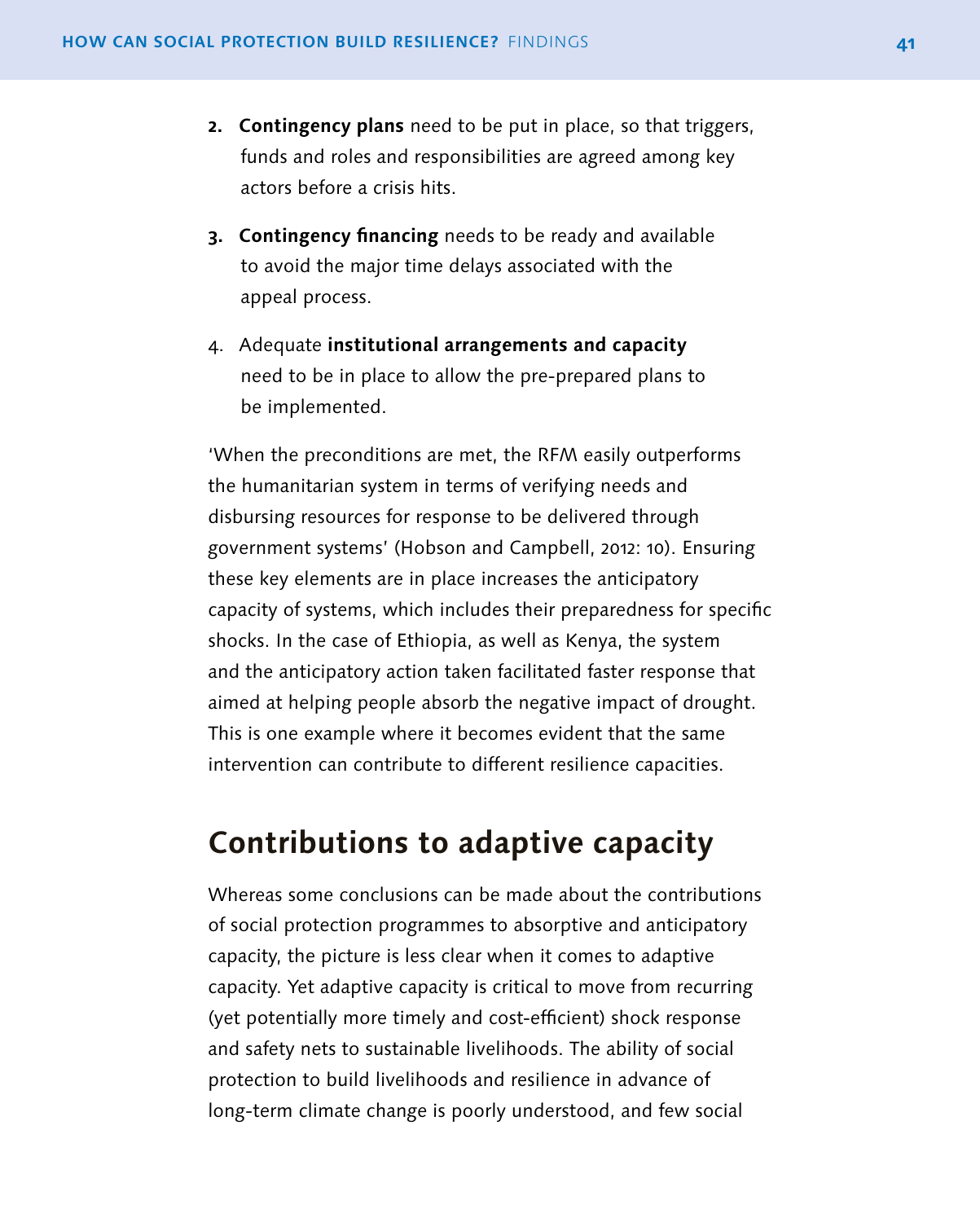protection programmes explicitly incorporate climate change adaptation into their design (Johnson et al., 2015).

What emerged from the case studies is that social protection programmes can in some cases have the unintended sideeffect of supporting adaptation, but in other cases can lead to maladaptation. The limited analysis of programme impact on the environment and on the long-term sustainability of current livelihoods further provides little evidence to make strong claims on the contributions social protection is making to people's adaptive capacity.

During particularly dry years, farmers extend their agricultural activities to the wetlands and start to cultivate rice or vegetables. This in turn damages the wetlands, which have a critical role to play in preserving the local ecosystem.

Uganda's SAGE, for example, aims for economic empowerment rather than building resilience to climate-related shocks and stresses. Consequently, evaluations provide little evidence on the programme's impact on beneficiaries' capacity to adapt in the long term. Findings from the qualitative research at the national, district and beneficiary level revealed that recipients of the SCG were able to reduce their reliance on cutting firewood, which can be considered a maladaptive coping strategy. In Apac, one of the common types of casual income generation among rural households is cutting trees to produce charcoal, which is sold on the roadside to buyers who sell it in urban areas. Charcoal production increases during the lean season since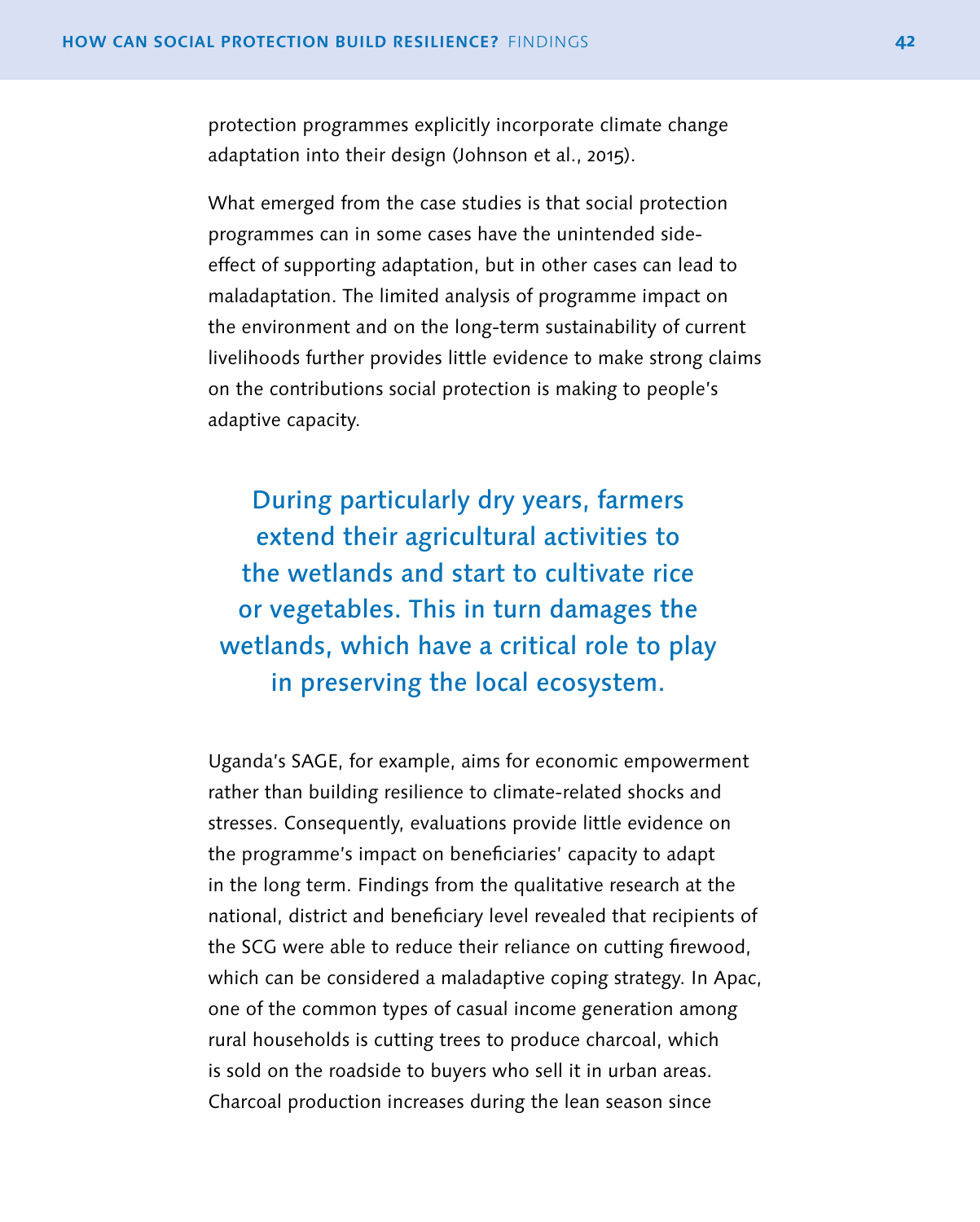it is one of the few ways people can access cash to buy food. According to local district officials, deforestation for charcoal is having a negative environmental impact on the humidity levels of soil and exacerbates the impact of dry spells on agricultural production. During particularly dry years, farmers extend their agricultural activities to the wetlands and start to cultivate rice or vegetables. This in turn damages the wetlands, which have a critical role to play in preserving the local ecosystem. The receipt of regular reliable cash transfers allows beneficiaries to abstain from natural resource extraction.

The absorptive function of the cash transfer can in this way have a positive impact on the capacity of households and the environment to adapt, but may require more active steering from programmes as it can also lead to unintended maladaptive practices. In Ethiopia, Weldegebriel and Prowse (2013) find PSNP participation may be linked to a striking increase in off-farm income from natural resource collection. 'Whilst households generate only 6% of income from off-farm sources, the recourse to natural-resource extraction can only be interpreted as a negative adaptation strategy and one that may increase households' vulnerability in the long term… the programme may be perpetuating dependence on activities that can aggravate environmental problems such as deforestation and land degradation, thus undermining longer-term agricultural productivity' (p.51). While these findings should be treated with caution, the authors do suggest programmes like the PSNP, unless they incorporate a long-term vision that includes the changing nature of shocks and stresses, may not be helping smallholder farmers diversify income sources and build resilience in the long term.

The Uganda and Ethiopia examples are interesting since they look at two similar interventions – cash transfers – yet in one case the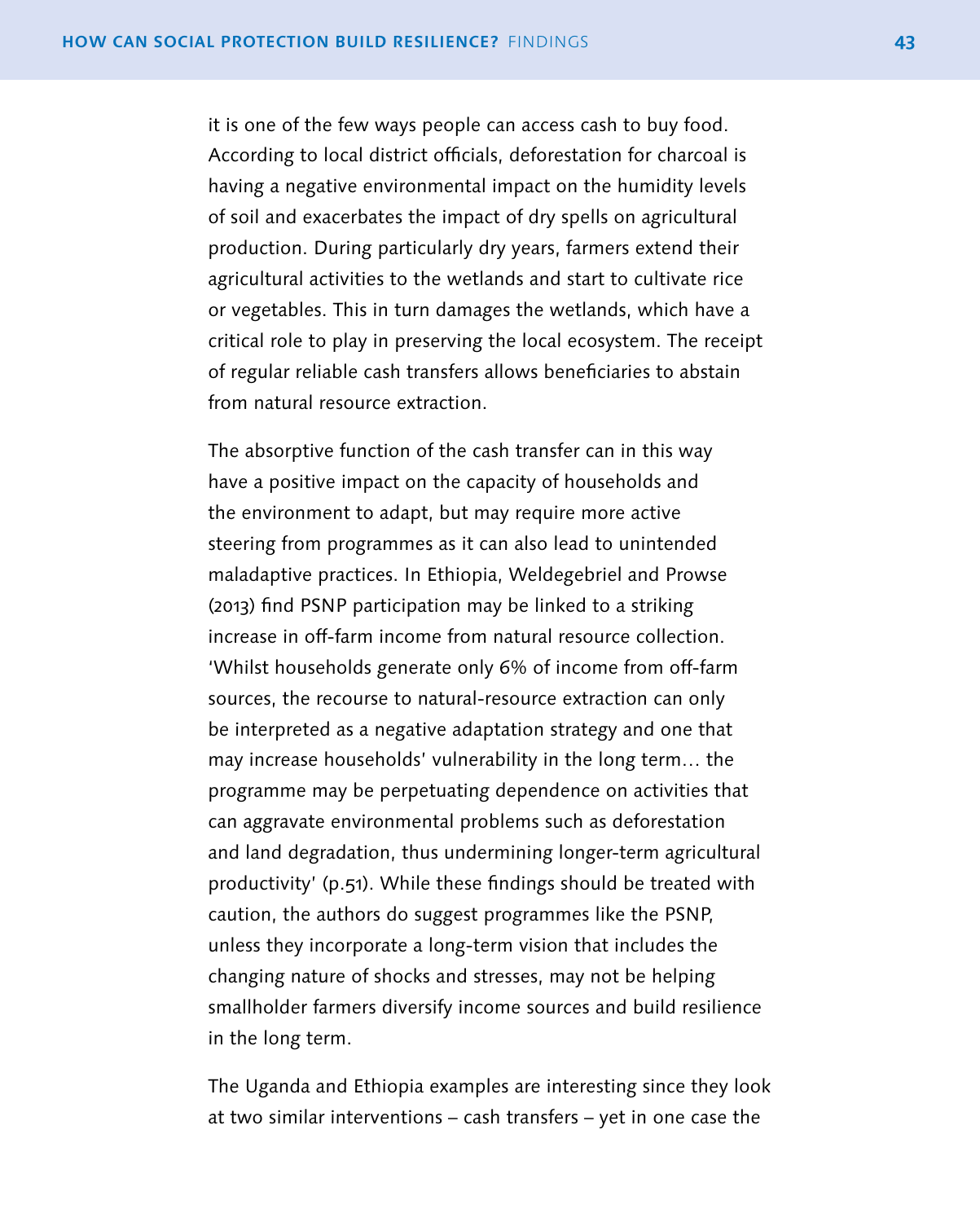cash has allowed elderly people to opt out of natural resource extraction, whereas this has increased in Ethiopia. The underlying issue in both cases is the lack of opportunities to generate cash for rural households. How livelihoods can be supported in increasing their asset base and capacity to generate income is an issue discussed in the social protection community in the context of 'graduation' (which is currently lacking a focus on short- and long-term climate risks of movements out of poverty). The concepts of adaptive capacity and 'graduation' are both built on the assumption that accumulation of assets will have a longlasting positive impact on the economies of households and their ability to gradually move out of poverty.

The Uganda and Ethiopia examples are interesting since they look at two similar interventions – cash transfers – yet in one case the cash has allowed elderly people to opt out of natural resource extraction, whereas this has increased in Ethiopia.

Programme evidence on maintaining long-term impacts of asset accumulation is limited, however. Participation in SAGE has increased the proportion of households owning any type of livestock, and has allowed beneficiaries to invest in existing livelihood activities and diversify risk by avoiding over-reliance on seasonal income sources. But the low size of the transfer (12% of total household consumption expenditure) makes any bigger livelihood impacts beyond basic consumption support unlikely (Merttens et al., 2015). The CT-OVC evaluation highlights that the programme at national level has had a significant impact on the accumulation of livestock, particularly for beneficiaries in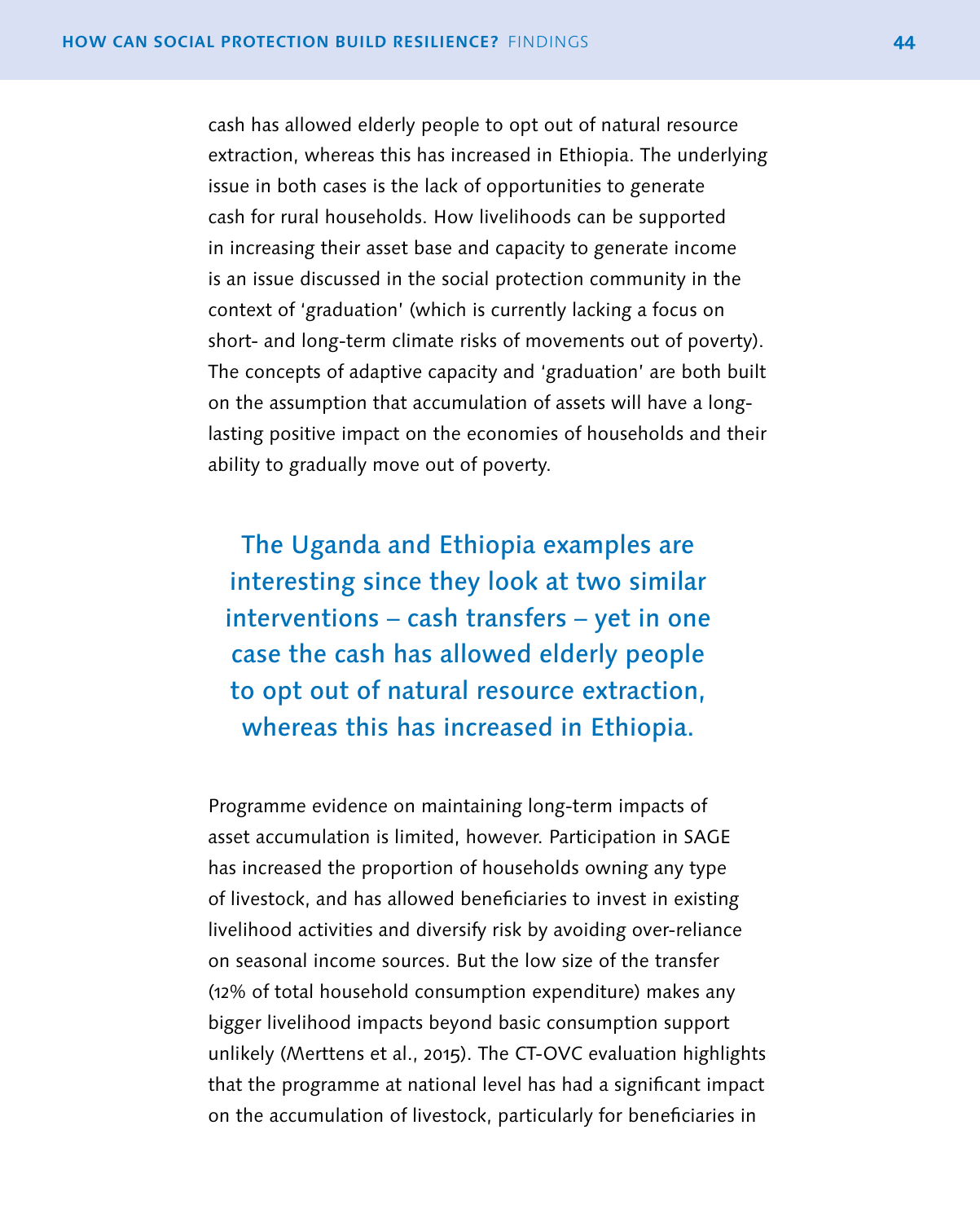smaller-sized and female-headed households (Asfaw et al., 2013). The HSNP does not explicitly aim to make long-term impacts on livelihoods, since its main objective is to reduce hunger. However, beneficiaries who have received lump sum payments – for example those who have been formally registered for several months but have not been able to receive the transfer – have made investments in income-generating activities (e.g. buying bulk goods and selling them, opening a small kiosk).

These investments may lead to long-term changes in livelihoods, but currently the evidence to substantiate this assumption is limited. Increases in assets alone do not necessarily indicate an increased capacity to adapt or to move out of poverty. Maxwell et al. (2013) suggest the PSNP appears to protect assets during the hungry season but note that, despite a steady improvement in food security indicators between 2011 and 2013, there was no corresponding improvement in the levels of household assets in the same time period. They argue that households may be trapped in a low level equilibrium – below a critical threshold of assets at which growth can become self-sustaining.

There is a widely held view that programmes like the PSNP will achieve significant growth in assets and agricultural productivity and allow households to graduate into independent, sustainable livelihoods only where strong complementary programmes exist (e.g. Marriotti et al., 2016; Slater et al., 2016). Neither the transfers alone, nor the transfers in combination with community assets established through public works, is deemed enough. There is some evidence on the PSNP to partially support the view that broader programmes are required, derived from analysis of the extent to which cash transfers alone versus joint transfers from the OFSP/HABP affect agricultural output, yields, fertiliser use and agricultural investments among farmers growing cereals in Ethiopia. A combination of both programmes has led to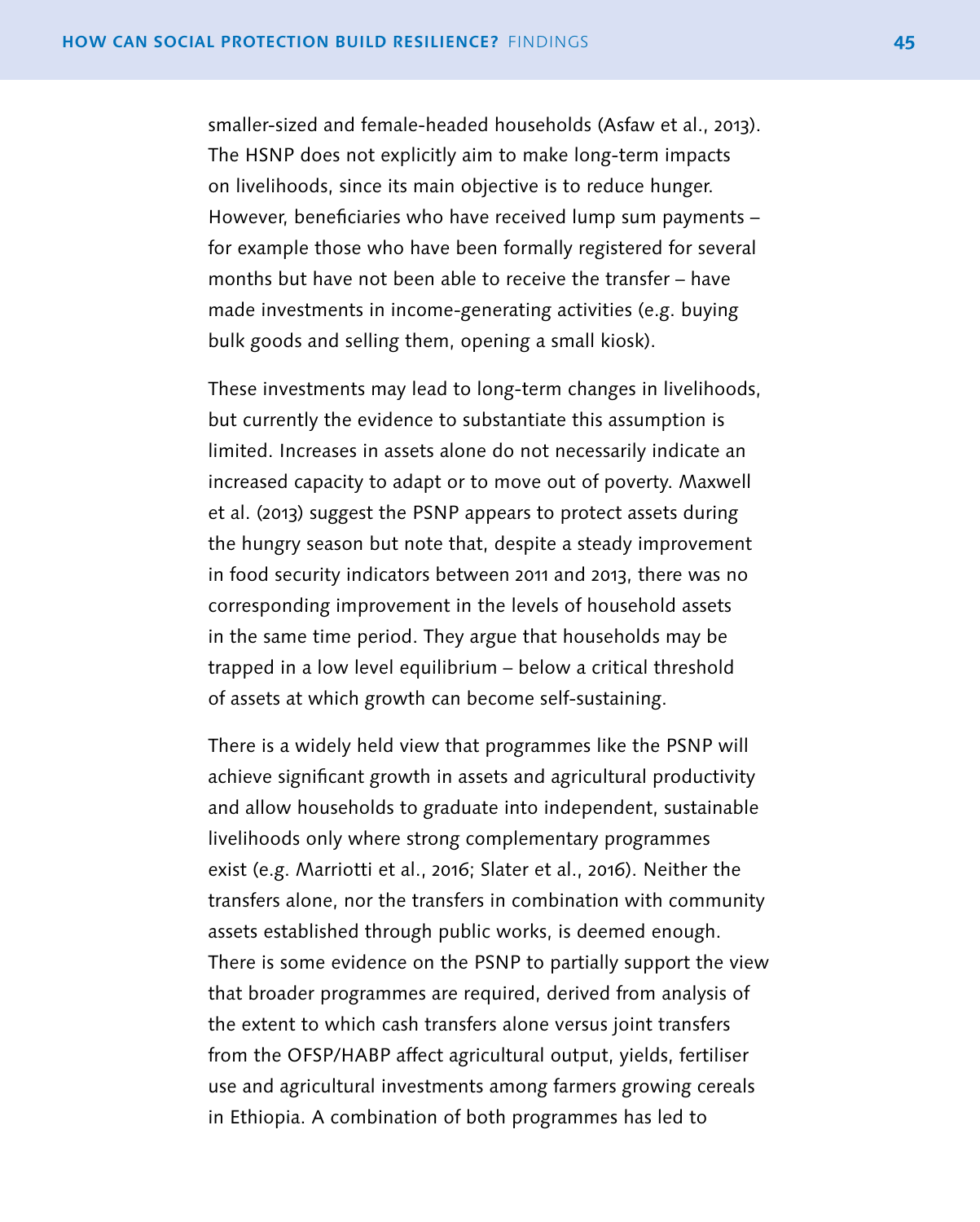improvement in the use of fertiliser and enhanced investments likely to improve agricultural productivity among households receiving both programmes but mixed effects on actual yields. In the case of PSNP-only participants, there has been no effect on agricultural inputs use or productivity, and limited impact on agricultural investments (Hoddinott et al., 2012).

The HSNP, for example, does not aim to build more sustainable livelihoods through the cash transfer alone, but the programme is situated within the EDE framework, which sets out priority actions for building sustainable livelihoods in ASALs. These actions are focused on supporting pastoralist livelihoods and strengthening existing coping mechanisms (reducing/increasing herd size, mobility, loaning animals) through better access to markets, value chain development and access to veterinary services. Additionally, improved management of water, crops and rangeland resources aims to contribute to more sustainable natural resource management and water-use efficiency.

Linkages will have to be made to programmes that specifically support livelihoods – rather than expecting a 'trickle-down' effect of community assets and natural resource preservation on people's resilience. The link between assets built through public works and people's livelihoods is often broken or nonexistent. The PSNP public works activities, including road and school construction, tree planting and water-harvesting had no significant impacts on agricultural impacts over the period 2006–12 (Filipski et al., 2016). Lack of impact of community assets on livelihoods is also observed in NUSAF. This is partly related to the fact that programme design does not take into account the drivers of low productivity and food insecurity. Main negative factors affecting household's food security are a combination of unpredictable weather patterns and little access to technology and good-quality inputs, with impacts on the productivity of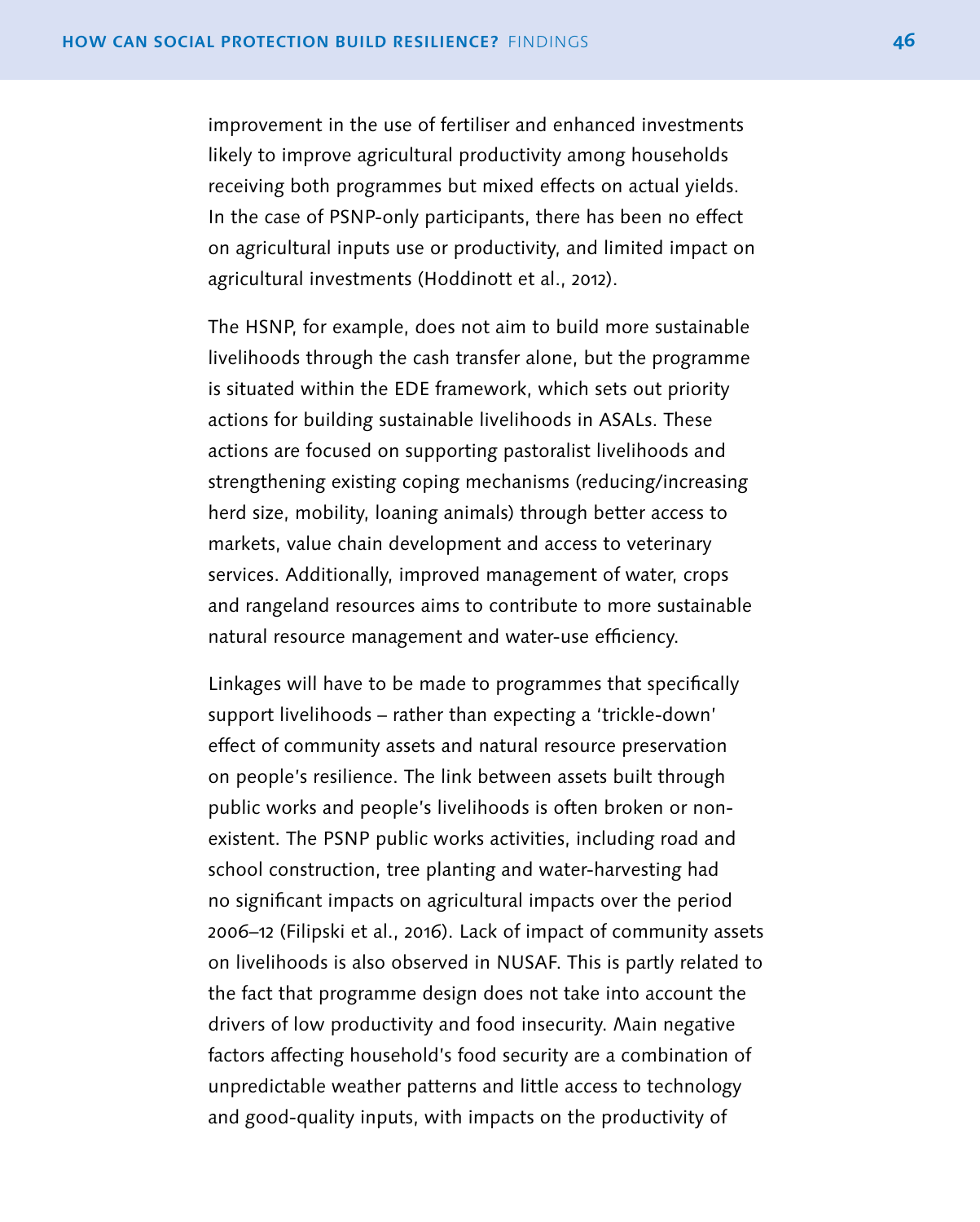agricultural livelihoods. The community assets and infrastructure built under NUSAF 2 did not address these fundamental constraints to helping people adapt to climate change in the long term (McCord et al., 2013).

In sum, the contributions that social protection programmes can make to increase adaptive capacity needs to be further unpacked. This includes questioning a widely held assumption that an increase in household assets – or an improvement in community assets – has a direct positive and sustainable impact on people's livelihoods. Social protection alone will probably not build adaptive capacity; it requires linkages to other programmes that address some of the underlying causes of food insecurity, which, beyond climate shocks, are linked to local economy dynamics. Even though social protection may not actively contribute to adaptive capacity, though, those designing social protection programmes should consider the implications for adaptation or maladaptation strategies to avoid undermining resiliencebuilding efforts.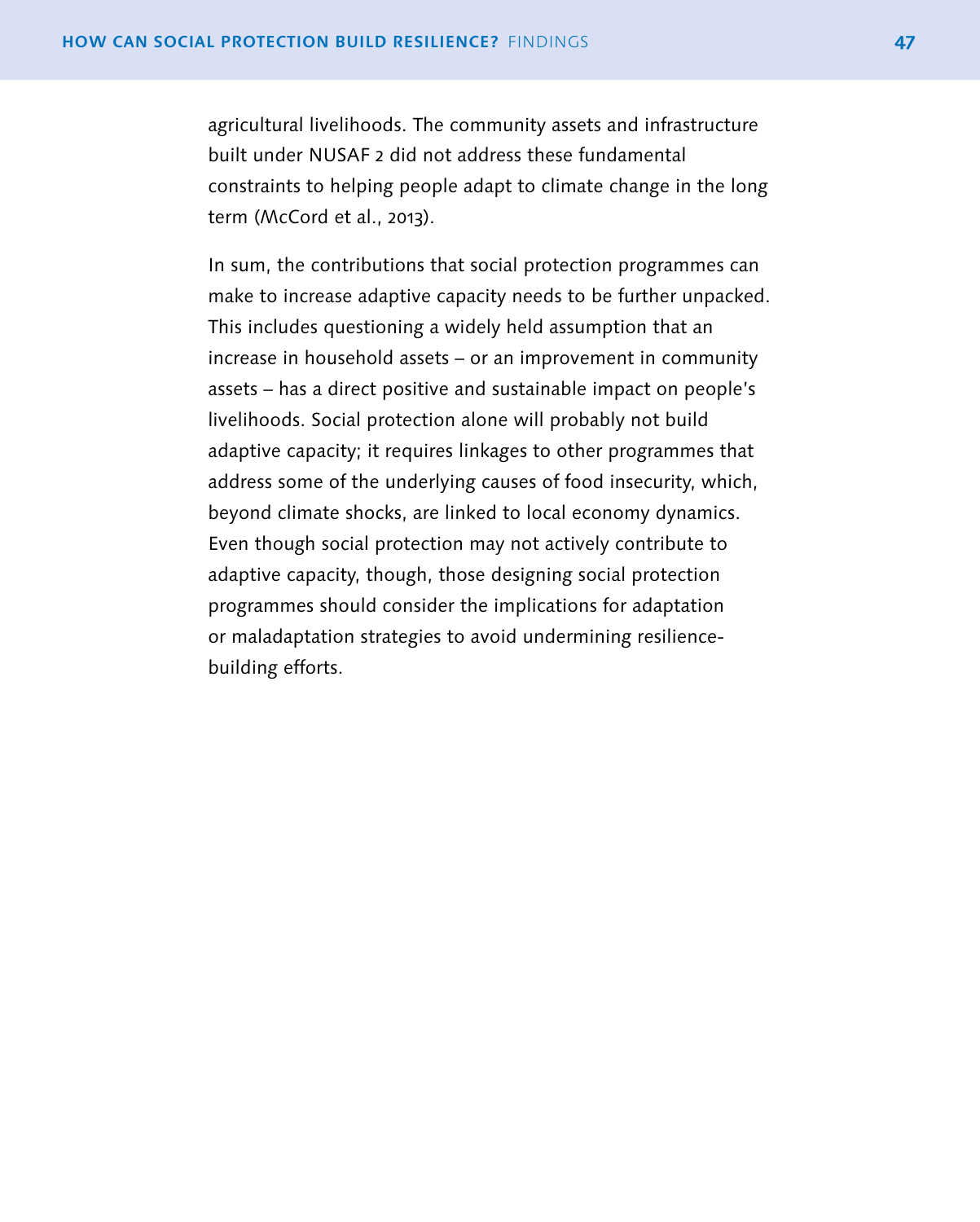# <span id="page-49-0"></span>**3. ANALYSIS AND IMPLICATIONS**

image: flore de preneuf / WORLD BANK When analysing the five social protection programmes in Uganda, Kenya and Ethiopia, we identified four analytical themes that can feed into wider discussions around the role of social protection in resilience-building. This section discusses the outcomes that social protection can have at different levels (environmental, household/ individual and institutional/systems) and distinguishes between inherent versus auxiliary social protection resilience outcomes. The term 'isomorphic mimicry' is then introduced, which opens up a discussion around the impact of the form and function of programmes on resilience outcomes, before looking at the need to align programme objectives with institutional capacity to avoid 'premature load-bearing' of social protection programmes that might not be able to deliver on all 3As.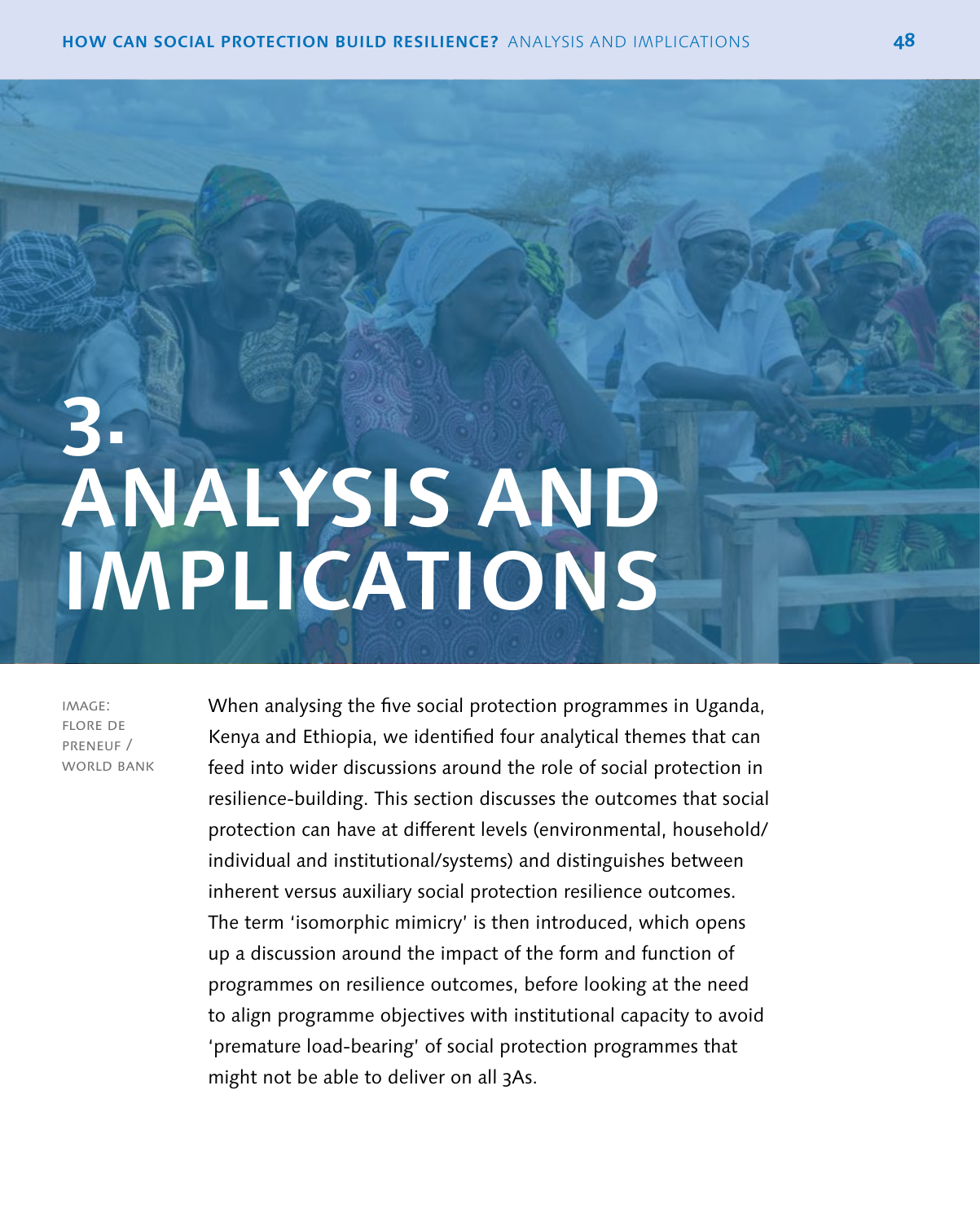## <span id="page-50-0"></span>**Inherent versus external social protection outcomes**

Social programmes can take many forms: from unconditional or conditional cash transfers, through public works programmes where the transfer comes in the form of a wage for providing labour, to programmes that combine cash transfers with a wide range of complementary activities such as asset transfers, training and access to financial services. One key insight emerging from our assessment is the importance of differentiating between the key inherent, intrinsic elements of social protection – that is, providing a transfer (cash, voucher or in kind) – and those broader and wider elements of programme design and implementation that can themselves produce outcomes. Examples of the latter include the assets created not because of the transfer but through the requirement to provide labour for public works; or the institutional systems – such as regular monitoring of vulnerability indicators.

Why is the distinction important? Because the creation of assets or conservation activities through public works (e.g. the PSNP and NUSAF) can take place in the absence of a social protection programme, they are not tied uniquely to social protection. So, just as it has been shown that in Kenya the HSNP has contributed to the civic engagement of beneficiary households not because of the transfer they receive but because beneficiaries are required to get ID documents, so a number of the resilience outcomes identified here come not from social protection itself but from specific design elements that affect the broader physical and institutional dimensions of resilience (Table 3).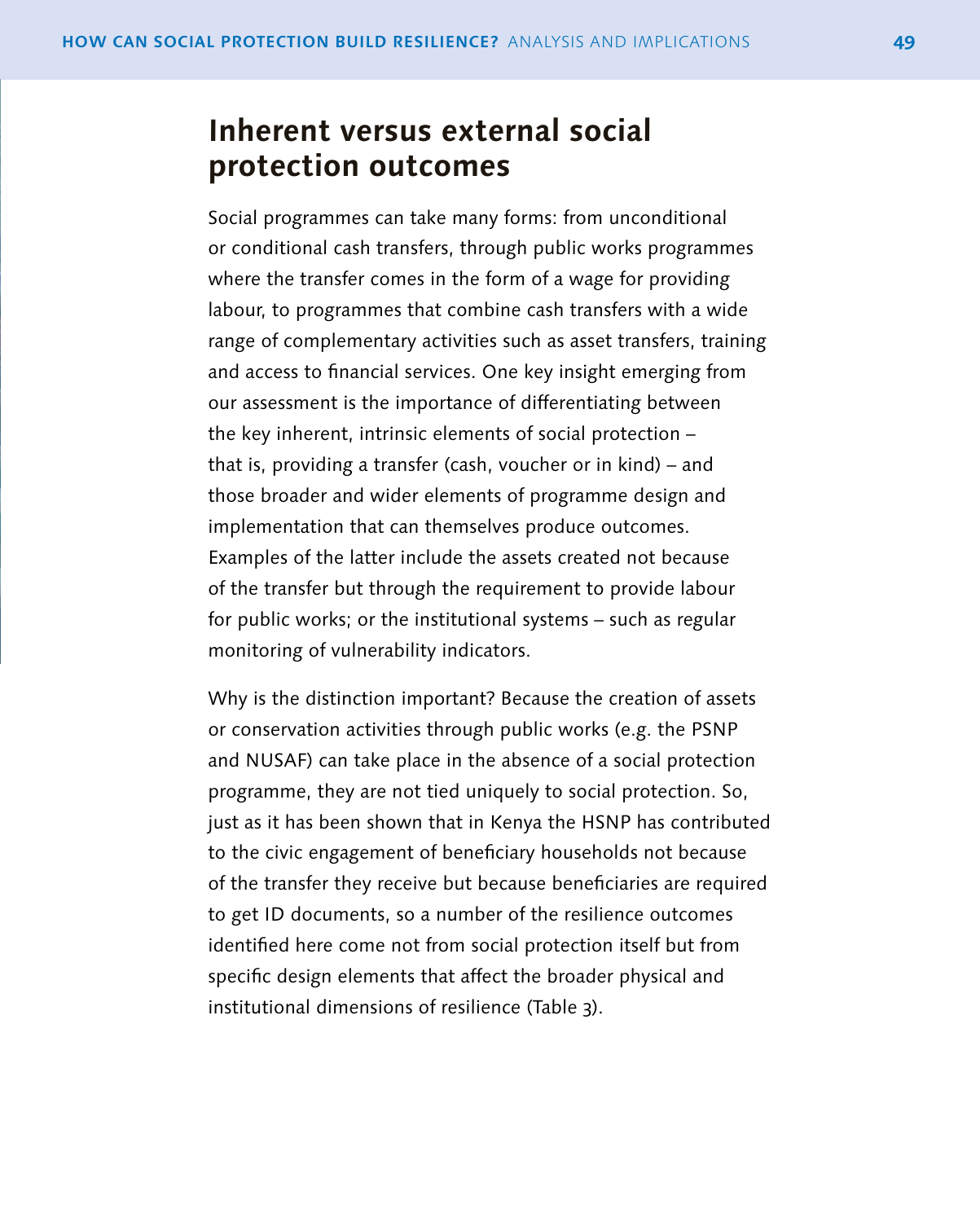| <b>AUXILIARY</b><br><b>ENVIRONMENTAL OUTCOMES</b>                                                                                                                              | <b>INTRINSIC</b><br>HOUSEHOLD/INDIVIDUAL OUTCOMES                                                                                                                           | <b>AUXILIARY</b><br><b>INSTITUTIONAL / SYSTEMS</b>                                                                                                                                                                      |
|--------------------------------------------------------------------------------------------------------------------------------------------------------------------------------|-----------------------------------------------------------------------------------------------------------------------------------------------------------------------------|-------------------------------------------------------------------------------------------------------------------------------------------------------------------------------------------------------------------------|
| Absorptive                                                                                                                                                                     |                                                                                                                                                                             |                                                                                                                                                                                                                         |
| Contributions to increasing<br>the environment's capacity to<br>absorb through e.g. soil and<br>water conservation activities<br>that form part of public works<br>programmes. | Cash transfers allow people to meet basic<br>consumption needs even during times of<br>shocks.<br>Assets and savings accumulated through<br>cash transfers provide buffers. | Putting in place effective<br>delivery mechanisms that can<br>deliver assistance even during<br>times of crisis.                                                                                                        |
| Anticipatory                                                                                                                                                                   |                                                                                                                                                                             |                                                                                                                                                                                                                         |
| Increasing preparedness by<br>supporting infrastructure to<br>reduce disasters, e.g. building<br>flood walls through public<br>works programmes.                               | Cash transfers provide people with the<br>ability to save in anticipation of a shock.                                                                                       | Putting in place delivery<br>mechanisms, contingency funds<br>and operational procedures<br>(including trigger, target group)<br>to deliver assistance through<br>social protection programmes<br>following a disaster. |
| Adaptive (social protection $+$ )                                                                                                                                              |                                                                                                                                                                             |                                                                                                                                                                                                                         |
| Promoting adaptation through<br>reforestation, conservation<br>farming as part of asset-building<br>programmes.                                                                | Enabling households to improve their<br>livelihoods through asset-building and<br>income generation activities that are less<br>vulnerable to climate risks.                | Providing linkages between<br>social protection and other<br>livelihoods programmes.                                                                                                                                    |

## **Table 3: Potential intrinsic versus auxiliary outcomes**

Differentiating between inherent features of social protection and wider, auxiliary design elements casts important light on the role of social protection in building resilience capacities. Though rather too many programme evaluations fail to differentiate between these different elements, those that do find the following: transfers themselves make a strong contribution to people's absorptive capacity but have a much smaller impact on anticipatory capacity – largely by allowing households to build up savings. The impact of the transfers themselves on adaptive capacity is strong in theory (e.g. in the theories of change and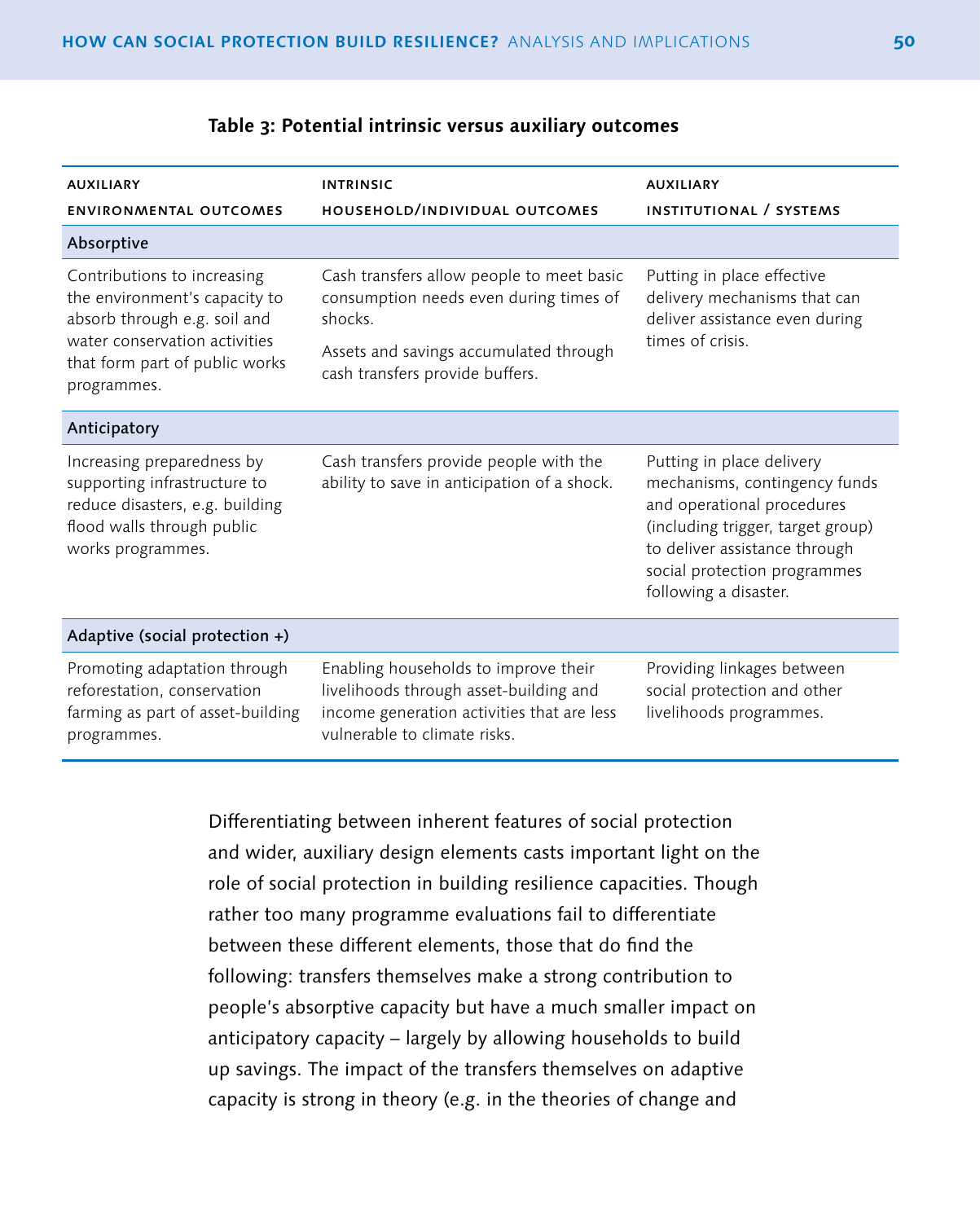<span id="page-52-0"></span>programme documentation in asset-building programmes) but is not yet demonstrated in practice. But beyond the transfers themselves there is some reasonably substantial evidence that the development of institutions or systems to support social protection policies and programmes can in itself enhance anticipatory capacities in particular. Here, the emphasis is on the anticipatory capacities within systems rather than beneficiary households. The use of a vegetation index to scale up the HSNP in Kenya and the contingency budgets and RFM in Ethiopia's PSNP provide good examples. Single registry systems could provide a useful mechanism through which to identify and reach households in the case of a specific shock or stress (Bastagli, 2014). The impacts of public works – particularly environmental impacts – are far more difficult to isolate and discern. Many appraisals depend on perceptions of the impact on, for example, soil loss or vegetation cover, rather than on more objective and verifiable measures of impact derived using control groups to provide a counterfactual.

## **Isomorphic mimicry**

Looking across the various programmes reviewed as part of the study, it is striking how much similarity there is in the form of programmes, in terms of their design and implementation mechanisms, and how much diversity in their objectives – that is, the functions they seek to provide.

NUSAF and the PSNP, for example, both combine interventions of consumption support through short-term or seasonal cash for work with asset-building (at the community and household level). The HSNP, CT-OVC and SAGE, on the other hand, provide regular cash transfers over several years – yet differ in their objectives. Analysis across these programmes allows us to reflect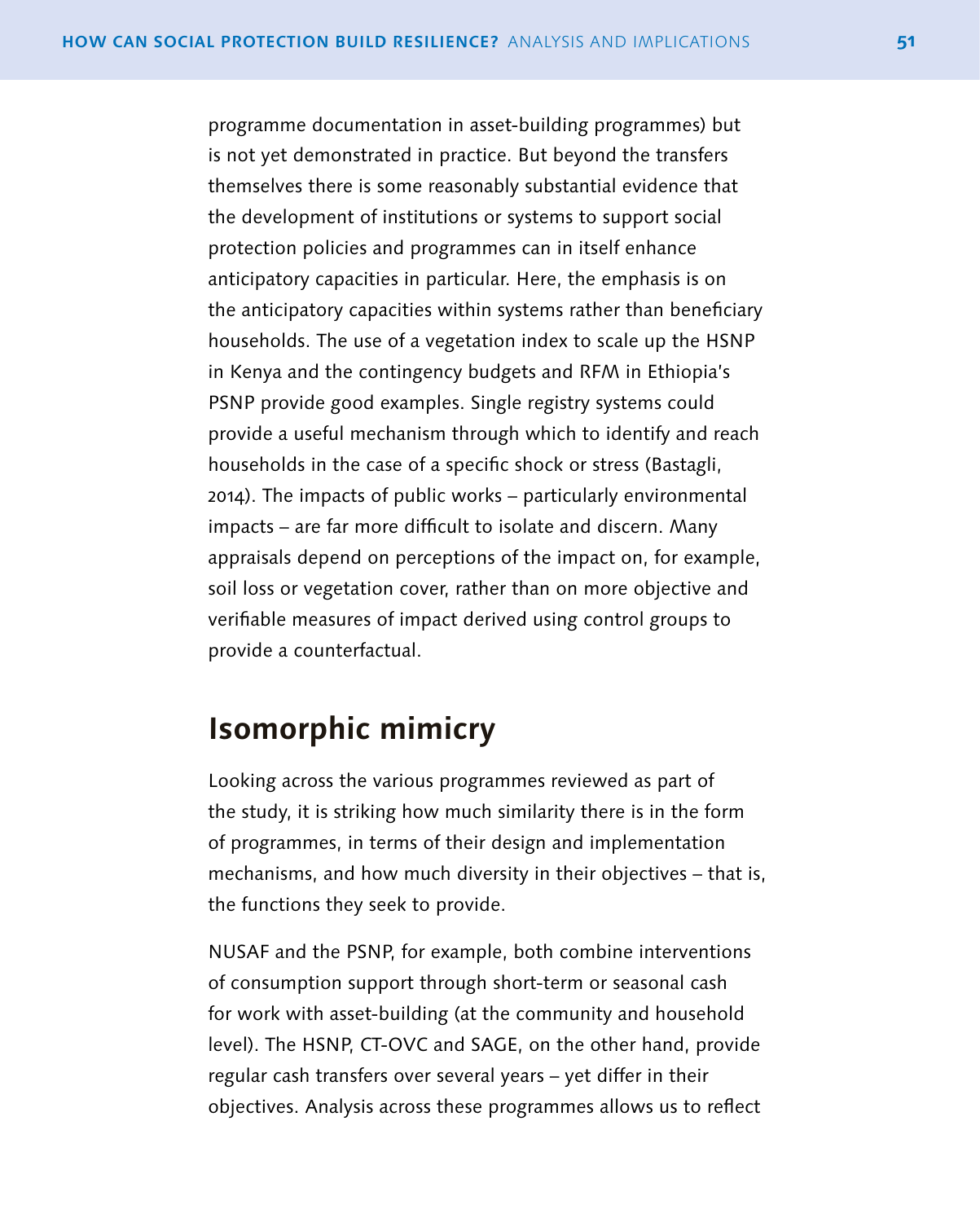on the relative importance of their form (this includes design and implementation) versus their function, or stated objective, as well as the importance of coherence between the two and the capacity to implement.

First, when it comes to objectives, two similar programmes in terms of their function – the HSNP and CT-OVC – differ in their objectives and policy narratives. The HSNP forms part of the key resilience policy framework on EDE and is managed by the NDMA. It was designed specifically to address recurring food crises in drought-prone areas to reduce the risk of recurring humanitarian crises. The CT-OVC, on the other hand, is implemented by the Ministry of Labour, Social Security and Services and was put in place in the mid-2000s as a response to the HIV/AIDS crisis. Despite these differences in institutional homes and overarching objectives, they hardly differ in what they do or in their impact – as both deliver a similar amount of cash to vulnerable households. Impact evaluations suggest both support recipients to meet their consumption needs, facilitate school attendance of children, pay for health care and purchase small livestock (Ward et al., 2010; Merttens et al., 2013). Similarly, SAGE in Uganda aims to economically empower categorically vulnerable groups through a regular income transfer and – similarly to the CT-OVC in Kenya – is not framed around a resilience narrative but leads to absorptive outcomes and potentially supports adaptation.

This highlights that programmes that have a similar form contribute to a similar extent to the 3As, regardless of whether they specifically aim to do so. This is not to say that resilience objectives are irrelevant or that they do not influence programme delivery. Where the HSNP appears to outperform the CT-OVC, this appears to be because of broader delivery elements rather than the transfer itself. The HSNP was designed from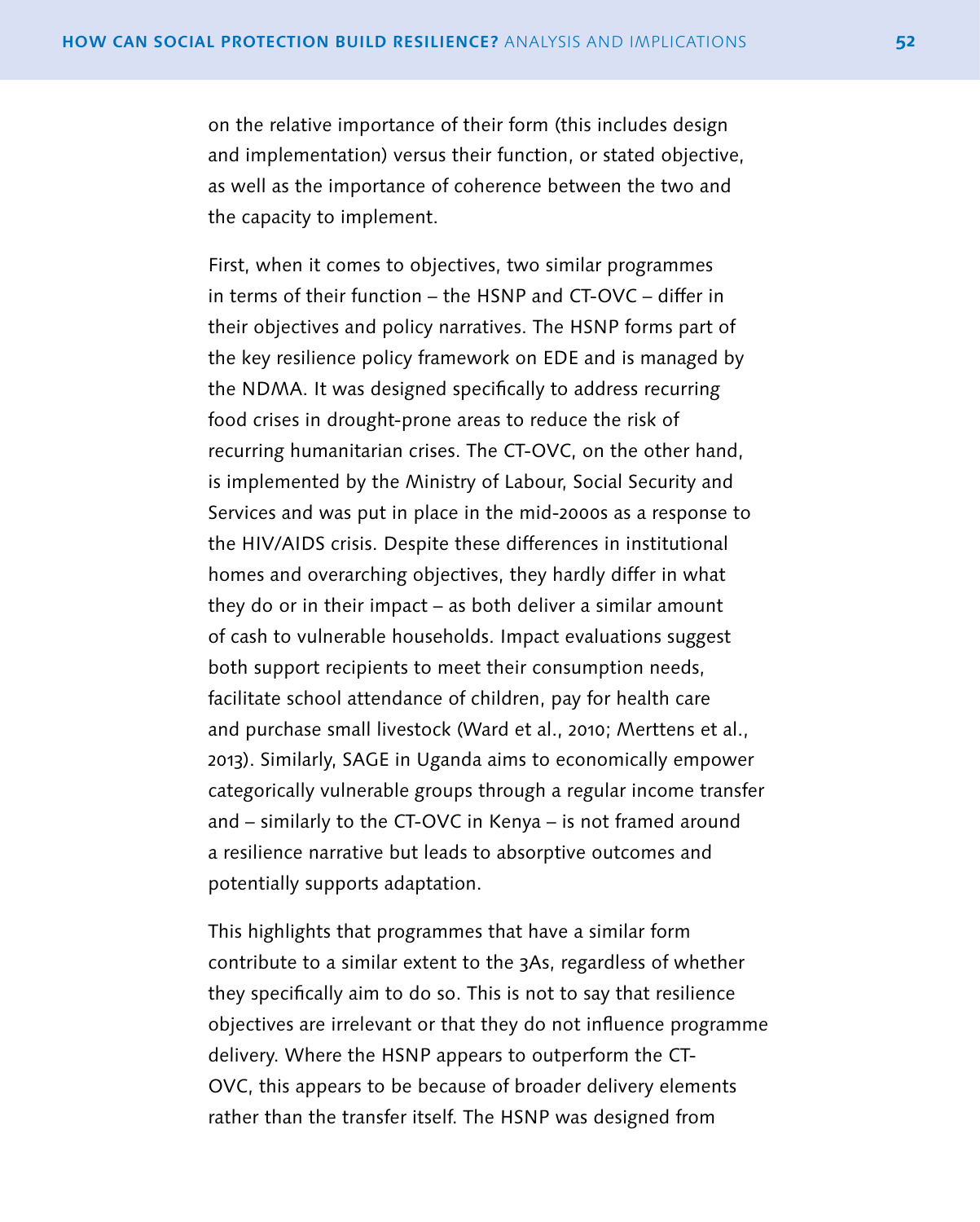the start in a way that allowed it to deliver cash effectively in drought-prone areas with limited infrastructure and a highly mobile population. Whereas there were some initial problems with timely delivery, the programme has learnt and improved the timeliness of delivery significantly in comparison with the other cash transfer programmes (MLEAA, 2016).

Compared with basic cash transfers, NUSAF covers a more complex range of interventions, and changes in objectives over time are visible. NUSAF is now in its third phase, each of which has cited different core objectives. It has shifted from supporting peace and reconciliation in NUSAF 1, to improving infrastructure and access to basic services in NUSAF 2, to building the resilience in NUSAF 3 (McCord et al., 2013).7 However, over the period of time during which NUSAF has operated, and despite these substantial shifts of objective, its core activities have remained more or less the same. The programme has provided and continues to provide short periods of public works, provides household income support through asset transfers and focuses on improving community infrastructure and assets. Furthermore, given the lack of evidence on the impacts of the assets created or rehabilitated through NUSAF 2, as well as the short-term nature of income support provided through the public works, SAGE in Uganda arguably has a stronger impact on resilience capacities than NUSAF 2 – and yet does not state, either explicitly or implicitly, the intention to do so.

The wider development literature provides some insights into the challenges that emerge when programmes' form and function appear relatively disconnected. Pritchett et al. (2010), exploring how institutions often find themselves caught in capability

7 See also Uganda PRDP NUSAF 2 and Project Information Document (Appraisal Stage) NUSAF 3 – P149965.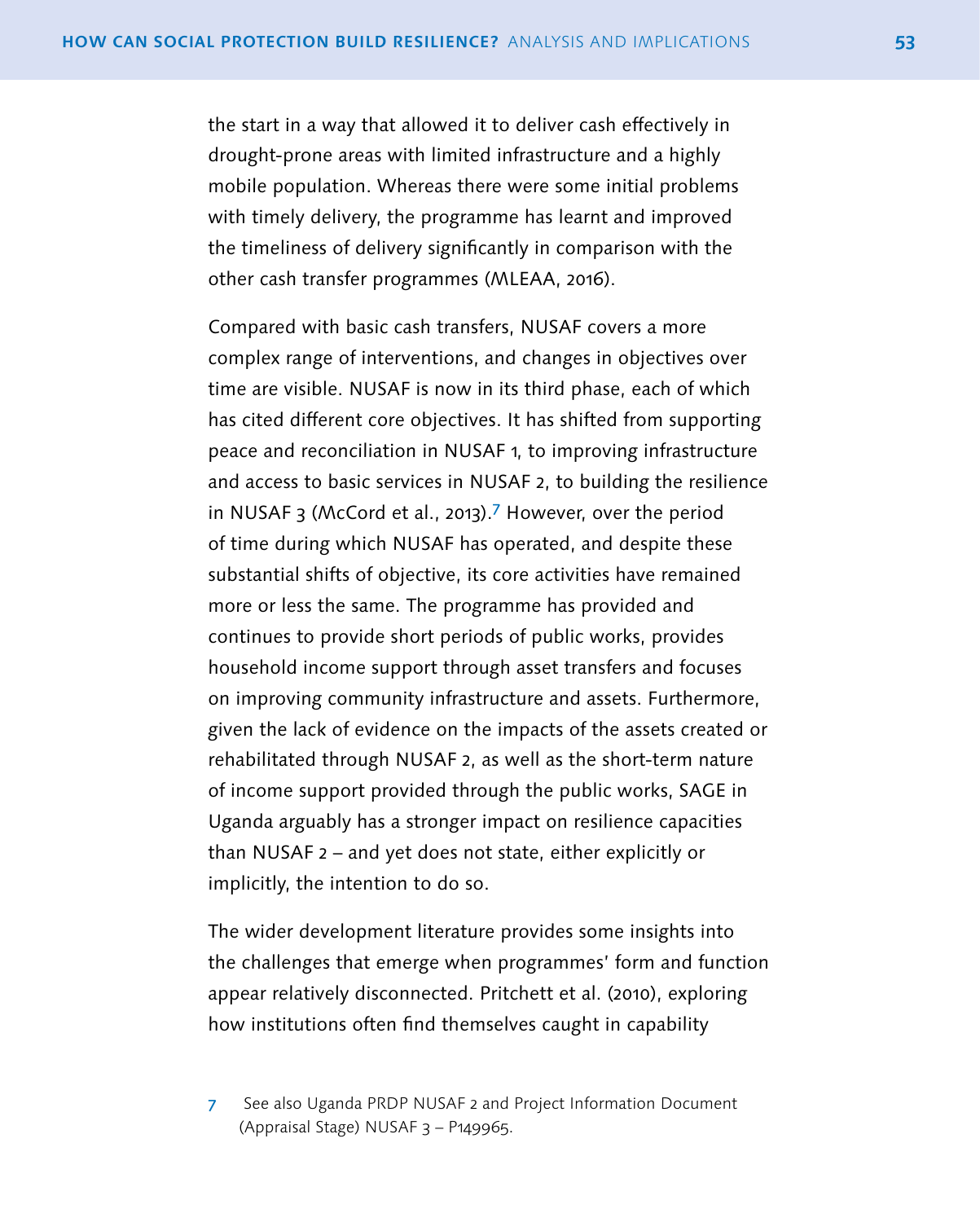traps that undermine the transition to improved developmental governance, identify a phenomenon they call 'isomorphic mimicry'. In this, development actors copy the form of other organisations or institutions but not the functions that those original forms are meant to deliver. It appears, when we consider programmes in Kenya and Uganda, that something similar may be present in social protection, where either highly similar forms of programme are then expected to play very different roles or functions or the functions of a single programme change remarkably over time, with unremarkable shifts in the form of the programme.

This leaves us wondering whether paying attention to form could be more important than getting preoccupied with the function of programmes when it comes to social protection and resilience. Put more bluntly, we suggest that, in the absence of a robust, evidence-based theory of change about how a specific programme may contribute to a particular outcome, it may be better to focus on delivering programmes well and providing reliable, efficient and effective delivery mechanisms, rather than changing programme objectives without changing the form and capacity to implement.

Generally speaking, social protection's capacity to contribute to the 3As can be compromised if coherence between the objective, programme design and implementation is missing. In cases where there is a missing link between the resilience objective of a programme and its design, the outcomes are unlikely to be achieved (e.g. NUSAF, McCord et al., 2013). In programmes that do not specifically aim to address climate risks in their objective, the design and implementation still need to be cognisant of the risk climate shocks pose to programme outcomes (e.g. Ethiopia, Weldegebriel and Prowse, 2013). And last but not least, good implementation is critical for programme impact. In some cases,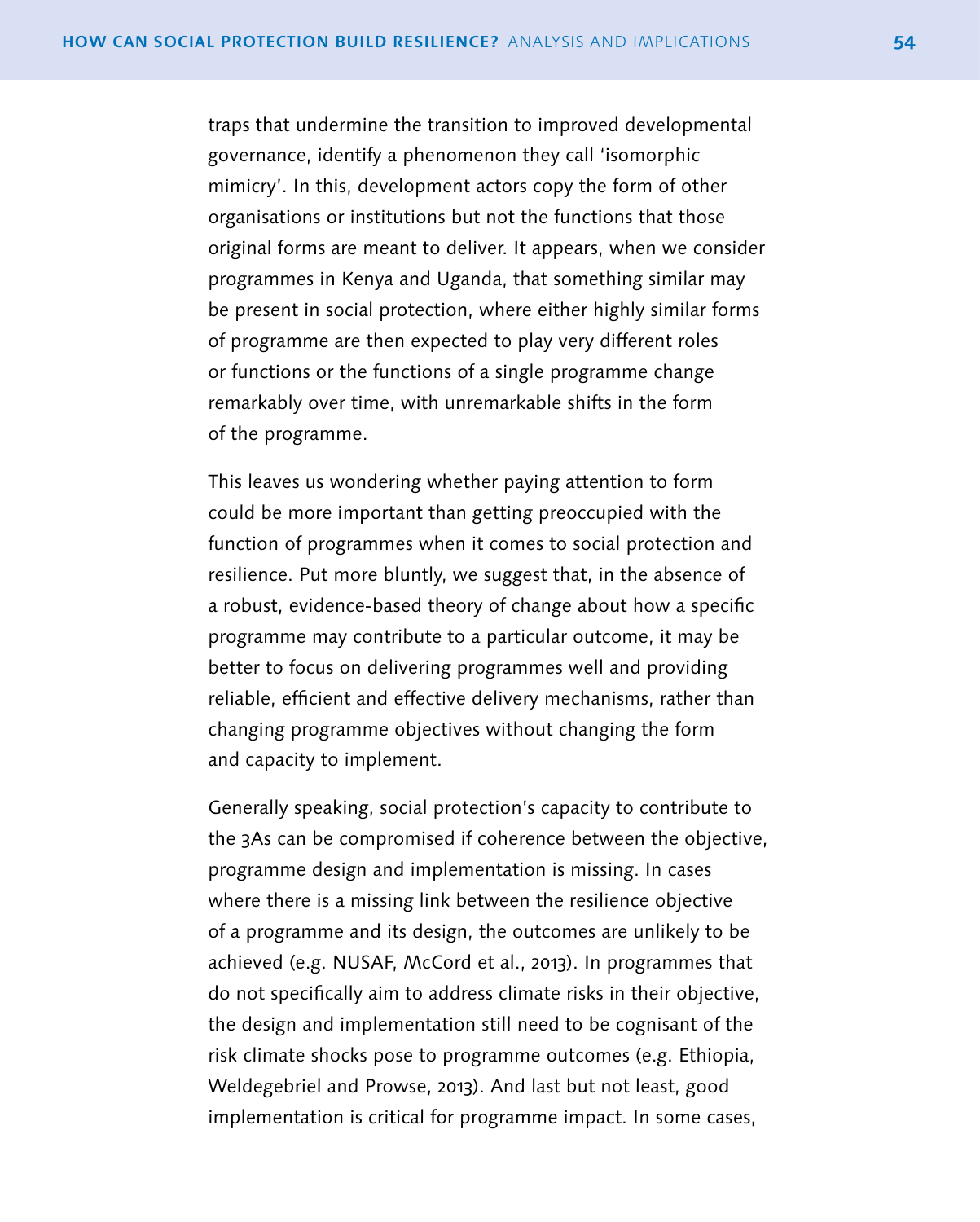<span id="page-56-0"></span>good implementation might by default contribute to the 3As, such as in the case of well-implemented categorically targeted cash transfers.

## **Figure 2: Isomorphic mimicry and social protection programmes**

## **Programme A**

Transfer: \$10

Frequency: monthly

Location: northern

Targeting basis:

poverty

provinces

**Programme B**

Transfer: \$10

Frequency: monthly

Targeting basis: poverty and age

Location: northern and other provinces **Programme C**

Transfer: \$10

Frequency: monthly

Targeting basis: poverty and age

Location: northern and other provinces

### **Objective**

Enhance resilience to climate change

### **Objective**

Support vulnerable children

#### **Objective**

Support the elderly

# **Premature load-bearing and institutional capacity**

Expectations of social protection are high, even in sub-Saharan Africa, where it is a relatively fledgling policy response. Given social protection's modest impacts on all but absorptive capacity, the evidence presented here suggests that the function of programmes needs to align with their form – including investing sufficiently in the capacity to implement. Otherwise, we may be 'asking too much too soon of too little too often' (Pritchett et al., 2010: 37). NUSAF in Uganda provides one example of the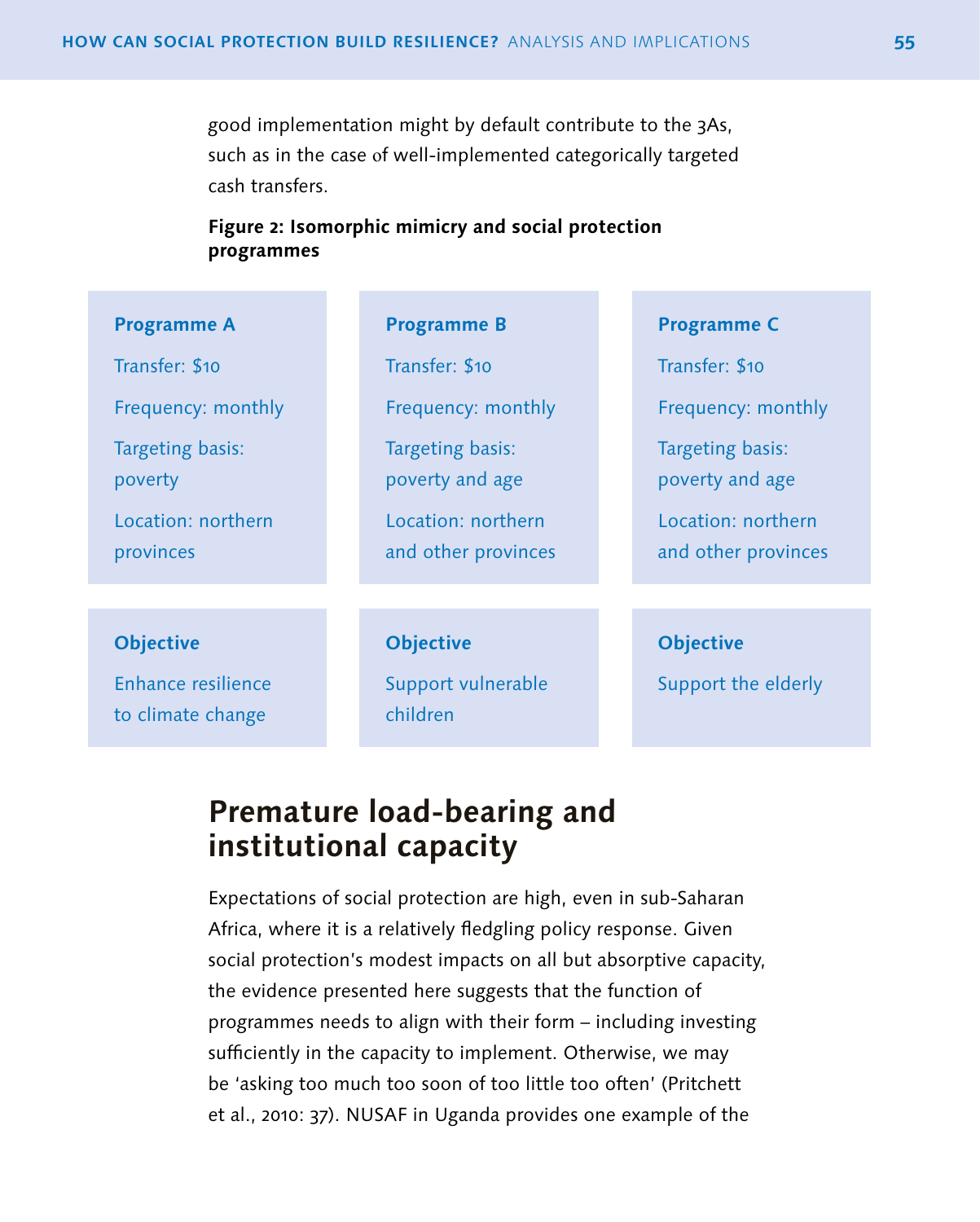weight of diverse expectations of programmes over time and limited evidence to suggest progress towards achieving them (McCord et al., 2013). The story in Ethiopia is somewhat different. The PSNP is not perfect. Its objectives are similarly ambitious to those of NUSAF and they have evolved over a relatively similar timeline, but monitoring and evaluation systems do demonstrate a clearer commitment to a slow, realistic, patient and considered evolution of the programme on the part of governments and development partners. In the first few years of the PSNP, rapid appraisal missions prioritised identifying implementation problems quickly and sought to rein in some of the overly ambitious targets (for example that all 5.5 million households on the programme would graduate into independent and sustainable livelihoods within three years).

Based on our analysis, the experience of the PSNP falls squarely into the category defined by Pritchett et al. (2010) as 'positive wishful thinking' – that is, that in which ambitious targets create commitment, energy, enthusiasm and positive pressure and actions towards a particular goal and contrasts sharply with other situations in which 'goals, plans and targets… are not anchored in grounded expectations of the feasible' (p.37).

*'Some of the key challenges for forward-looking decisionmaking are capacity constraints, unreliable and short-term funding, donor interests and lack of information' (NGO representative, Uganda).*

Given the ways in which the strong rhetoric on linking social protection and resilience contrasts with the evidence on actual outcomes in Kenya, Uganda and Ethiopia, it is clear that greater consideration of the capacity to deliver programmes is required, as well as more process evaluations that generate the necessary evidence to adjust and improve the quality of programme delivery.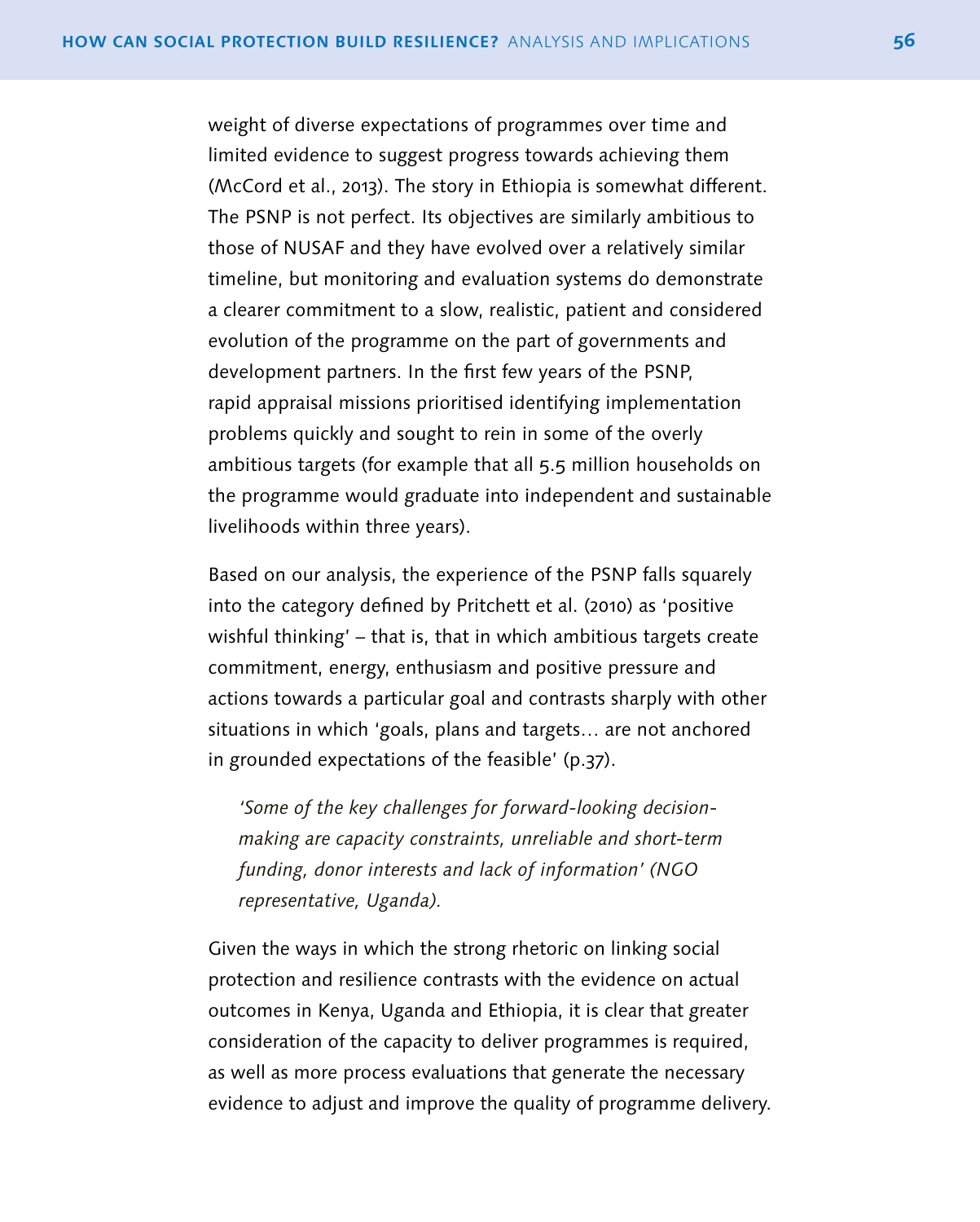It is surprising, though, how little attention is paid to implementation capacity and wider contextual opportunities and constraints. Hobson and Campbell (2012) demonstrate the importance of strong institutions and pre-existing systems and procedures in making the PSNP more shock-responsive using the RFM. Slater and Bhuvanendra (2012) note that, in the majority of locations where climate shocks are prevalent, coverage of social protection programmes remains scant. Integrating multiple objectives within social protection programmes comes at considerable institutional and operational cost (Slater et al., 2016). Overall, among the programmes on which this research is based, we find a number of 'paper tigers' – programmes that look good on paper but, because they fail to take into account implementation capacity, are not able to deliver in practice (Pritchett et al., 2010).

The strongest and primary contribution social protection is currently making is to absorptive capacity at the individual/ household level, as well as to some extent to the capacity of systems to be better prepared for a shock.

In conclusion, combining the analytical themes of intrinsic versus auxiliary outcomes, isomorphic mimicry and premature load-bearing, the following lessons start to emerge. First, across the range programmes analysed in this study, the strongest and primary contribution social protection is currently making is to absorptive capacity at the individual/household level, as well as to some extent to the capacity of systems to be better prepared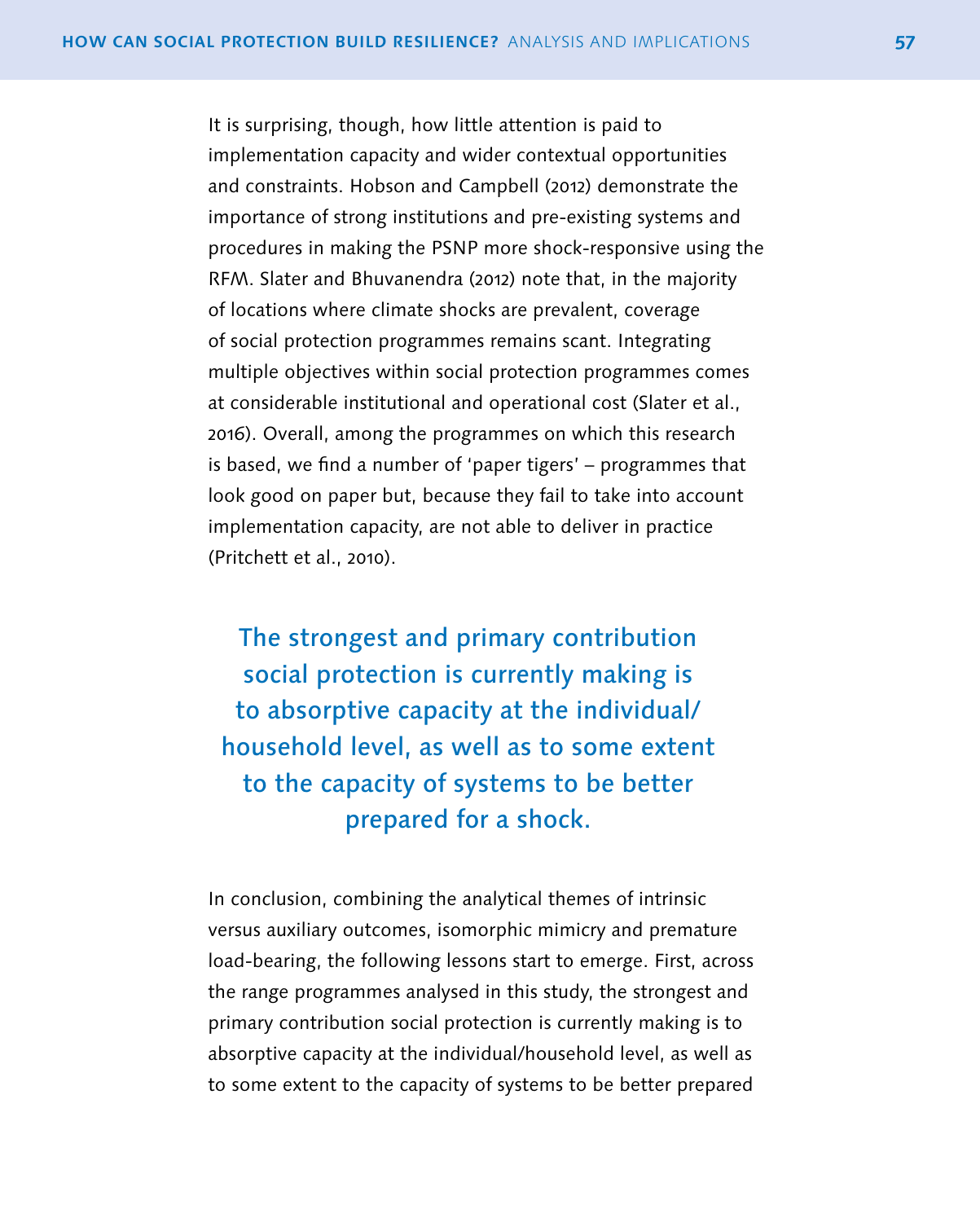for a shock. This applies across programmes – regardless of whether they aim to build resilience or not.

Second, contributions to system anticipatory capacity has worked so far only in two programmes – the PSNP and HSNP – and has required significant investments and learning processes over years of implementation. Further, the basic delivery mechanisms of cash have to be in place and functioning well for any complementary anticipatory or shock-responsive element to work effectively. Whereas both programmes included resilience or response to climate risks in their objectives from a very early stage, it is simultaneous investment in implementation mechanisms that has allowed them to not only contribute to absorptive capacity but also build anticipatory capacity.

Social protection's contribution is less clear when it comes to adaptive capacity – despite it being increasingly incorporated into the objectives of asset-building programmes. We need to reflect on existing evidence that highlights a lack of coherence between function and form and assess whether we can expect social protection to actively contribute to building adaptive capacity through assets, or whether this requires more effective linkages with complementary programmes.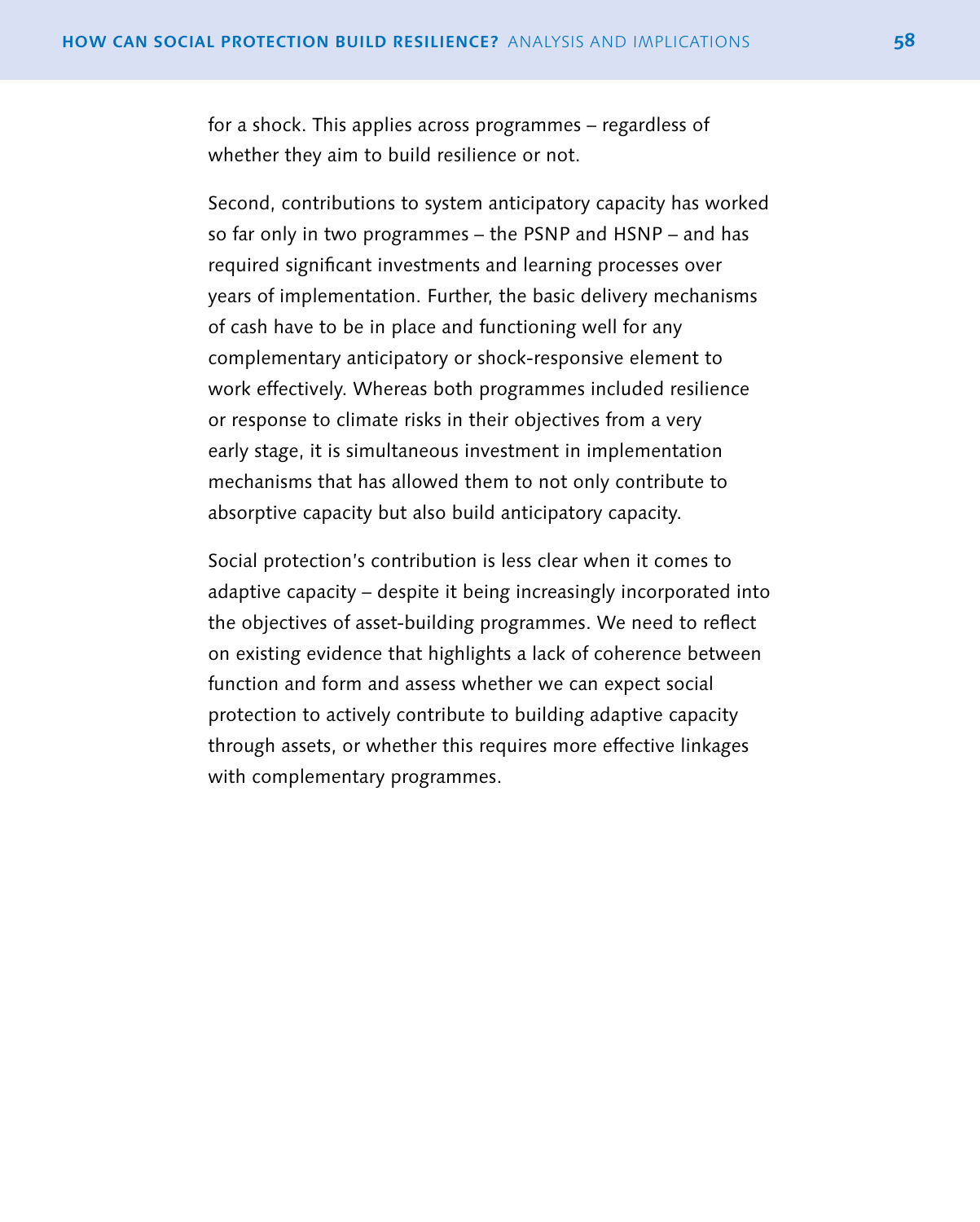# <span id="page-60-0"></span>**4. CONCLUSION AND POLICY IMPLICATIONS**

image: martina ulrichs

This research looked at social protection programmes in Ethiopia, Kenya and Uganda with the objective of better understanding the role social protection can play in building people's capacity to absorb, anticipate and adapt to climate-related shocks and stresses. We find that, rather than designing programmes that singlehandedly aim to build resilience – within and beyond social protection – we need to understand their comparative advantage in contributing to each of the 3As and embed them in a broader development agenda that aims to build resilience, reduce poverty and achieve sustainable development in the long term.

For social protection, the following points need to be considered for policy and programming: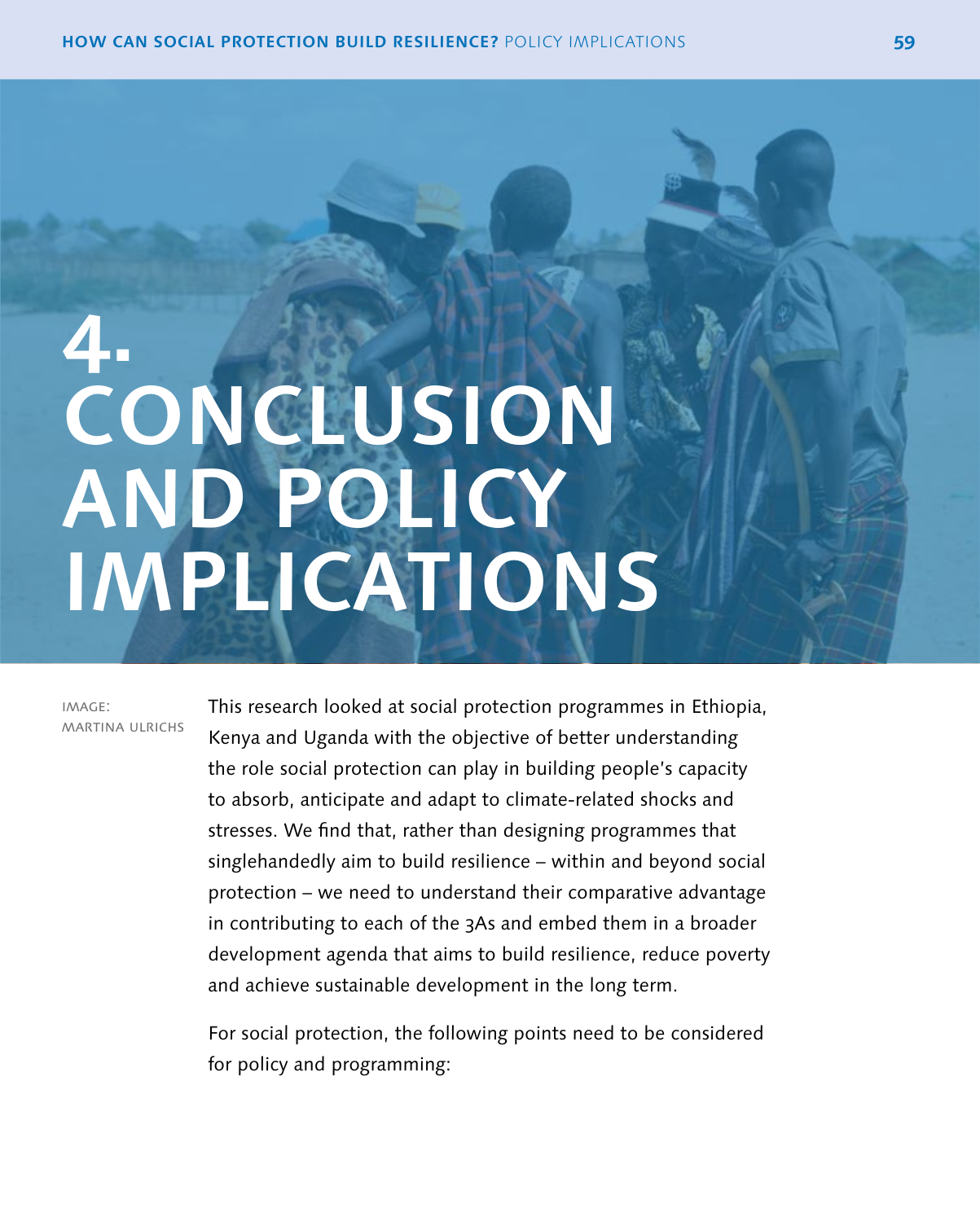**Strengthen social protection's role in providing absorptive capacity.** Evidence from Uganda, Kenya and Ethiopia makes a strong case for social protection's primary role being the one of a safety net that allows people to absorb shocks without suffering significant negative setbacks. It does so most convincingly by providing regular and predictable cash assistance to poor and vulnerable people. Its contribution to strengthening the anticipatory capacity of systems to be better prepared for specific shocks can be strong in cases where social protection programmes are well established with mechanisms and institutions that have the capacity to delivery transfers effectively.

## **We need a better understanding of and a stronger evidence base on social protection's contributions to adaptive capacity**,

which is not only important to avoid maladaptation but also critical for building sustainable livelihoods in the long term. For example, graduation models or strategies that aim to lift people out of poverty through a combination of consumption support, assets, savings, etc. are currently not sufficiently taking into account the impact climate shocks can have on programme's progress – or the need to support livelihoods that will have the capacity to adapt to increasing climate risks. Better collaboration and knowledge exchange between social protection and climate change adaptation actors could provide useful lessons on how to design livelihood promotion programmes that integrate a climate lens.

## **Social protection programmes need to be cognisant of**

**climate change risks**, for two reasons. First, the design of social protection programmes should integrate climate risks to ensure, where possible, that programmes do not lead to maladaptation. Second, climate risks can undermine a programme's objectives and impacts. To counter this, programmes can be designed so as to ensure they still have the desired impact despite climate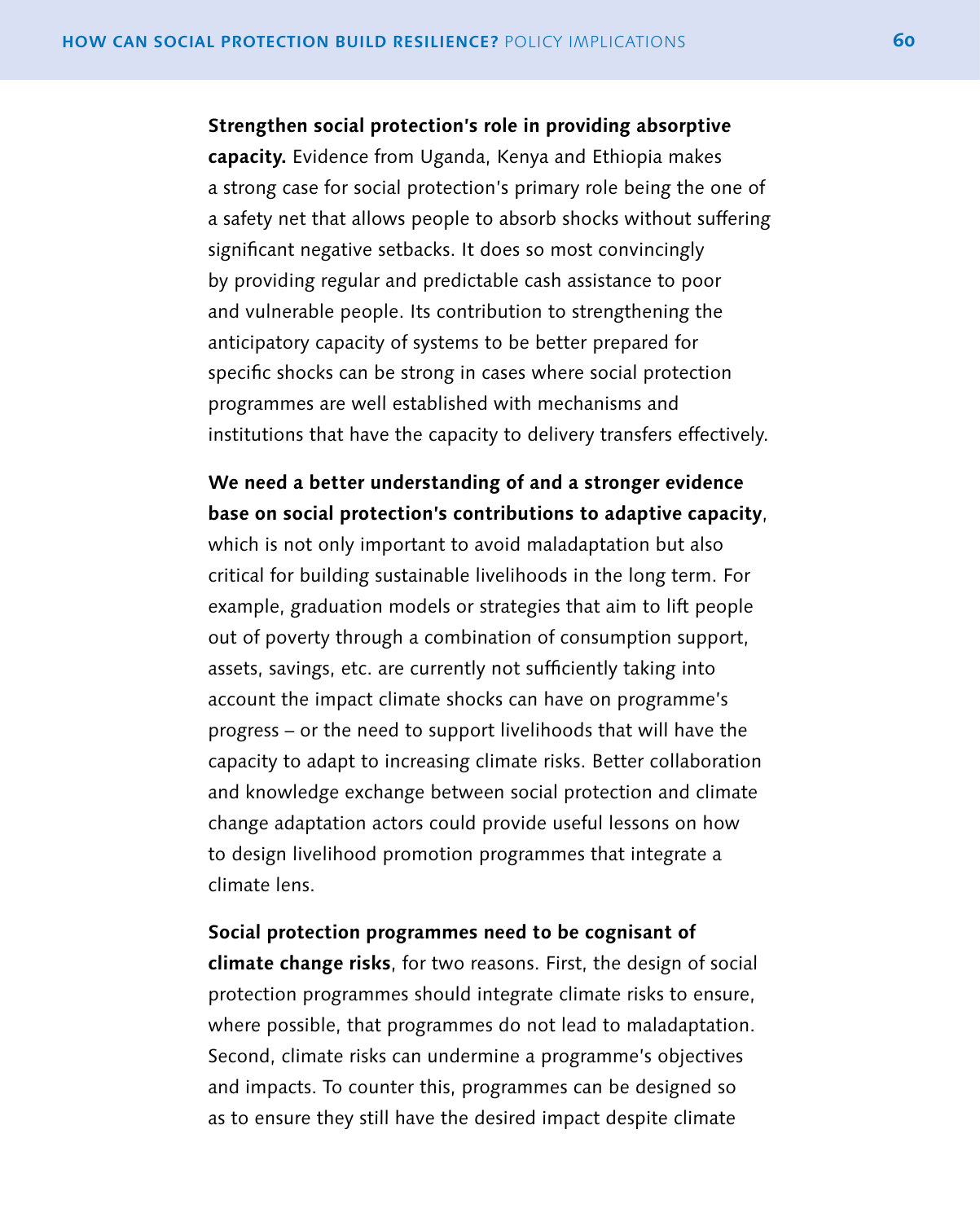shocks, for example through vertical scale-up to increase the amount of support provided during crisis situations, as well as ensuring that the support provided is sufficient and adequate to allow people to meet their basic needs.

**Policy discussions around social protection and resilience need to go beyond shock-response.** Shock-responsive programmes increase the quality and timeliness of humanitarian assistance in emergency situations but they do not reduce chronic vulnerability, which, in combination with exposure to a shock, turns into disasters. Many social protection programmes in sub-Saharan Africa have emerged out of a need to stop decades of dependence on humanitarian assistance in regions of recurring food crisis. Efforts to deliver humanitarian assistance through social protection programmes need to ensure they do not shift the focus back to short-term assistance and undo decades of work to establish nationally owned safety nets.

**More focus needs to be placed on the quality of implementation to deliver on resilience objectives.** This is not to say that objectives are irrelevant – but they need to be coherent with the programme's theory of change, design and capacity to implement. We have to recognise that many social protection programmes are fledging and are not operating well enough to fulfil their potential across the 3As. Examples mentioned in this research highlight the importance of ensuring the quality of implementation to deliver on specific objectives. Across child grants, pensions or productive safety nets, in the end it is programmes' ability to deliver cash transfers on time in a reliable way that contributes to people's capacity to absorb and anticipate – rather than their explicit objective to build resilience to disasters.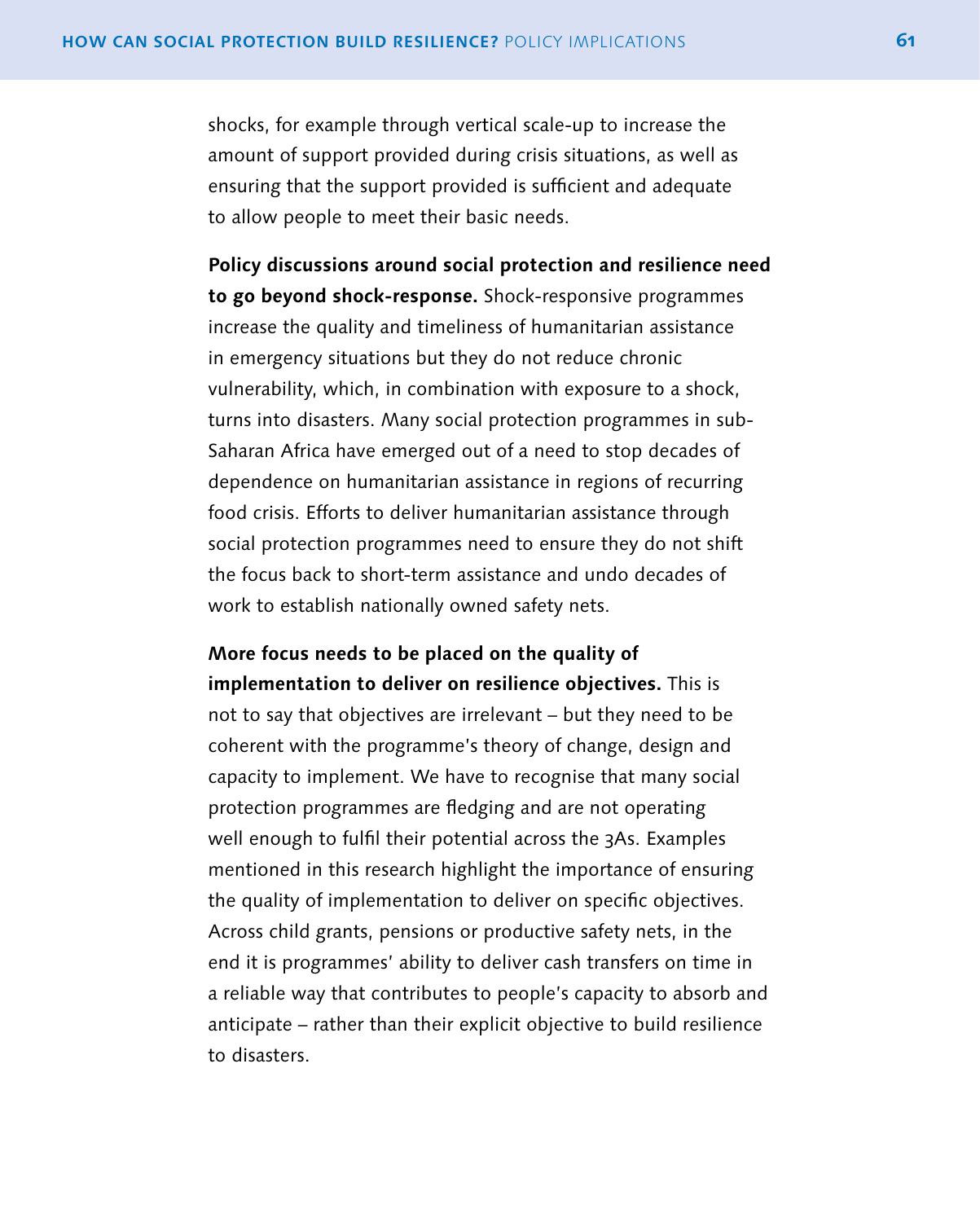**Expectations of what programmes can achieve in contributing to people's resilience capacities need to take into account the time and funding needed to put in place well-functioning programmes.** Social protection's most successful examples needed several years if not decades to effectively contribute to people's capacity to absorb. Sequencing efforts may be particularly wise in contexts with limited capacity to deliver complex programmes, to ensure the basic functions are in place and sustainable. Overburdening programmes from the start by aiming to meet too many objectives at once can reduce the potential for success in the short and long term.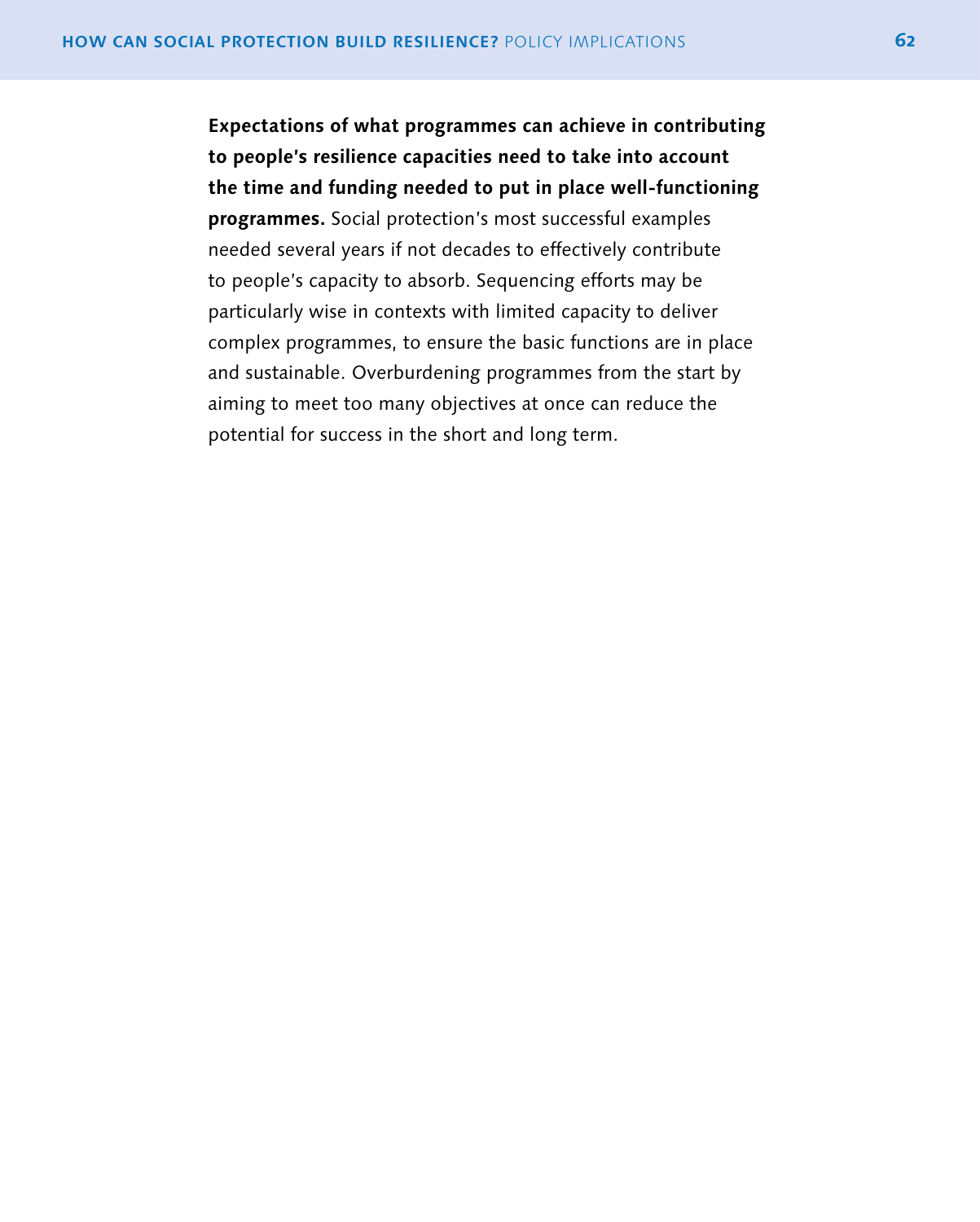## <span id="page-64-0"></span>**References**

- Ali, A. and Hobson, M. (2009) 'Social protection in pastoral areas'. Report 5 of the Regional Livelihoods Advocacy Project (REGLAP). London: ODI and Humanitarian Policy Group.
- Andersson, C., Mekonnen, A. and Stage, J. (2011) 'Impacts of the Productive Safety Net Program in Ethiopia on livestock and tree holdings of rural households', *Journal of Development Economics* 94 (1): 119–26.
- Asfaw, S., Davis, B., Josh, D., Handa, S. and Winters, P. (2014) 'Cash transfer programme, productive activities and labour supply: Evidence from a randomised experiment in Kenya', *Journal of Development Studies* 50(8): 1172–96.
- Bahadur, A.V., Peters, K., Wilkinson, E., Pichon, F., Gray, K. and Tanner, T. (2015) *The 3As: Tracking resilience across BRACED*. BRACED Knowledge Manager Working Paper. London: ODI.
- Bastagli, F. (2014) *Responding to a crisis: The design and delivery of social protection*. London: ODI.
- Béné, C., Cannon, T., Davies, M., Newsham, A, and Tanner, T. (2013) 'Social protection and climate change'. OECD-DAC Task Team on Social Protection, 15th ENVIRONET Meeting, Paris, 25–6 June.
- Berhane Weldegebriel, Z. and Prowse, M. (2013) 'Climate-change adaptation in Ethiopia: To what extent does social protection influence livelihood diversification?' *Development Policy Review* 31(S2): 35–56.
- Berhane, G., Hoddinott, J., Kumar, N. and Taffesse, A.S. (2013) 'Evaluation of Ethiopia's FSP: Documenting progress in the implementation of the PSNP and the Household Asset Building Programme'. ESSP II–EDRI Report. Addis Ababa: IFPRI.
- Carabine, E., Jouanjean, M. and Tsui, J. (2015) *Kenya Ending Drought Emergencies policy review: Scenarios for building resilience in the ASALs*. Nairobi: ILRI.
- Cipryk, R. (2009) *Impacts of climate change on livelihoods: What are the implications for social protection.* Working Paper 1: Brighton, CDG.
- Davies, M., Guenther, B., Leavy, J., Mitchell, T. and Tanner, T. (2009) *Climate change adaptation, disaster risk reduction and social protection: Complementary roles in agriculture and rural growth?* Working Paper 320. Brighton: IDS.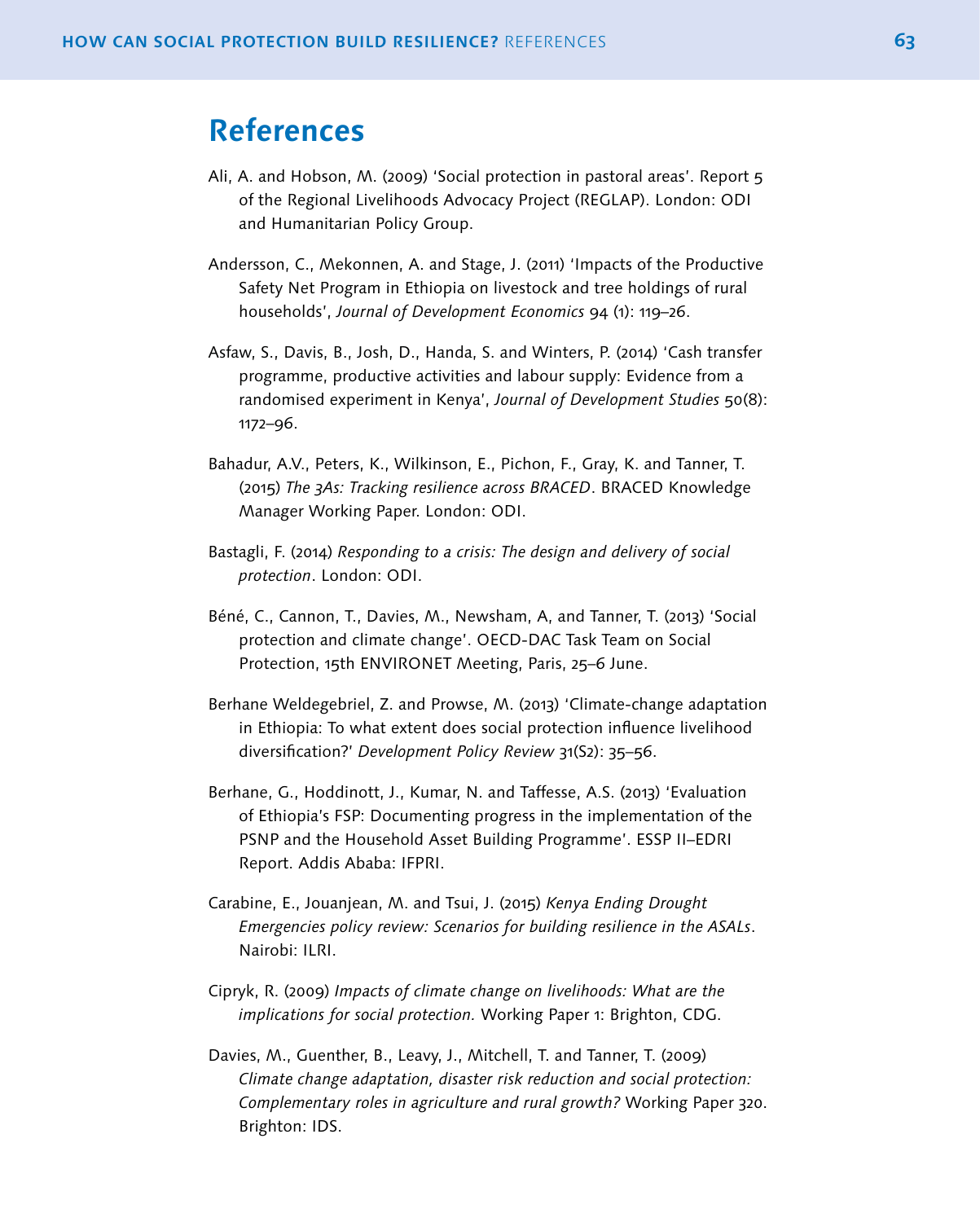- De Janvry, A., Finan, F. and Sadoulet, E. (2004) *Can conditional cash transfers serve as safety nets to keep children at school and out of the labor market?* CUDARE Working Papers. Berkeley, CA: Department of Agricultural & Resource Economics, University of California.
- Devereux, S., Mvula, P. and Solomon, C. (2006) *After the FACT: An Evaluation of Concern Worldwide's Food and Cash Transfers Project in Three Districts in Malawi*, Report prepared for Concern Worldwide, Malawi. Brighton: IDS.
- Devereux, S. and Sabates-Wheeler, R. (2004) *Transformative social protection*. Working Paper 232*.* Brighton: IDS.
- DFID (Department for International Development) (2014) *KPI4 guidance.*  London: DFID.
- Filipski, M., Abegaz, G.A., Ferede, T., Taylor, J.E., Diao, X. and Taffesse, A.S. (2016) 'Economy-wide effects of PSNP in the small and in the large'. IFPRI-ESSP Research Symposium on Transformation and Vulnerability in Ethiopia: New Evidence to Inform Policy and Investments, Addis Ababa, 27 May.
- GFDRE (Government of the Federal Democratic Republic of Ethiopia) (2011) 'Ethiopia's climate-resilient green economy: Green economy strategy'. Addis Ababa: GFDRE.
- GFDRE (2014) 'National Policy and Strategy on Disaster Risk Management'. Addis Ababa: GFDRE.
- Hallegatte, S., Bangalore, M., Bonzanigo, L., Fay, M., Kane, T., Narloch, U., Rozenberg, J., Treguer, D. and Vogt-Schilb, A. (2016) *Shock waves: Managing the impacts of climate change on poverty*. Climate Change and Development Series. Washington, DC: World Bank.
- HLPHCT (High Level Panel on Humanitarian Cash Transfers) (2015) 'Doing cash differently – How cash transfers can transform humanitarian aid'. London: ODI.
- Hobson, M. and Campbell, L. (2012) 'How Ethiopia's Productive Safety Net Programme (PSNP) is responding to the humanitarian crisis in the Horn', *Humanitarian Exchange Magazine* 53, March: 9–10.
- Hoddinott, J., G. Berhane, D. Gilligan, N. Kumar and A. Seyoum Taffesse (2012). 'The Impact of Ethiopia's Productive Safety Net Programme and related transfers on agricultural productivity', *Journal of African Economies*, 21(5): 761–786.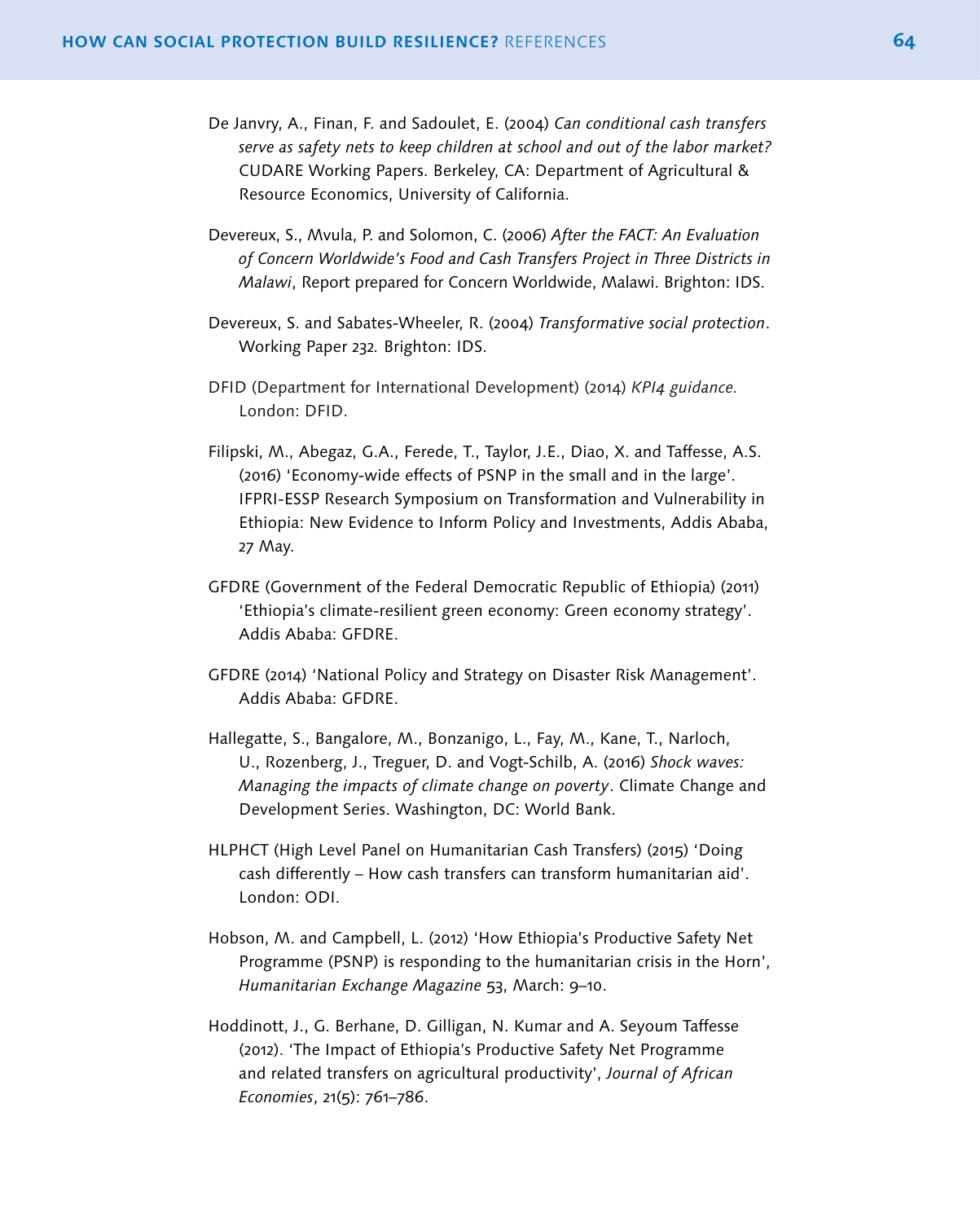- Johnson, C., Bansha Dulal, H., Prowse, M., Krishnamurthy, K. and Mitchell, T. (2013) 'Social protection and climate change: Emerging issues for research, policy and practice', *Development Policy Review* 31(S2): o2–18.
- Kim, S.K. and Sumberg, J. (2015) 'Assets, 'asset-ness' and graduation'. *IDS Bulletin* 46(2): 93–102.
- Knippenberg, E. (2016) 'Building resilience in Ethiopia through the Public Safety Nets Program', *Economics that Really Matters*, 20 April, [www.econthatmatters.com/2016/04/building-resilience-in-ethiopia](http://www.econthatmatters.com/2016/04/building-resilience-in-ethiopia-through-the-public-safety-nets-program/)[through-the-public-safety-nets-program/](http://www.econthatmatters.com/2016/04/building-resilience-in-ethiopia-through-the-public-safety-nets-program/)
- Kuriakose, A.T., Heltberg, R., Wiseman, W., Costella, C., Cipryk, R. and Cornelius, S. (2012) *Climate-responsive social protection.* Social Protection & Labor Discussion Paper 1210, Background Paper for the World Bank 2012–22 Social Protection and Labour Strategy. Washington, DC: World Bank.
- Marriotti, C., Ulrichs, M. and Harman, L. (2016) 'Sustainable escapes from poverty through productive inclusion'. Policy Guide 9. London: ODI, CPAN.
- Maxwell, D., Vaitla, B., Tesfay, G. and Abadi, N. (2013) 'Resilience, food security dynamics, and poverty traps in northern Ethiopia: Analysis of a Biannual Panel Dataset, 2011–2013'. Somerville, MA: Feinstein International Center, Tufts University.
- McCord, A. (2013) 'Public works and resilient food systems'. Research Report. London: ODI.
- McCord, A., Onapa, P. and Levine, S. (2013) 'NUSAF 2 PWP design review'. Research Report. London: ODI.
- Merttens, F., Hurrell, A., Marzi, M., Attah, R., Farhat, M., Kardan, A. and MacAuslan, I. (2013) 'Kenya Hunger Safety Net Programme monitoring and evaluation component. Impact evaluation final report: 2009 to 2012'. Oxford: OPM.
- Merttens, F., Pellerano, L., O'Leary, S., Sindou, E., Attah, R., Jones, E. and Martin, S. (2015) 'Evaluation of the Uganda Social Assistance Grants for Empowerment (SAGE) Programme: Impact after a year of programme operations 2012–13'. Kampala and Oxford: MGLSD and OPM.
- MLEAA (Ministry of Labour and East African Affairs) (2016) 'Inua Jammi towards a more effective national safety net for Kenya'. Progress Report, March. Nairobi: MLEAA.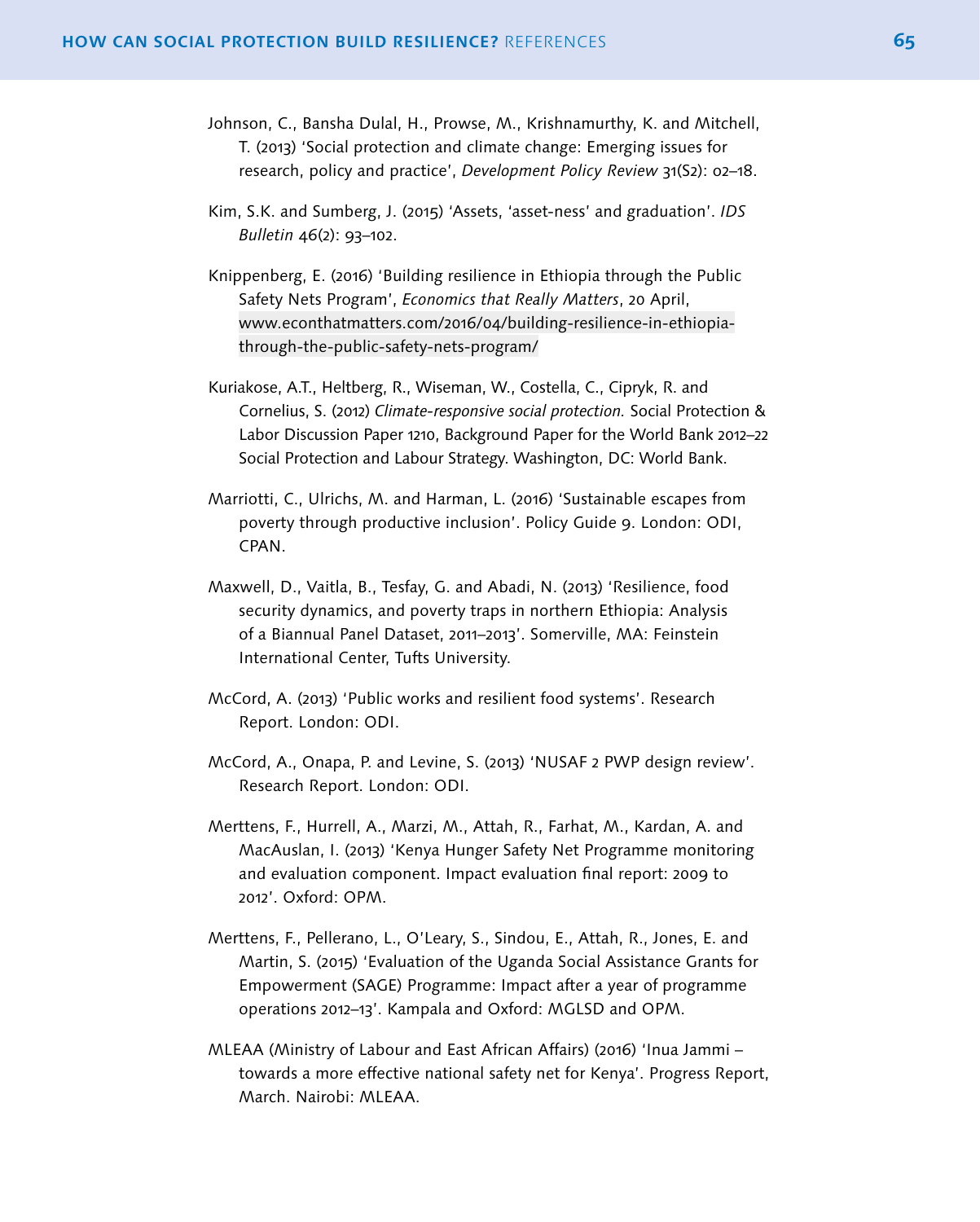- OPM (Oxford Policy Management) (2015) *Conceptualising shock-responsive social protection*. Shock-Responsive Social Protection Systems Working Paper 1. Oxford: OPM.
- Pearson, R. and Alviar, C. (2009) 'Cash transfers for vulnerable children in Kenya: From political choice to scale-up'. New York: Policy, Advocacy and Knowledge Management, Division of Policy and Practice, UNICEF.
- Pritchett, L., Woolcock, M. and Andrews, M. (2010) *Capability traps? The mechanisms of persistent implementation failure.* Working Paper 234. Washington, DC: CGD.
- Raisin J. (2001) 'Beyond the merry-go-round to the relief-development continuum: Prospects for linking USAID Relief and development resources in Amhara National Regional State (ANRS)'. Addis Ababa: USAID.
- Raisin, J. (2002) 'From emergency relief to a Transitional Asset Protection System (TAPS): Options for integrating relief within the framework of woreda-level decentralization'. Addis Ababa: USAID.
- Sabates-Wheeler, R., Lind, J. and Hoddinott, J. (2013) 'Implementing social protection in agro-pastoralist and pastoralist areas: How local distribution structures moderate PSNP outcomes in Ethiopia', *World Development* 50: 1–12.
- Slater, R. and Bhuvanendra, D. (2013) 'Scaling up existing social safety nets to provide humanitarian response: A case study of Ethiopia's Productive Safety Net Programme and Kenya's Hunger Safety Net Programme'. London: ODI.
- Slater, R., Bailey, S. and Harvey, P. (2015) 'Can emergency cash transfers "piggyback" on existing social protection programmes?' Background Note for the High Level Panel on Humanitarian Cash Transfers. London: ODI.
- Slater, R., S. Wiggins, L. Harman, M. Ulrichs, L. Scott, M. Knowles, P. Pozarny and G. Calcagnini (2016) *Strengthening coherence between agriculture and social protection: Synthesis of seven country case studies*. Rome: FAO.
- Solorzano, A. (2016) *Can social protection increase resilience to climate change? A case study of Oportunidades in rural Yucatan, Mexico*. IDS Working Paper 465, CSP Working Paper 013. Brighton: IDS.
- Steinbach, D., Flower, B., Kaur, N., Godfrey Wood, R., D'Errico, S., Ahuja, R. and Sowmithri V.R. (2016) *Aligning social protection and climate resilience: A case study of MGNREGA and MGNREGAEB in Andhra Pradesh*. London: IIED.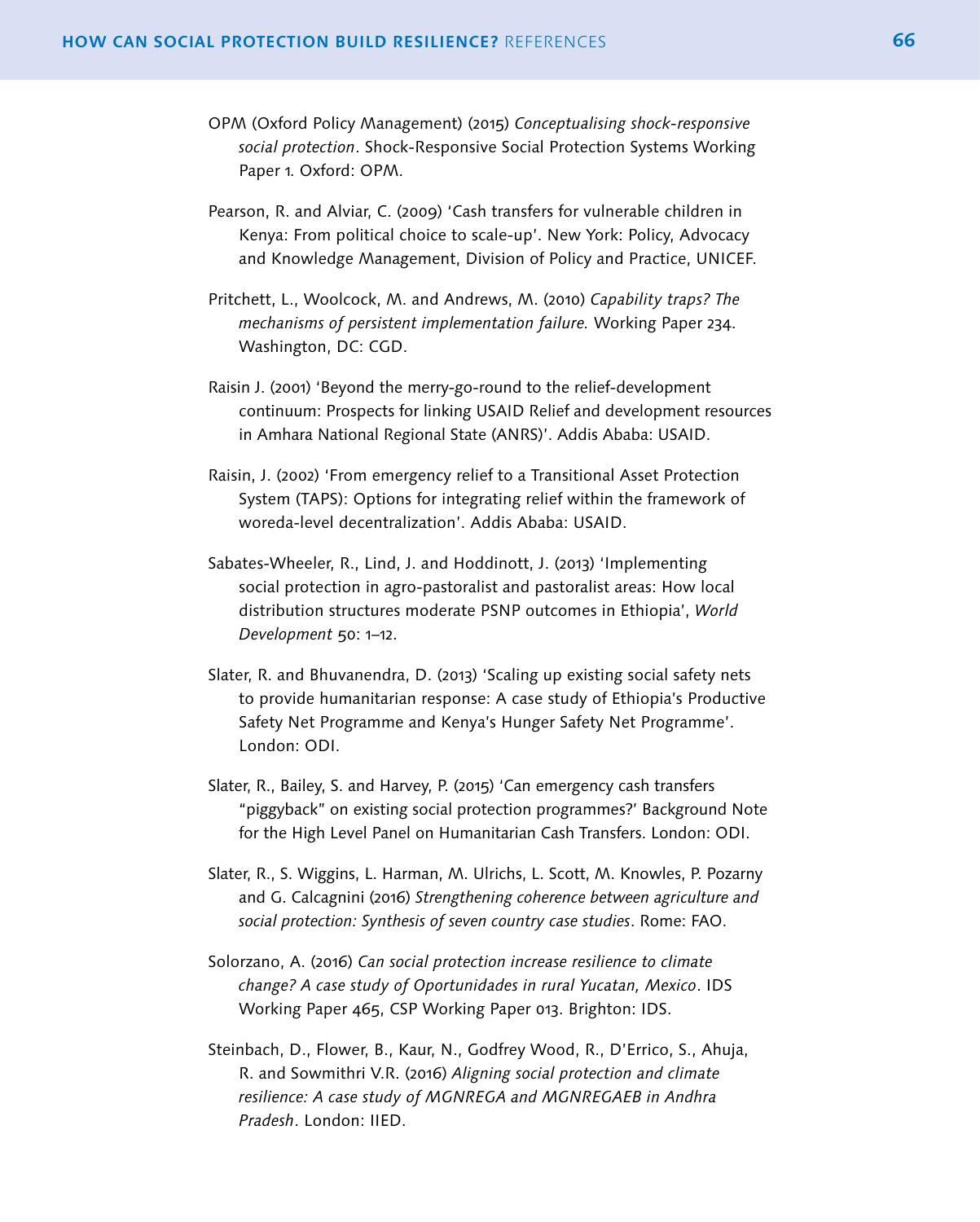- Ulrichs, M. (2016) 'Increasing people's resilience through social protection', *Resilience Intel* 3, May. London: ODI.
- UNDP (UN Development Programme) '2016 Apac vulnerability assessment'. Kampala: UNDP.
- Vincent, K. and Cull, T. (2012) 'Adaptive social protection: Making concepts a reality'. Brighton: IDS.
- Ward, P., Hurrell, A., Visram, A., Riemenschneider, N., Pellerano, L., O'Brien, C., MacAuslan, I. and Willis, J. (2010) 'Cash transfer programmes for orphans and vulnerable children (CT-OVC) Kenya, operational and impact evaluation, 2007–2009'. Final Report. Oxford: OPM.
- Watson, C. (2016) *Shock-responsive social protection systems research*. Shock-Responsive Social Protection in the Sahel: Community Perspectives Working Paper 3. Oxford: OPM.
- Weldegebriel, B.Z. and Prowse, M. (2013) 'Climate-change adaptation in Ethiopia: To what extent does social protection influence livelihood diversification?' *Development Policy Review* 31(S2): o35–56.
- World Bank (2004) *Project Appraisal Document for Phase Two of the Productive Safety Net Program.* Washington, DC: World Bank.
- World Bank (2005) *Project Appraisal Document for Phase One of the Productive Safety Net Program.* Washington, DC: World Bank.
- World Bank (2012) *Ethiopia: Designing and implementing a rural safety net in a low income setting: Lessons learned from Ethiopia's Productive Safety Net Program 2005–2009*. Washington, DC: World Bank.
- World Bank (2013) 'Building resilience to disaster and climate change through social protection'. Report from an International Workshop, Addis Ababa, 14–17 March.
- World Bank (2013) *Coping with change: How Ethiopia's PSNP and HABP are building resilience to climate change.* Washington, DC: World Bank.
- World Bank (2016) 'Sahel Adaptive Social Protection Program Trust Fund'. [www.worldbank.org/en/programs/sahel-adaptive-social-protection](http://www.worldbank.org/en/programs/sahel-adaptive-social-protection-program-trust-fund)[program-trust-fund](http://www.worldbank.org/en/programs/sahel-adaptive-social-protection-program-trust-fund)
- Ziegler, S. (2015) *Adaptive social protection linking social protection and climate change adaptation.* Discussion Paper on Social Protection. Eschborn: GIZ.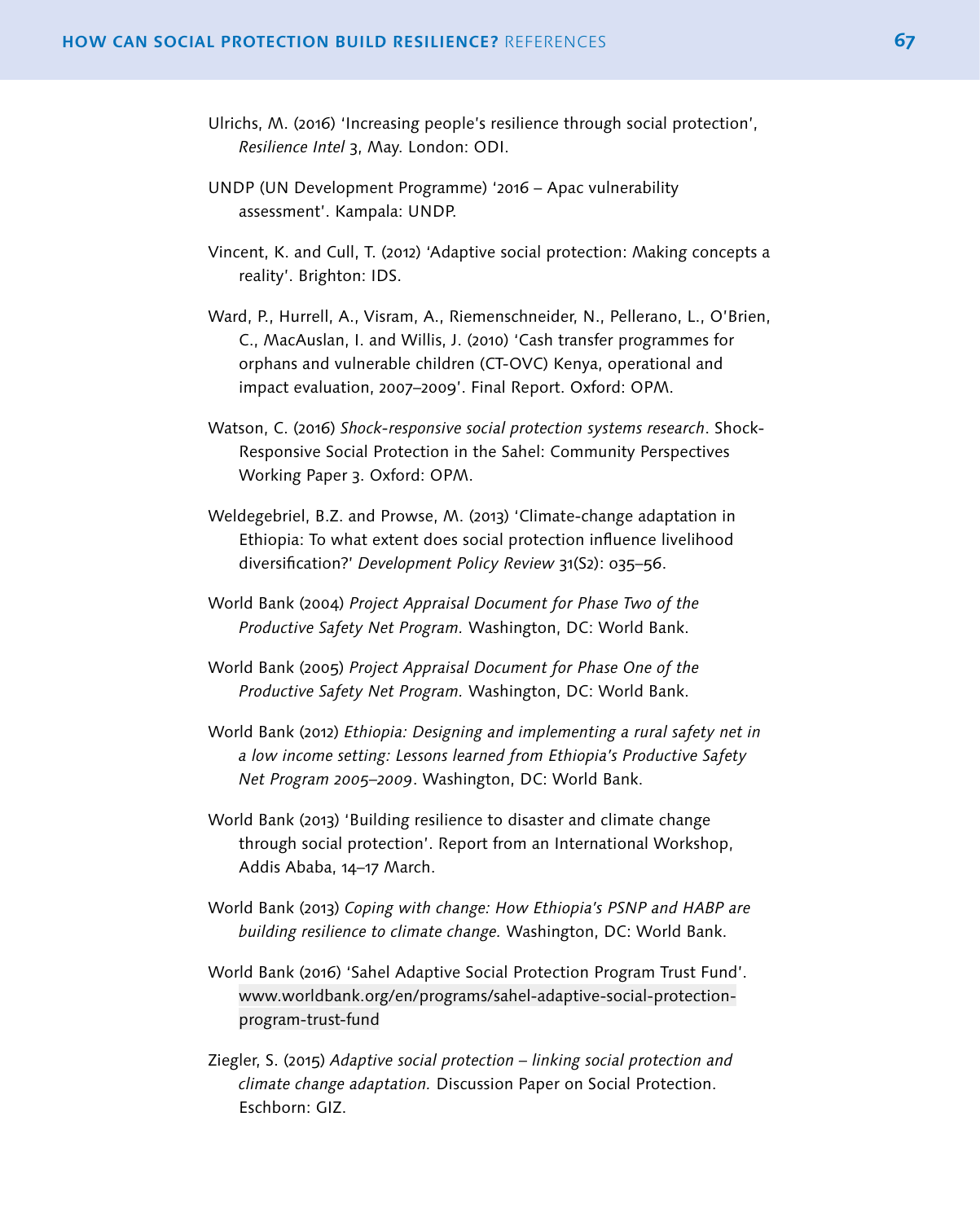BRACED aims to build the resilience of more than 5 million vulnerable people against climate extremes and disasters. It does so through a three year, UK Government funded programme, which supports 108 organisations, working in 15 consortiums, across 13 countries in East Africa, the Sahel and Southeast Asia. Uniquely, BRACED also has a Knowledge Manager consortium.

The Knowledge Manager consortium is led by the Overseas Development Institute and includes the Red Cross Red Crescent Climate Centre, the Asian Disaster Preparedness Centre, ENDA Energie, ITAD, Thompson Reuters Foundation and the University of Nairobi.

The views presented in this paper are those of the author(s) and do not necessarily represent the views of BRACED, its partners or donor.

Readers are encouraged to reproduce material from BRACED Knowledge Manager Reports for their own publications, as long as they are not being sold commercially. As copyright holder, the BRACED programme requests due acknowledgement and a copy of the publication. For online use, we ask readers to link to the original resource on the BRACED website.